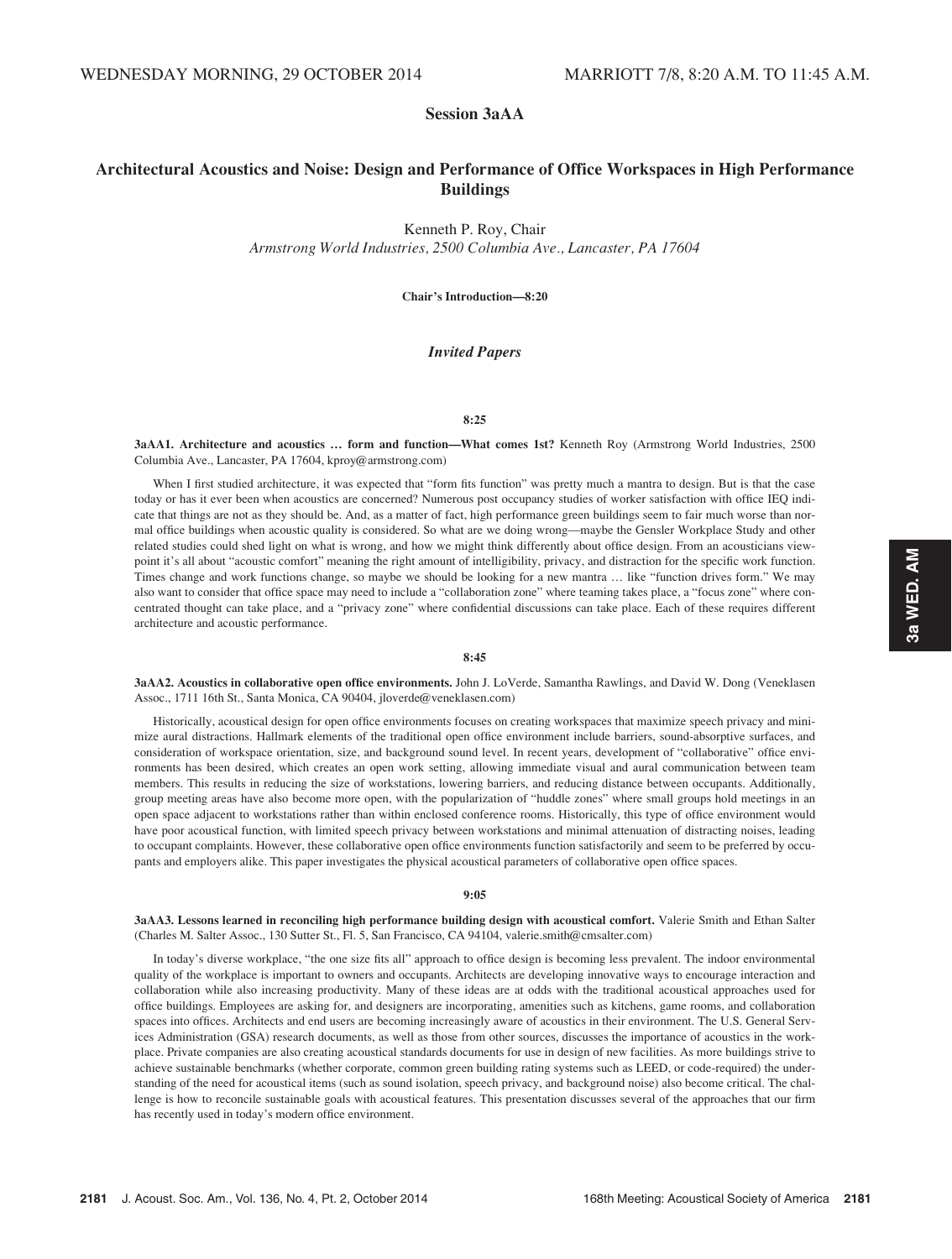3aAA4. I can see clearly now, but can I also hear clearly now too? Patricia Scanlon, Richard Ranft, and Stephen Lindsey (Longman Lindsey, 1410 Broadway, Ste. 508, New York, NY 10018, patricias@longmanlindsey. com)

The trend in corporate workplace has been away from closed plan gypsum board offices to open plan workstations and offices with glass fronts, sliding doors, and clearstories or glass fins in the wall between offices. These designs are often a kit of parts supplied by manufacturers, who offer minimal information on the sound transmission that will be achieved in practice. This results in end users who are often misled into believing they will enjoy a certain level of speech privacy in their offices. Our presentation will discuss the journey from benchmarking the NIC rating of an existing office construction, reviewing the STC ratings for various glass front options, evaluating details including door frame, door seals, intersection between office demising walls and front partition systems. We will then present how this information is transferred to the client, allowing them to make an informed decision on the construction requirements for their new space. We will highlight the difference in acoustical environment between what one might expect from reading manufacturer's literature, and what is typically achieved in practice.

3aAA5. Acoustics in an office building. Sergio Beristain (IMA, ESIME, IPN, P.O.Box 12-1022, Narvarte, Mexico City 03001, Mexico, sberista@ hotmail.com)

New building techniques tend to make better use of materials, temperature, and energy, besides costs. A building company had to plan the adaptation of a very old building with the purpose to install private offices of different sizes in each floor, in order to take advantage of a large solid construction, reducing building time, total weight, etc., while at the same time fulfilling new requirements related with comfort, general quality, functionality, and economy. Among several other topics, sound and vibrations had to be considered during the process, including noise control and speech privacy, because a combination of private rooms and open plan offices were needed, as well as limiting environmental vibrations. Aspects such as the use of light weight materials and the installation of many climate conditioning systems were needed, which were dealt along the project in the search for a long lasting and low maintenance costs construction.

### 9:55–10:10 Break

# Invited Papers

### 10:10

3aAA6. A case history in architectural acoustics: Security, acoustics, the protection of personally identifiable information (PII), and accessibility for the disabled. Donna A. Ellis (The Div. of Architecture and Eng., The Social Security Administration, 415 Riggs Ave., Severna Park, MD 21146, Donna.a.ellis@ssa.gov)

This paper discusses the re-design of a field office to enhance the protection of Personally Identifiable Information (PII), physical security, and accessibility for the disabled at the Social Security Administration (SSA) field office in Roxbury, MA. The study, and its results can be used at federal, civil, and private facilities where transaction window type public interviews occur. To protect the public and its staff, the SSA has mandated heightened security requirements in all field offices. The increased security measures include: Installation of barrier walls to provide separation between the public and private zones; maximized lines of sight, and increased speech privacy for the protection of PII. This paper discusses the use of the Speech Transmission Index (STI) measurement method used to determine the post construction intelligibility of speech through the transaction window, the acoustical design of the windows and their surrounding area, how appropriate acoustic design helps safeguard personal and sensitive information so that it may be securely communicated verbally, as well as improved access for the disabled community, especially the hearing impaired.

### 10:30

# 3aAA7. High performance medical clinics: Evaluation of speech privacy in open-plan offices and examination rooms. Steve Pettyjohn (The Acoust. & Vib. Group, Inc., 5765 9th Ave., Sacramento, CA CA, spettyjohn@acousticsandvibration.com)

Speech privacy evaluations of open plan doctors' offices and examination rooms were done at two clinics. One was in Las Vegas and the other in El Dorado Hills. The building were designed to put doctors closer to patients and for a cost savings. ASTM E1130, ASTM E336, and NRC guidelines were used to evaluate these spaces. For E1130, sound is produced at the source location with calibrated speakers, then measurements are made at receiver positions. The speaker faces the receiver. Only open plan furniture separated the source from the receiver. The examination rooms used partial height walls with a single layer of gypsum board on each face. Standard doors without seals were used. CAC 40 rated ceiling tile were installed. The cubicle furniture included sound absorption and was 42 to 60 in. tall. The Privacy Index was quite low, ranging from 30 to 66%. The NIC rating of the walls without doors ranged from 38 to 39, giving PI ratings of 83 to 84%. With a door, the NIC rating was 30 to 31 with PI ratings of 72. These results do not meet the requirements of the Facility Guideline Institute or ANSI 12 Working Group 44.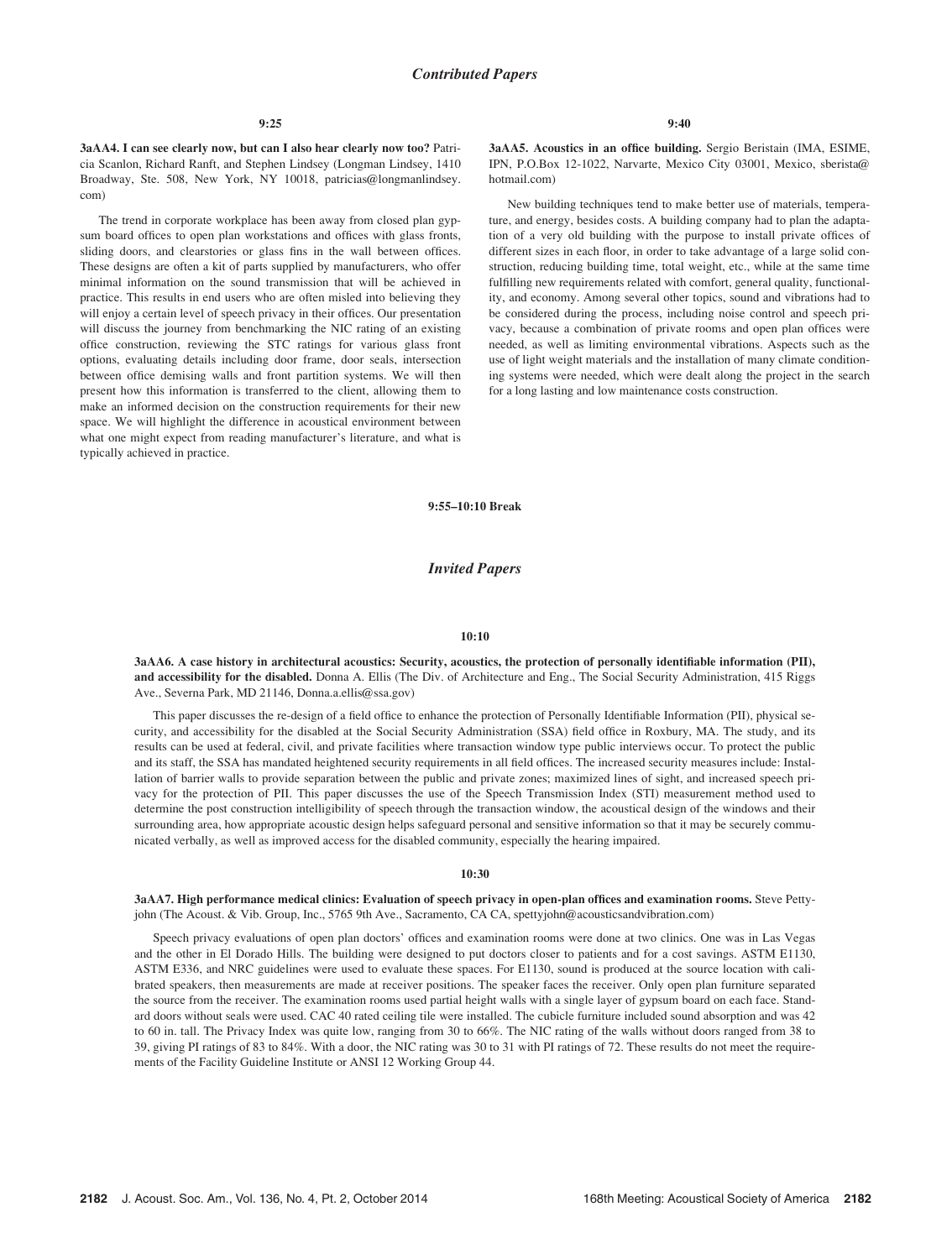3aAA8. Exploring the impacts of consistency in sound masking. Niklas Moeller and Ric Doedens (K.R. Moeller Assoc. Ltd., 1050 Pachino Court, Burlington, ON L7L 6B9, Canada, rdoedens@logison.com)

Electronic sound masking systems control the noise side of the signal-to-noise ratio in interior environments. Their effectiveness relates directly to how consistently the specified masking curve is achieved. Current system specifications generally allow a relatively wide range in performance, in large part reflecting expectations set by legacy technologies. This session presents a case study of sound masking measurements and speech intelligibility calculations conducted in office spaces. These are used as a foundation to discuss the impacts of local inconsistencies in the masking sound and to begin a discussion of appropriate performance requirements for masking systems.

# 11:10

3aAA9. Evaluating the effect of prominent tones in noise on human task performance. Joonhee Lee and Lily M. Wang (Durham School of Architectural Eng. and Construction, Univ. of Nebraska - Lincoln, 1110 S. 67th St., Omaha, NE 68182-0816, joonhee.lee@ huskers.unl.edu)

Current noise guidelines for the acoustic design of offices generally specify limits on loudness and sometimes spectral shape, but do not typically address the presence of tones in noise as may be generated by building services equipment. Numerous previous studies indicate that the presence of prominent tones is a significant source of deteriorating indoor environmental quality. Results on how prominent tones in background noise affect human task performance, though, are less conclusive. This paper presents results from recent studies at Nebraska on how tones in noise may influence task performance in a controlled office-like environment. Participants were asked to complete digit span tasks as a measure of working memory capacity, while exposed to assorted noise signals with tones at varying frequencies and tonality levels. Data on the percent correct and reaction time in which participants responded to the task are analyzed statistically. The results can provide guidance for setting limits on the tonality levels in offices and other spaces in which building users must be task-productive.

# Contributed Paper

## 11:30

3aAA10. Optimal design of multi-layer microperforated sound absorbers. Nicholas Kim, Yutong Xue, and J. S. Bolton (Ray W. Herrick Labs., School of Mech. Eng., Purdue Univ., 177 S. Russell St., West Lafayette, IN, kim505@purdue.edu)

Microperforated polymer films can offer and effective solution when it is desired to design fiber-free sound absorption systems. The acoustic performance of the film is determined by hole size and shape, by the surface porosity, by the mass per unit area of the film, and by the depth of the backing air layer. Single sheets can provide good absorption over a one of two octave range, but if absorption over a broader range is desired, it is necessary to use multilayer treatments. Here the design of a multilayer sound absorption system is described, where the film is considered to have a finite mass per unit area and also to have conical perforations. It will be shown that it is possible to design compact absorbers that yield good performance over the whole speech interference range. In the course of the optimization it has been found that there is a tradeoff between cone angle and surface porosity. The design of lightweight, multilayer functional absorbers will also be described, and it will be shown, for example, that it is possible to design systems that simultaneously possess good sound absorption and barrier characteristics.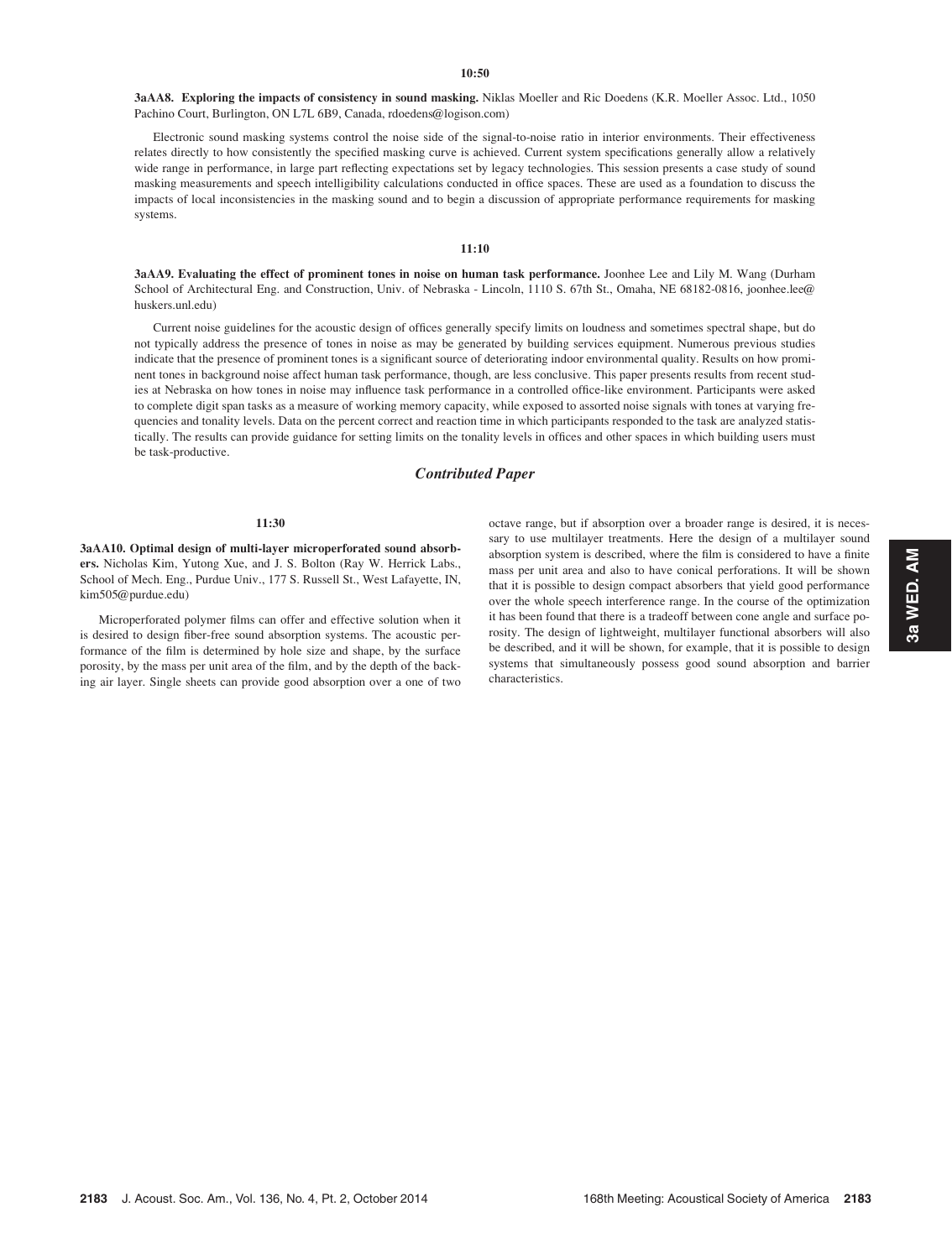# Session 3aAB

# Animal Bioacoustics: Predator–Prey Relationships

Simone Baumann-Pickering, Cochair

Scripps Institution of Oceanography, University of California San Diego, 9500 Gilman Dr, La Jolla, CA 92093

Ana Sirovic, Cochair

Scripps Institution of Oceanography, 9500 Gilman Drive MC 0205, La Jolla, CA 92093-0205

Chair's Introduction—8:25

# Invited Papers

### 8:30

3aAB1. Breaking the acoustical code of ants: The social parasite's pathway. Francesca Barbero, Luca P. Casacci, Emilio Balletto, and Simona Bonelli (Life Sci. and Systems Biology, Univ. of Turin, Via Accademia Albertina 13, Turin 10123, Italy, francesca.barbero@unito.it)

Ant colonies represent a well-protected and stable environment (temperature, humidity) where essential resources are stored (e.g., the ants themselves, their brood, stored food). To maintain their social organization, ants use a variety of communication channels, such as the exchange of chemical and tactile signals, as well as caste specific stridulations (Casacci et al. 2013 Current Biology 23, 323–327). By intercepting and manipulating their host's communication code, about 10,000 arthropod species live as parasites and exploit ant nests. Here, we review results of our studies on *Maculinea* butterflies, a group of social parasites which mimic the stridulations produced by their host ants to promote (i) their retrieval into the colony (adoption: Sala et al. 2014, PLoS ONE 9(4), e94341), (ii) their survival inside the nest/brood chambers (integration: Barbero et al. 2009 J. Exp. Biol. 218, 4084–4090), or (iii) their achievement of the highest possible social status within the colony's hierarchy (full integration: Barbero et al. 2009, Science 323, 782–785). We strongly believe that the study of acoustic communication in ants will bring about significant advances in our understanding of the complex mechanisms underlying the origin, evolution, and stabilization of many host–parasite relationships.

# 8:50

3aAB2. How nestling birds acoustically monitor parents and predators. Andrew G. Horn and Martha L. Leonard (Biology, Dalhousie Univ., Life Sci. Ctr., 1355 Oxford St., PO Box 15000, Halifax, NS B3H 4R2, Canada, aghorn@dal.ca)

The likelihood that nestling songbirds survive until leaving the nest depends largely on how well they are fed by parents and how well they escape detection by predators. Both factors in turn are affected by the nestling's begging display, a combination of gaping, posturing, and calling that stimulates feedings from parents but can also attract nest predators. If nestlings are to be fed without being eaten themselves, they must beg readily to parents but avoid begging when predators are near the nest. Here we describe experiments to determine how nestling tree swallows, *Tachycineta bicolor*, use acoustic cues to detect the arrival of parents with food and to monitor the presence of predators, in order to beg optimally relative to their need for food. We also discuss how their assessments vary in relation to two constraints: their own poor perceptual abilities and ambient background noise. Together with similar work on other species, our research suggests that acoustically conveyed information on predation risk has been an important selective force on parent-offspring communication. More generally, how birds acoustically monitor their environment to avoid predation is an increasingly productive area of research.

# 9:10

3aAB3. Acoustic preferences of frog-biting midges in response to intra- and inter-specific signal variation. Ximena Bernal (Dept. of Biological Sci., Purdue Univ., 915 W. State St., West Lafayette, IN 47906, xbernal@purdue.edu)

Eavesdropping predators and parasites intercept mating signals emitted by their prey and host gaining information that increases the effectiveness of their attack. This kind of interspecific eavesdropping is widespread across taxonomic groups and sensory modalities. In this study, sound traps and a sound imaging device system were used to investigate the acoustic preferences of frog-biting midges, Corethrella spp. (Corethrellidae). In these midges, females use the advertisement call produced by male frogs to localize them and obtained a blood meal. As in mosquitoes (Culicidae), a closely related family, female midges require blood from their host for egg production. The acoustic preferences of the midges were examined in the wild in response to intra- and interspecific call variation. When responding to call variation in túngara frogs (Engystomops pustulosus), frogs producing vocalizations with higher call complexity and call rate were preferentially attacked by the midges. Túngara frog calls were also preferred by frog-biting midges over the calls produced by a sympatric frog of similar size, the hourglass frog (Dendrosophus ebbracatus). The role of call site selection in multi-species aggregations is explored in relation to the responses of frog-biting midges. In addition, the use of acoustic traps and sound imaging devices to investigate eavesdropper-victim interactions are discussed.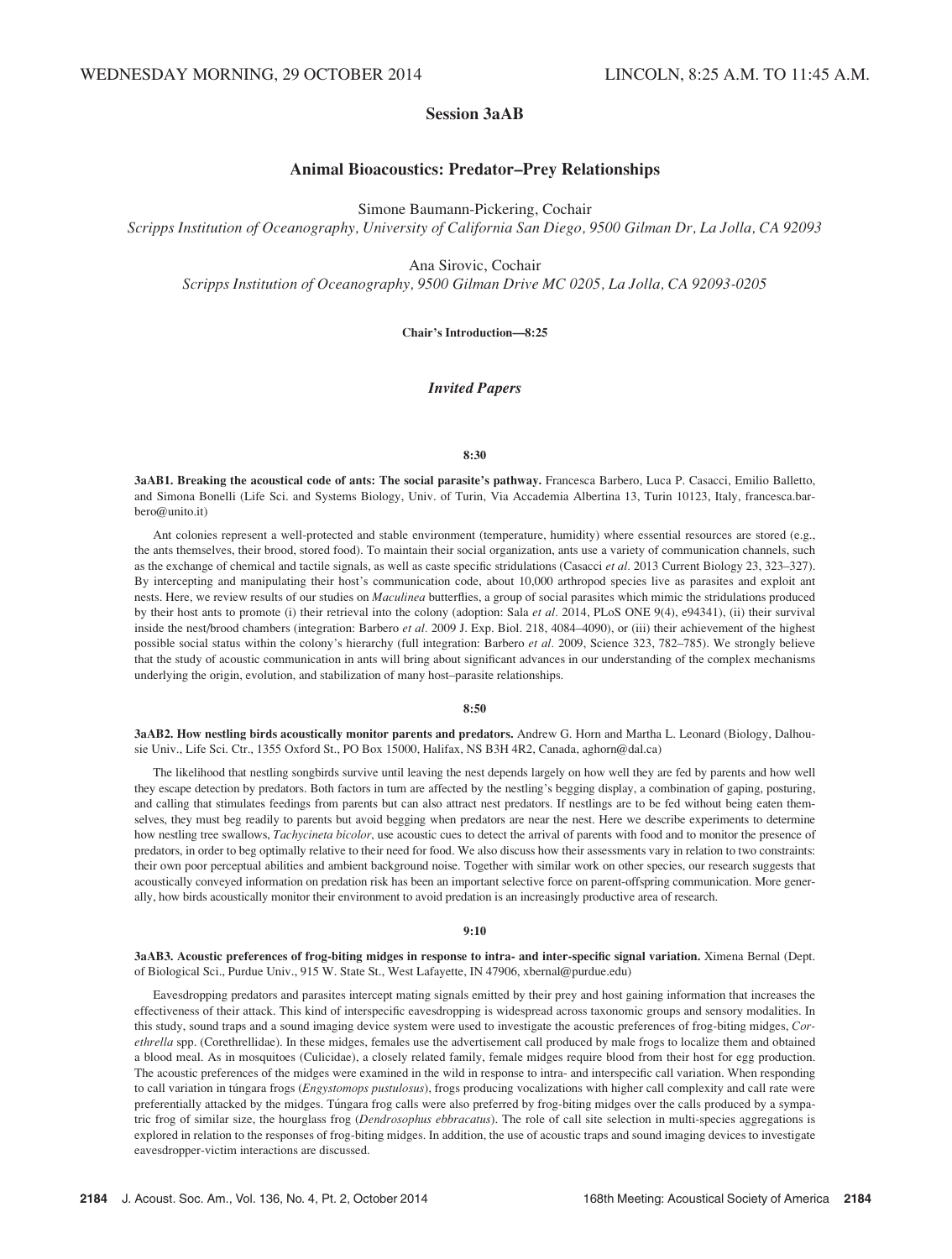### 9:30

3aAB4. Foraging among acoustic clutter and competition: Vocal behavior of paired big brown bats. Michaela Warnecke (Psychol. and Brain Sci., The Johns Hopkins Univ., 3400 N Charles St., Baltimore, MD 21218, michaela.warnecke@jhu.edu), Chen Chiu, Wei Xian (Psychol. and Brain Sci., The Johns Hopkins Univ., Baltimore, MD), Clement Cechetto (AGROSUP, Inst. Nationale Superieur des Sci. Agronomique, Dijon, France), and Cynthia F. Moss (Psychol. and Brain Sci., The Johns Hopkins Univ., Baltimore, MD)

In their natural environment, big brown bats forage for small insects in open spaces, as well as in the presence of acoustic clutter. While searching and hunting for prey, these bats experience sonar interference not only from densely cluttered environments, but also through calls from other conspecifics foraging close-by. Previous work has shown that when two bats fly in a relatively open environment, one of them may go silent for extended periods of time (Chiu et al. 2008), which may serve to minimize such sonar interference between conspecifics. Additionally, big brown bats have been shown to adjust frequency characteristics of their vocalizations to avoid acoustic interference from conspecifics (Chiu et al., 2009). It remains an open question, however, in what way environmental clutter and the presence of conspecifics influence the bat's call behavior. By recording multichannel audio and video data of bats engaged in insect capture in an open and a cluttered space, we quantified the bats' vocal behavior. Bats were flown individually and in pairs in an open and cluttered room, and the results of this study shed light on the strategies animals employ to negotiate a complex and dynamic environment.

3aAB5. Sensory escape from a predator–prey arms race: Low amplitude biosonar beats moth hearing. Holger R. Goerlitz (Acoust. and Functional Ecology, Max Planck Inst. for Ornithology, Eberhard-Gwinner-Str, Seewiesen 82319, Germany, hgoerlitz@orn.mpg.de), Hannah M. ter Hofstede (Biological Sci., Dartmouth College, Hanover, NH), Matt Zeale, Gareth Jones, and Marc W. Holderied (School of Biological Sci., Univ. of Bristol, Bristol, United Kingdom)

Ultrasound-sensitive ears evolved in many nocturnal insects, including some moths, to detect bat echolocation calls and evade capture. Although there is evidence that some bats emit echolocation calls that are inconspicuous to eared moths, it is difficult to determine whether this was an adaptation to moth hearing or originally evolved for a different purpose. Here we present the first example of an echolocation counterstrategy to overcome prey hearing at the cost of reduced detection distance, providing an example of a predator outcompeting its prey despite the life-dinner-principle. Aerialhawking bats generally emit high-amplitude echolocation calls to maximize detection range. Using comparative acoustic flight-path tracking of free-flying bats, we show that the barbastelle, Barbastella barbastellus, emits calls that are 10 to 100 times lower in amplitude than those of other aerial hawking bats. Model calculations demonstrate that only bats emitting such lowamplitude calls hear moth echoes before their calls are conspicuous to moths. We confirm that the barbastelle remains undetected by moths until close and preys mainly on eared moths, using moth neurophysiology in the field and fecal DNA analysis. This adaptive stealth echolocation allows the barbastelle to access food resources that are difficult to catch for high-intensity bats.

10:00–10:20 Break

# Invited Papers

## 10:20

3aAB6. Cues, creaks, and decoys: Using underwater acoustics to study sperm whale interactions with the Alaskan black cod longline fishery. Aaron Thode (SIO, UCSD, 9500 Gilman Dr, MC 0238, La Jolla, CA 92093-0238, athode@ucsd.edu), Janice Straley (Univ. of Alaska, Southeast, Sitka, AK), Lauren Wild (Sitka Sound Sci. Ctr., Sitka, AK), Jit Sarkar (SIO, UCSD, La Jolla, CA), Victoria O'Connell (Sitka Sound Sci. Ctr., Sitka, AK), and Dan Falvey (Alaska Longline Fisherman's Assoc., Sitka, AK)

For decades off SE Alaska, sperm whales have located longlining fishing vessels and removed, or "depredated," black cod from the hauls. In 2004, the Southeast Alaska Sperm Whale Avoidance Project (SEASWAP) began deploying passive acoustic recorders on longline fishing gear in order to identify acoustic cues that may alert whales to fishing activity. It was found that when hauling, longlining vessels generate distinctive cavitation sounds, which served to attract whales to the haul site. The combined use of underwater recorders and video cameras also confirmed that sperm whales generated "creak/buzz" sounds while depredating, even under good visual conditions. By deploying recorders with federal sablefish surveys over two years, a high correlation was found between sperm whale creak rate detections and visual evidence for depredation. Thus passive acoustics is now being used as a low-cost, remote sensing method to quantify depredation activity in the presence and absence of various deterrents. Two recent developments will be discussed in detail: the development and field testing of acoustic "decoys" as a potential means of attracting animals away from locations of actual fishing activity, and the use of "TadPro" cameras to provide combined visual and acoustic observations of longline deployments. [Work supported by NPRB, NOAA, and BBC.]

### 10:40

3aAB7. Follow the food: Effects of fish and zooplankton on the behavioral ecology of baleen whales. Joseph Warren (Stony Brook Univ., 239 Montauk Hwy, Southampton, NY 11968, joe.warren@stonybrook.edu), Susan E. Parks (Dept. of Biology, Syracuse Univ., Syracuse, NY), Heidi Pearson (Univ. of Alaska, Southeast, Juneau, AK), and Kylie Owen (Univ. of Queensland, Gatton, QLD, Australia)

Active acoustics were used to collect information on the type, distribution, and abundance of baleen whale prey species such as zooplankton and fish at fine spatial (sub-meter) and temporal (sub-minute) scales. Unlike other prey measurement methods, scientific echosounder surveys provide prey data at a resolution similar to what a predator would detect in order to efficiently forage. Data from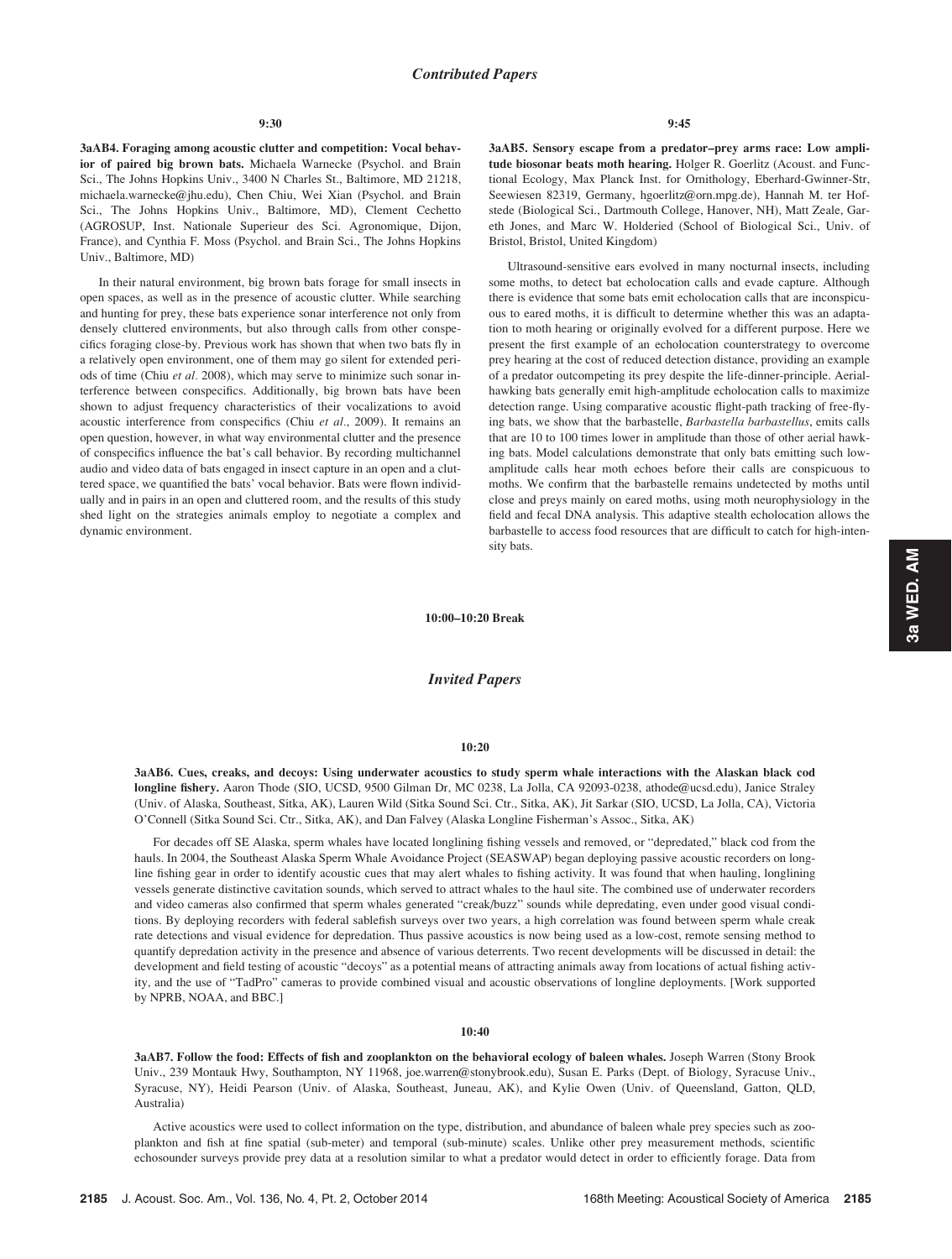several studies around the world shows that differences in prey type or distribution result in distinctly different baleen whale foraging behaviors. Humpback whales in coastal waters of Australia altered their foraging pattern depending on the presence and abundance of baitfish or krill. In Southeast Alaska, humpback whales foraged cooperatively or independently depending on prey type and abundance. Humpback whales in the Northwest Atlantic with multiple prey species available foraged on an energetically costly (and presumably rewarding) species. The vertical and horizontal movements of North Atlantic right whales in Cape Cod Bay were strongly correlated with very dense aggregations of copepods. In all of these cases, active acoustics were used to estimate numerical densities of the prey, which provides quantitative information about the energy resource available to foraging animals.

# Contributed Papers

## 11:00

3aAB8. Association of low oxygen waters with the depths of acoustic scattering layers in the Gulf of California and implications for the success of Humboldt squid (Dosidicus gigas). David Cade (BioSci., Stanford Univ., 120 Oceanview Boulevard, Pacific Grove, CA 93950, davecade@ stanford.edu) and Kelly J. Benoit-Bird (CEOAS, Oregon State Univ., Corvallis, OR)

The ecology in the Gulf of California has undergone dramatic changes over the past century as Humboldt squid (Dosidicus gigas) have become a dominant predator in the region. The vertical overlap between acoustic scattering layers, which consist of small pelagic organisms that make up the bulk of D. gigas prey, and regions of severe hypoxia have led to a hypothesis linking the shoaling of oxygen minimum zones over the past few decades to compression of acoustic scattering layers, which in turn would promote the success of D. gigas. We tested this hypothesis by looking for links between specific oxygen values and acoustic scattering layer boundaries. We applied an automatic layer detection algorithm to shipboard echosounder data from four cruises in the Gulf of California. We then used CTD data and a combination of logistic modeling, contingency tables, and linear correlations with parameter isolines to determine which parameters had the largest effects on scattering layer boundaries. Although results were inconsistent, we found scattering layer depths to be largely independent of the oxygen content in the water column, and the recent success of D. gigas in the Gulf of California is therefore not likely to be attributable to the effects of shoaling oxygen minimum zones on acoustic scattering layers.

### 11:15

3aAB9. Understanding the relationship between ice, primary producers, and consumers in the Bering Sea. Jennifer L. Miksis-Olds (Appl. Res. Lab, Penn State, PO Box 30, Mailstop 3510D, State College, PA 16804, jlm91@psu.edu) and Stauffer A. Stauffer (Office of Res. and Development, US Environ. Protection Agency, Washington, DC)

Technology has progressed to the level of allowing for investigations of trophic level interactions over time scales of months to years which were previously intractable. A combination of active and passive acoustic technology has been integrated into sub-surface moorings on the Eastern Bering Sea shelf, and seasonal transition measurements were examined to better understand how interannual variability of hydrographic conditions, phytoplankton biomass, and acoustically derived consumer abundance and community structure are related. Ocean conditions were significantly different in 2012 compared to relatively similar conditions in 2009, 2010, and 2011. Differences were largely associated with variations in sea ice extent, thickness, retreat timing, and water column stratification. There was a high degree of variability in the relationships between different classes of consumers and hydrographic condition, and evidence for intra-consumer interactions and trade-offs between different size classes was apparent. Phytoplankton blooms in each year stimulated different components of the consumer population. Acoustic technology now provides the opportunity to explore the ecosystem dynamics in a remote, ice-covered region that was previously limited to ship-board measurements during ice-free periods. The new knowledge we are gaining from remote, long-term observations is resulting in a re-examination of previously proposed ecosystem theories related to the Bering Sea.

# 11:30

3aAB10. Temporal and spatial patterns of marine soundscape in a coastal shallow water environment. Shane Guan (Office of Protected Resources, National Marine Fisheries Service, 1315 East-West Hwy., SSMC-3, Ste. 13728, Silver Spring, MD 20910, shane.guan@noaa.gov), Tzu-Hao Lin (Inst. of Ecology & Evolutionary Biology, National Taiwan Univ., Taipei, Taiwan), Joseph F. Vignola (Dept. of Mech. Eng., The Catholic Univ. of America, Washington, MD), LIen-Siang Chou (Inst. of Ecology & Evolutionary Biology, National Taiwan Univ., Taipei, Taiwan), and John A. Judge (Dept. of Mech. Eng., The Catholic Univ. of America, Washington, DC)

Underwater acoustic recordings were made at two coastal shallow water locations, Yunlin (YL) and Waishanding (WS), off Taiwan between June and December 2012. The purpose of the study was to establish soundscape baselines and characterize the acoustic habitat of the critically endangered Eastern Taiwan Strait Chinese white dolphin by investigating: (1) major contributing sources that dominant the soundscape, (2) temporal, spatial, and spectral patterns of the soundscape, and (3) correlations of known sources and their potential effects on dolphins. Results show that choruses from croaker fish (family Sciaenidae) were dominant sound sources in the 1.2– 2.4 kHz frequency band for both locations at night, and noises from container ships in the 150–300 Hz frequency band define the relative higher broadband sound levels at YL. In addition, extreme temporal variation in the 150–300 Hz frequency band were observed at WS, which was shows to be linked to the tidal cycle and current velocity. Furthermore, croaker choruses are found to be most intense around the time of high tide at night, but not so around the time of low tide. These results illustrate interrelationships among different biotic, abiotic, and anthropogenic environmental elements that shape the unique fine-scale soundscape in a coastal environment.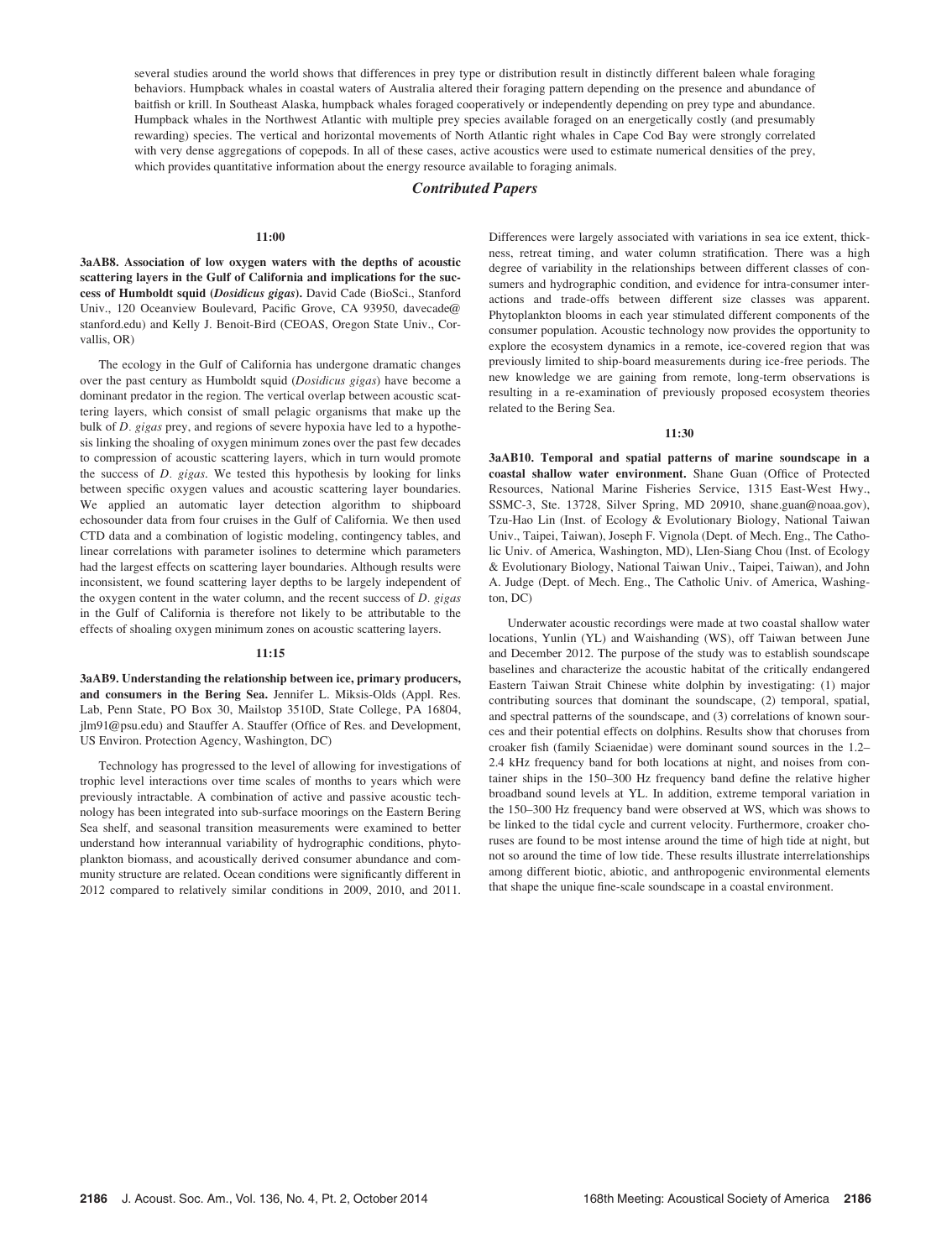# Session 3aAO

# Acoustical Oceanography, Underwater Acoustics, and Education in Acoustics: Education in Acoustical Oceanography and Underwater Acoustics

Andone C. Lavery, Cochair

Applied Ocean Physics and Engineering, Woods Hole Oceanographic Institution, 98 Water Street, MS 11, Bigelow 211, Woods Hole, MA 02536

Preston S. Wilson, Cochair

Mech. Eng., Univ. of Texas at Austin, 1 University Station, C2200, Austin, TX 78712-0292

Arthur B. Baggeroer, Cochair

Mechanical and Electrical Engineering, Massachusetts Inst. of Technology, Room 5-206, MIT, Cambridge, MA 02139

Chair's Introduction—8:00

# Invited Papers

### 8:05

3aAO1. Ocean acoustics education—A perspective from 1970 to the present. Arthur B. Baggeroer (Mech. and Elec. Eng., Massachusetts Inst. of Technol., Rm. 5-206, MIT, Cambridge, MA 02139, abb@boreas.mit.edu)

A very senior ocean acoustician is attributed with the quote to the effect "one does not start in ocean acoustics, but rather ends up in it." This may well summarize the issues confronting education in ocean acoustics. Acoustics were part of the curriculum in physics departments, whereas now it is spread across many departments. Acoustics and perhaps ocean acoustics are most often found in mechanical or ocean engineering departments, but seldom in physics. Almost all our pioneers from the WWII era were educated in physics and some more recently in engineering departments. Yet, only a few places maintained in depth curricula in ocean acoustics. Most education was done by one on one mentoring. Now the number of students is diminishing, whether because of perception of employment opportunities or the number of available assistantships is uncertain. ONR is the major driver in ocean acoustics for supporting graduate students. The concern about this is hardly new. Twenty plus years ago this was codified as part of the so called "Lackie Report" establishing ocean acoustics as "Navy unique" giving it a priority as a "Navy National Need" (NNR). With fewer students enrolled in ocean acoustics administrators at universities are really balking at sponsoring faculty slots, so there are very significant issues arising for an education in ocean acoustics. Perhaps, reverting to the original model of fundamental training in a related discipline followed by on the job training may be the only option for the future.

### 8:25

3aAO2. Joint graduate education program: Massachusetts Institute of Technology and Woods Hole Oceanographic Institution. Timothy K. Stanton (Dept. Appl. Ocean. Phys. & Eng., Woods Hole Oceanographic Inst., Woods Hole, MA 02543, tstanton@whoi.edu)

The 40 + year history of this program will be presented, with a focus on the underwater acoustics and signal processing component. Trends in enrollment will be summarized.

### 8:35

3aAO3. Graduate studies in underwater acoustics at the University of Washington. Peter H. Dahl, Robert I. Odom, and Jeffrey A. Simmen (Appl. Phys. Lab. and Mech. Eng. Dept., Univ. of Washington, Mech. Eng., 1013 NE 40th St., Seattle, WA 98105, dahl@apl. washington.edu)

The University of Washington through its Departments of Mechanical and Electrical Engineering (College of Engineering), Department of Earth and Space Sciences, and School of Oceanography (College of the Environment), and by way of its Applied Physics Laboratory, which links all four of these academic units, offers a diverse graduate education experience in underwater acoustics. A summary is provided of the research infrastructure, primarily made available through Applied Physics Laboratory, which allows for ocean going and arctic field opportunities, and course options offered through the four units that provide the multi-disciplinary background essential for graduate training in the field of underwater acoustics. Students in underwater acoustics can also mingle in or extend their interests into medical acoustics research. Degrees granted include both the M.S and Ph.D.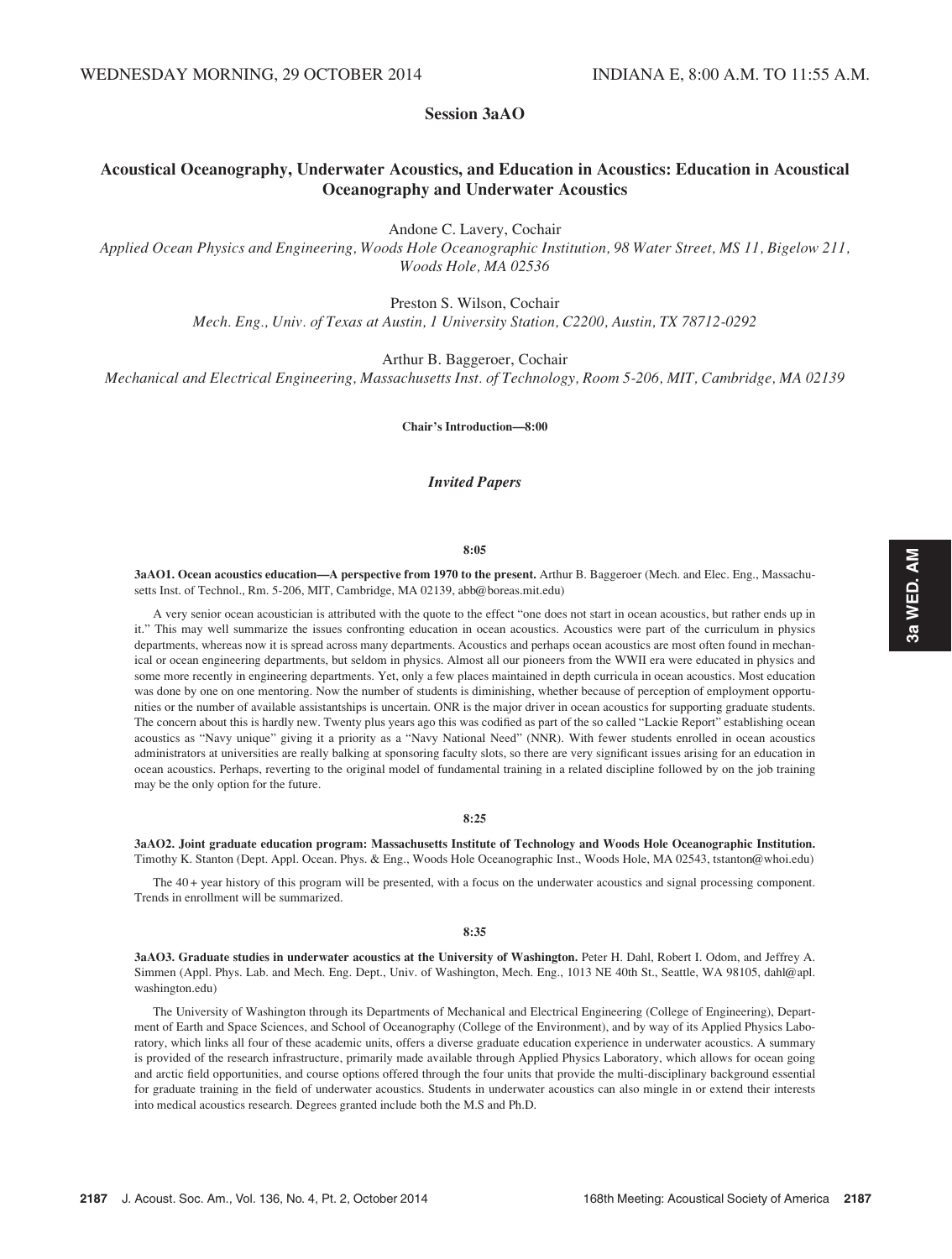3aAO4. Acoustical Oceanography and Underwater Acoustics; their role in the Pennsylvania State University Graduate Program in Acoustics. David Bradley (Penn State Univ., PO Box 30, State College, PA 16870, dlb25@psu.edu) and Victor Sparrow (Penn State Univ., University Park, PA)

The Pennsylvania State University Graduate Program in Acoustics has a long and successful history in Acoustics Education. A brief history together with the current status of the program will be discussed. An important aspect of the program has been the strong role of the Applied Research Laboratory, both in support of the program as well as for the graduate students enrolled. Presentation includes details of course content, variability to fit student career goals and program structure, including resident and distance education opportunities. The future of the program at Penn State will also be addressed.

# $8:55$

3aAO5. Ocean acoustics at the University of Victoria. Ross Chapman (School of Earth and Ocean Sci., Univ. of Victoria, 3800 Finnerty Rd., Victoria, BC V8P5C2, Canada, chapman@uvic.ca)

This paper describes the academic program in Ocean Acoustics and Acoustical Oceanography at the University of Victoria in Canada. The program was established when a Research Chair in Ocean Acoustics consisting of two faculty members was funded in 1995 by the Canadian Natural Sciences and Engineering Research Council (NSERC). The Research Chair graduate program offered two courses in Ocean Acoustics, and courses in Time Series Analysis and Inverse Methods. Funding for students was obtained entirely through partnership research programs with Canadian marine industry, the Department of National Defence in Canada and the Office of Naval Research. The program was successful in graduating around 30 M.Sc. and Ph.D. students to date, about half of whom were Canadians. Notably, all the students obtained positions in marine industry, government, or academia after their degrees. The undergraduate program consisted of one course in Acoustical Oceanography at the senior level (3rd year) that was designed to appeal to students in physics, biology, and geology. The course attracted about 30 students each time, primarily from biology. The paper concludes with perspectives on difficulties in operating an academic program with a low critical mass of faculty and in isolation from colleagues in the research field.

## 9:05

3aAO6. Ocean acoustics away from the ocean. David R. Dowling (Mech. Eng., Univ. of Michigan, 1231 Beal Ave., Ann Arbor, MI 48109-2133, drd@umich.edu)

Acoustics represents a small portion of the overall educational effort in engineering and science, and ocean acoustics is one of many topic areas in the overall realm of acoustics. Thus, maintaining teaching and research efforts involving ocean acoustics is challenging but not impossible, even at a university that is more than 500 miles from the ocean. This presentation describes the author's two decades of experience in ocean acoustics education and research. Success is possible by first attracting students to acoustics, and then helping them wade into a research topic in ocean acoustics that overlaps with their curiosity, ambition, or both. The first step occurs almost naturally since college students' experience with their ears and voice provides intuition and motivation that allows them to readily grasp acoustic concepts and to persevere through mathematical courses. The second step is typically no more challenging since ocean acoustics is a leading and fascinating research area that provides stable careers. Plus, there are even some advantages to studying ocean acoustics away from the ocean. For example, matched-field processing, a common ocean acoustic remote sensing technique, appears almost magical to manufacturing or automotive engineers when applied to assembly line and safety problems involving airborne sound.

### 9:15

3aAO7. Office of Naval Research special research awards in ocean acoustics. Robert H. Headrick (Code 32, Office of Naval Res., 875 North Randolph St., Arlington, VA 22203, bob.headrick@navy.mil)

The Ocean Acoustics Team of the Office of Naval Research manages the Special Research Awards that support graduate traineeship, postdoctoral fellowship, and entry-level faculty awards in ocean acoustics. The graduate traineeship awards provide for study and research leading to a doctoral degree and are given to individuals who have demonstrated a special aptitude and desire for advanced training in ocean acoustics or the related disciplines of undersea signal processing, marine structural acoustics and transducer materials science. The postdoctoral fellowship and entry-level faculty awards are similarly targeted. These programs were started as a component of the National Naval Responsibility in Ocean Acoustics to help ensure a stable pipeline of talented individuals would be available to support the needs of the Navy in the future. They represent only a fraction of the students, postdocs, and early faculty researchers that are actively involved the basic research supported by the Ocean Acoustics Program. A better understanding of the true size of the pipeline and the capacity of the broader acoustics related Research and Development community to absorb the output is needed to maintain a balance in priorities for the overall Ocean Acoustics Program.

## 9:25

3aAO8. Underwater acoustics education at the University of Texas at Austin. Marcia J. Isakson (Appl. Res. Labs., The Univ. of Texas at Austin, 10000 Burnet Rd., Austin, TX 78713, misakson@arlut.utexas.edu), Mark F. Hamilton (Mech. Eng. Dept. and Appl. Res. Labs., The Univ. of Texas at Austin, Austin, TX), Clark S. Penrod, Frederick M. Pestorius (Appl. Res. Labs., The Univ. of Texas at Austin, Austin, TX), and Preston S. Wilson (Mech. Eng. Dept. and Appl. Res. Labs., The Univ. of Texas at Austin, Austin, TX)

The University of Texas at Austin has supported education and research in acoustics since the 1930s. The Cockrell School of Engineering currently offers a wide range of graduate courses and two undergraduate courses in acoustics, not counting the many courses in hearing, speech, seismology, and other areas of acoustics at the university. An important adjunct to the academic program in acoustics has been the Applied Research Laboratories (ARL). Spun off in 1945 from the WW II Harvard Underwater Sound Laboratory (1941– 1949) and founded as the Defense Research Laboratory, ARL is one of five University Affiliated Research Centers formally recognized by the US Navy for their prominence in underwater acoustics research and development. ARL is an integral part of UT Austin, and this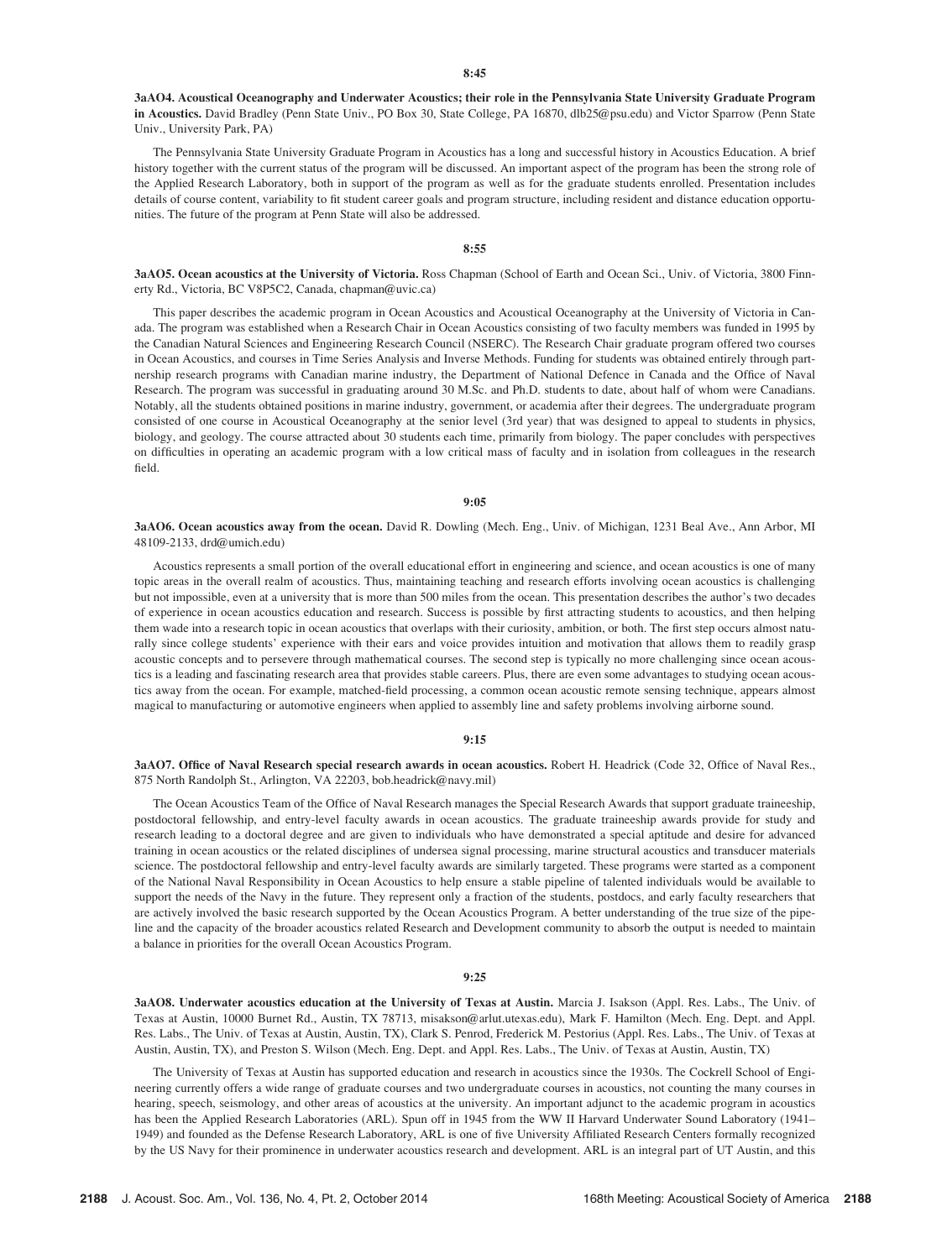symbiotic combination of graduate and undergraduate courses, and laboratory and field work, provides one of the leading underwater acoustics education programs in the nation. In this talk, the underwater acoustics education program will be described with special emphasis on the underwater acoustics course and its place in the larger acoustics program. Statistics on education, funding, and placement of graduate students in the program will also be presented.

# 9:35

3aAO9. Acoustical Oceanography and Underwater Acoustics Graduate Programs at the Scripps Institution of Oceanography of the University of California, San Diego. William A. Kuperman (Scripps Inst. of Oceanogr., Univ. of California, San Diego, Marine Physical Lab., La Jolla, CA 92093-0238, wkuperman@ucsd.edu)

The Scripps Institution of Oceanography (SIO) of the University of California, San Diego (UCSD), has graduate programs in all areas of acoustics that intersect oceanography. These programs are associated mostly with internal SIO divisions that include the Marine Physical Laboratory, Physical Oceanography, Geophysics, and Biological Oceanography as well as SIO opportunities for other UCSD graduate students in the science and engineering departments. Course work includes basic wave physics, graduate mathematics, acoustics and signal processing, oceanography and biology, digital signal processing, and geophysics/seismology. Much of the emphasis at SIO includes at-sea experience. Recent examples of thesis research has been in marine mammal acoustics, ocean tomography and seismic/acoustic inversion methodology, acoustical signal processing, ocean ambient noise inversion, ocean/acoustic exploration, and acoustic sensing of the air-sea interaction. An overview of the SIO/UCSD graduate program is presented.

### 9:45

3aAO10. Underwater acoustics education at Portland State University. Martin Siderius and Lisa M. Zurk (Elec. and Comput. Eng., Portland State Univ., 1900 SW 4th Ave., Portland, OR 97201, siderius@pdx.edu)

The Northwest Electromagnetics and Acoustics Research Laboratory (NEAR-Lab) is in the Electrical and Computer Engineering Department at Portland State University (PSU) in Portland, Oregon. The NEAR-Lab was founded in 2005 and is co-directed by Lisa M. Zurk and Martin Siderius. A primary interest is underwater acoustics, and students at undergraduate and graduate levels (occasionally also high school students) regularly participate in research. This is synergistic with underwater acoustics education at PSU, which includes a course curriculum that provides opportunities for theoretical and experimental research and multiple course offerings at both the undergraduate and graduate level. The research generally involves modeling and analysis of acoustic propagation and scattering, acoustic signal processing, algorithm development, environmental acoustics, and bioacoustics. The lab maintains a suite of equipment for experimentation including hydrophone arrays, sound projectors, a Webb Slocum glider, an electronics lab, and an acoustic tank. Large-scale experiments that include student participation have been routinely conducted by successful collaborations such as with the APL-University of Washington, NATO Centre for Maritime Research and Experimentation, and the University of Hawaii. In this talk, the state of the PSU underwater acoustics program will be described along with the courses offered, research activities, experimental program, collaborations, and student success.

### 9:55

3aAO11. Underwater acoustics education in Harbin Engineering University. Desen Yang, Xiukun Li, and Yang Li (Acoust. Sci. and Technol. Lab., Harbin Eng. Univ., Harbin, Heilongjiang Province, China, dsyang@hrbeu.edu.cn)

College of Underwater Acoustic Engineering in Harbin Engineering University is the earliest institution engaging in underwater acoustics education in Chinese universities, which has complete types of high education training levels and subject directions. There are 124 teachers in the college engaging in underwater acoustics research, of which there are 30 professors and 36 associate professors. The developments of underwater acoustic transducer technology, underwater positioning and navigation technology, underwater target detecting technology, underwater acoustic communication technique, multi-beam echo sounding technique, and high resolution image sonar technique new theory and technology of underwater acoustic reach the leading level in China. Every year, the college attracts more than 200 excellent students whose entrance examination marks is 80 points higher than the key fraction stroke. There are three education program levels in this specialty (undergraduate-level, graduate-level, and Ph.D.-level), and students may study underwater acoustics within any of our three programs, besides which, the college has special education programs for foreign students. Graduate employments are underwater acoustic institution, electronic institution, communication company, and IT enterprise. In this paper, descriptions of underwater acoustics education programs, curriculum systems, and teaching contents of acoustics courses will be introduced.

## 10:05–10:20 Break

# Contributed Papers

# 10:20

3aAO12. Graduate education in underwater acoustics, transduction, and signal processing at UMass Dartmouth. David A. Brown (Elec. and Comput. Eng., Univ. of Massachusetts Dartmouth, 151 Martine St., Fall River, MA 02723, dbAcoustics@cox.net), John Buck, Karen Payton, and Paul Gendron (Elec. and Comput. Eng., Univ. of Massachusetts Dartmouth, Dartmouth, MA)

The University of Massachusetts Dartmouth established a Ph.D. degree in Electrical Engineering with a specialization in Marine Acoustics in 1996, building on the strength of the existing M.S. program. Current enrollment in these programs include 26 M.S. students and 16 Ph.D. students. The program offers courses and research opportunities in the area of underwater acoustics, transduction, and signal processing. Courses include the Fundamentals of Acoustics, Random Signals, Underwater Acoustics, Introduction to Transducers, Electroacoustic Transduction, Digital Signal Processing, Detection Theory, and Estimation Theory. The university's indoor underwater acoustic test and calibration facility is one of the largest in academia and supports undergraduate and graduate thesis and sponsored research. The university also owns three Iver-2 fully autonomous underwater vehicles. The graduate program capitalizes on collaborations with many marine technology companies resident at the university's Advanced Technology and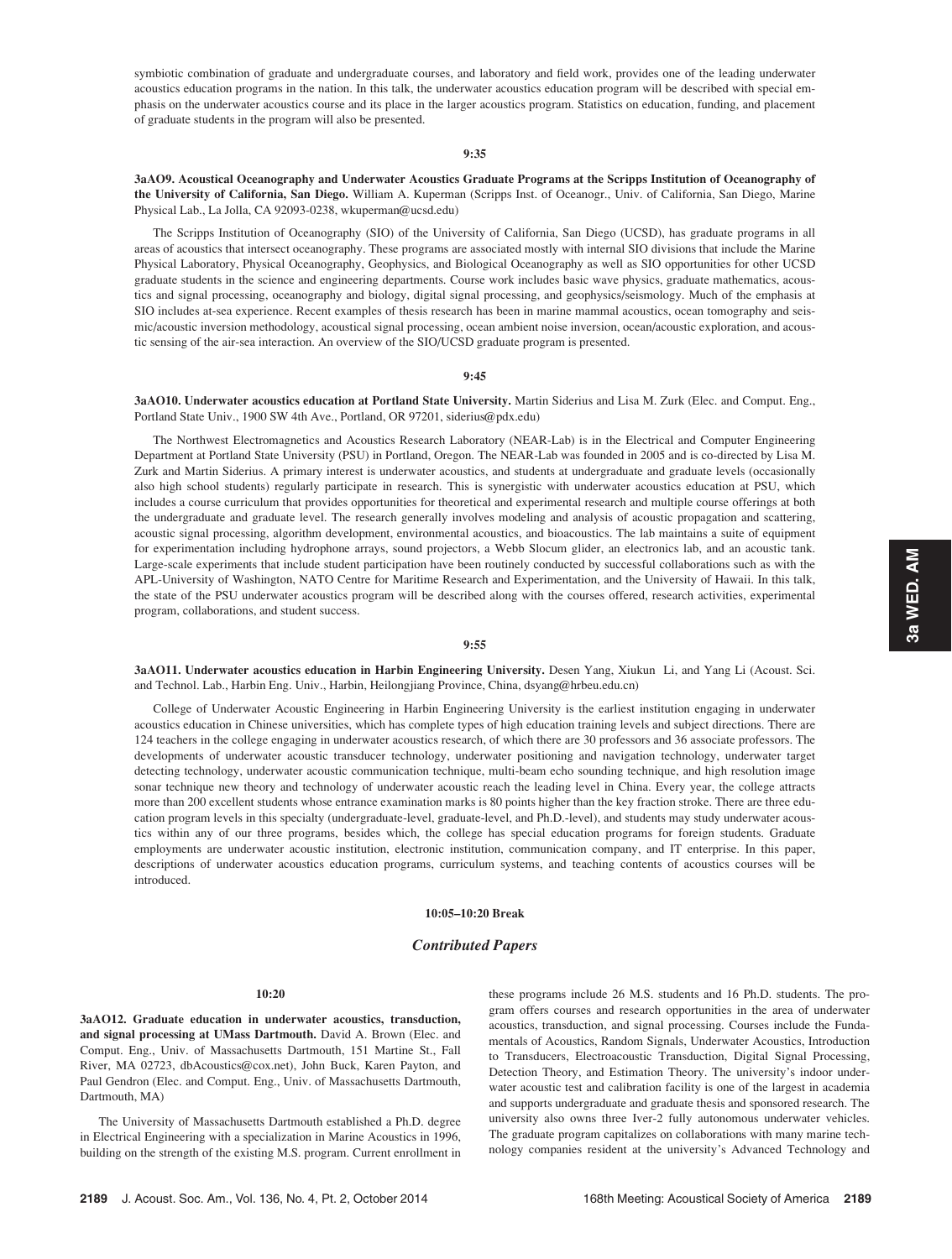Manufacturing Center (ATMC) and the nearby Naval Undersea Warfare Center in Newport, RI. The presentation will highlight recent theses and dissertations, course offerings, and industry and government collaborations that support underwater acoustics research.

### 10:30

3aAO13. Ocean acoustics at the University of Rhode Island. Gopu R. Potty and James H. Miller (Dept. of Ocean Eng., Univ. of Rhode Island, 115 Middleton Bldg., Narragansett, RI 02882, potty@egr.uri.edu)

The undergraduate and graduate program in Ocean Engineering at the University of Rhode Island is one of the oldest such programs in the United States. This program offers Bachelors, Masters (thesis and non-thesis options), and Ph.D. degrees. At the undergraduate level, students are exposed to ocean acoustics through a number of required and elective courses, laboratory and field work, and capstone projects. Examples of student projects will be presented. At the graduate level, students can specialize in several areas including geoacoustic inversion, propagation modeling, marine mammal acoustics, ocean acoustic instrumentation, transducers, etc. A historical review of the evolution of ocean acoustics education in the department will be presented. This will include examples of some of the research carried out by different faculty and students over the years, enrollment trends, collaborations, external funding, etc. Many graduates from the program hold faculty positions at a number of universities in the US and abroad. In addition, graduates from the ocean acoustics program at URI are key staff at many companies and organizations. A number of companies have spun off the program in the areas of forward-looking sonar, sub-bottom profiling, and other applications. The opportunities and challenges facing the program will be summarized.

### 10:40

3aAO14. An underwater acoustics program far from the ocean: The Georgia Tech case. Karim G. Sabra (Mech. Eng., Georgia Inst. of Technol., 771 Ferst Dr., NW, Atlanta, GA 30332-0405, karim.sabra@me.gatech.edu)

The underwater acoustics education program at the Georgia Institute of Technology (Georgia Tech) is run by members of the Acoustics and Dynamics research area group from the School of Mechanical Engineering. We will briefly review the scope of this program in terms of education and research activities as well as discuss current challenges related to the future of underwater acoustics education.

## 10:50

3aAO15. Graduate education in ocean acoustics at Rensselaer Polytechnic Institute. William L. Siegmann (Dept. of Mathematical Sci., Rensselaer Polytechnic Inst., 110 Eighth St., Troy, NY 12180-3590, siegmw@rpi. edu)

Doctoral and master's students in Rensselaer's Department of Mathematical Sciences have had opportunities for research in Ocean Acoustics since 1957. Since then only one or two faculty members at any time were directly involved with OA education. Consequently, collaboration with colleagues at other centers of OA research has been essential. The history will be briefly reviewed, focusing on the education of a small group of OA doctoral students in an environment with relatively limited institutional resources. Graduate education in OA at RPI has persisted because of sustained support by the Office of Naval Research.

### 11:00–11:45 Panel Discussion

## 11:45

3aAO16. Summary of panel discussion on education in Acoustical Oceanography and Underwater Acoustics. Andone C. Lavery (Appl. Ocean Phys. and Eng., Woods Hole Oceanographic Inst., 98 Water St., MS 11, Bigelow 211, Woods Hole, MA 02536, alavery@whoi.edu)

Following the presentations by the speakers in session, a panel discussion will offer the platform for those in the audience, particularly those from Institutions and Universities that did not formally participate in the session but have active education programs in Acoustical Oceanography and/or Underwater Acoustics, to ask relevant questions and contribute to the assessment of the national health of education in the fields of Acoustical Oceanography and Underwater Acoustics. A summary of the key points presented in the special sessions and panel discussion is provided.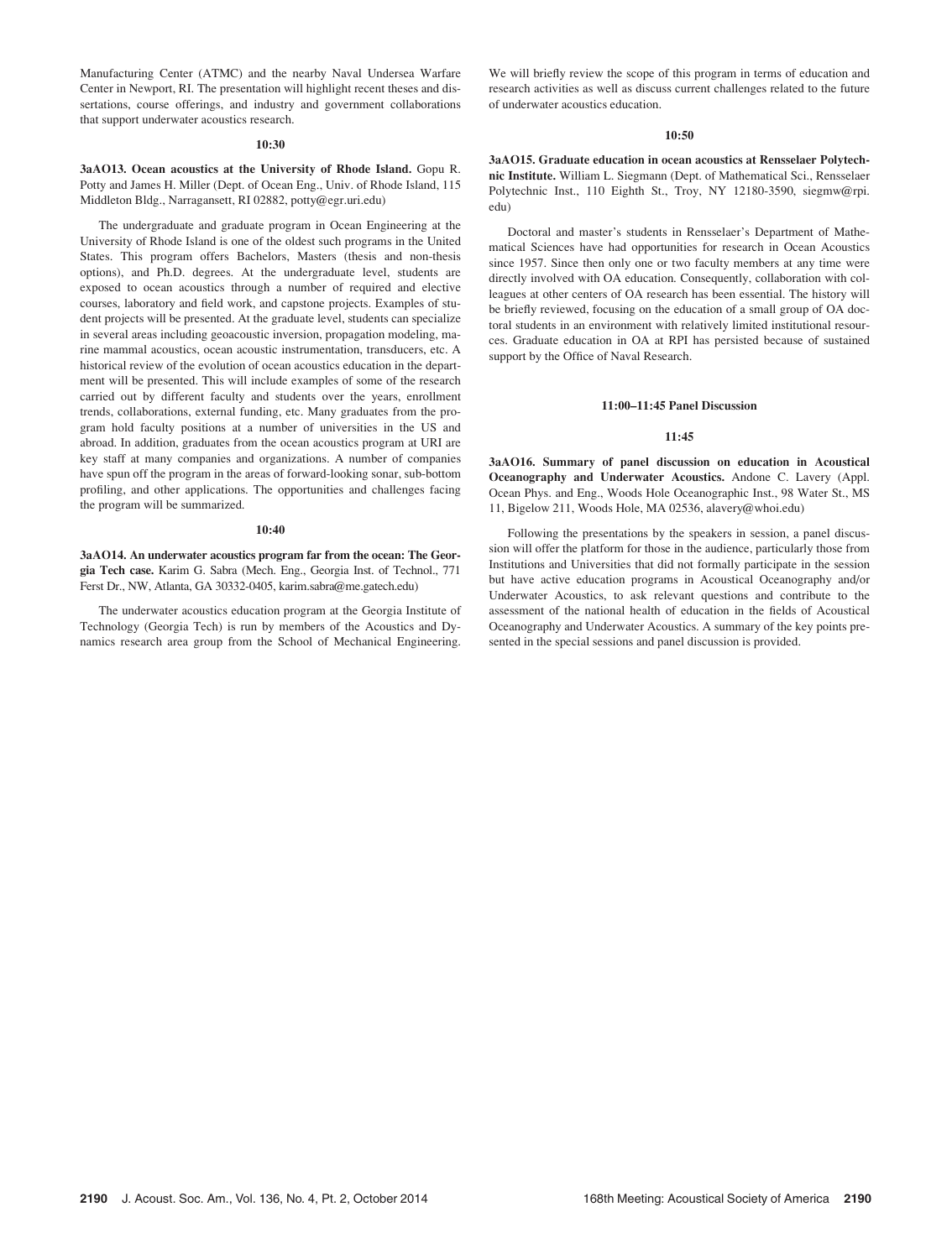# Session 3aBA

# Biomedical Acoustics: Kidney Stone Lithotripsy

Tim Colonius, Cochair

Mechanical Engineering, Caltech, 1200 E. California Blvd., Pasadena, CA 91125

Wayne Kreider, Cochair

CIMU, Applied Physics Laboratory, University of Washington, 1013 NE 40th Street, Seattle, WA 98105

# Contributed Papers

8:00

3aBA1. Comparable clinical outcomes with two lithotripters having substantially different acoustic characteristics. James E. Lingeman, Naeem Bhojani (Urology, Indiana Univ. School of Medicine, 1801 N. Senate Blvd., Indianapolis, IN 46202, jlingeman@iuhealth.org), James C. Williams, Andrew P. Evan, and James A. McAteer (Anatomy and Cell Biology, Indiana Univ. School of Medicine, Indianapolis, IN)

A consecutive case study was conducted to assess the clinical performance of the Lithogold, an electrohydraulic lithotripter having a relatively low P + and broad focal width (FW) (~20 MPa, ~20 mm), and the electromagnetic Storz-SLX having higher P+ and narrower FW (~50 MPa, 3-4 mm). Treatment was at 60 SW/min with follow-up at ~2 weeks. Stone free rate (SFR) was defined as no residual fragments remaining after single session SWL. SFR was similar for the two lithotripters (Lithogold  $29/76 =$ 38.2%; SLX 69/142 = 48.6% p = 0.15), with no difference in outcome for renal stones (Lithogold  $20/45 = 44.4\%$ ; SLX  $33/66 = 50\%$ , p = 0.70) or stones in the ureter (Lithogold  $9/31 = 29\%$ ; SLX  $36/76 = 47.4\%$ , p = 0.08). Stone size did not differ between the two lithotripters for patients who were not stone free  $(9.1\pm3.7 \text{ mm}$  for Lithogold vs.  $8.5\pm3.5 \text{ mm}$  for SLX, P = 0.42), but the stone-free patients in the Lithogold group had larger stones on average than the stone-free patients treated with the SLX  $(7.6 \pm 2.5 \text{ mm vs.})$  $6.2\pm3.2$  mm, P = 0.005). The percentage of stones that did not break was similar (Lithogold 10/76 = 13.2%; SLX 23/142 = 16.2%). These data present a realistic picture of clinical outcomes using modern lithotripters, and although the acoustic characteristics of the Lithogold and SLX differ considerably, outcomes were similar. [NIH-DK43881.]

## 8:15

3aBA2. Characterization of an electromagnetic lithotripter using transient acoustic holography. Oleg A. Sapozhnikov, Sergey A. Tsysar (Phys. Faculty, Moscow State Univ., Leninskie Gory, Moscow 119991, Russian Federation, oa.sapozhnikov@gmail.com), Wayne Kreider (Ctr. for Industrial and Medical Ultrasound, Appl. Phys. Lab., Univ. of Washington, Seattle, WA), Guangyan Li (Dept. of Anatomy and Cell Biology, Indiana Univ. School of Medicine, Indianapolis, IN), Vera A. Khokhlova (Ctr. for Industrial and Medical Ultrasound, Appl. Phys. Lab., Univ. of Washington, Seattle, WA), and Michael R. Bailey (Dept. of Urology, Univ. of Washington Medical Ctr., Seattle, WA)

Shock wave lithotripters radiate high intensity pulses that are focused on a kidney stone. High pressure, short rise time, and path-dependent nonlinearity make characterization in water and extrapolation to tissue difficult. Here acoustic holography is applied for the first time to characterize a lithotripter. Acoustic holography is a method to determine the distribution of acoustic pressure on the surface of the source (source hologram). The electromagnetic lithotripter characterized in this effort is a commercial model (Dornier Compact S, Dornier MedTech GmbH, Wessling, Germany) with 6.5 mm focal width. A broadband hydrophone (HGL-0200, sensitive diameter 200 μm, Onda Corp., Sunnyvale, CA) was used to sequentially measure the field over a set of points in a plane in front of the source. Following the previously developed transient holography approach, the recorded pressure field was numerically back-propagated to the source surface and then used for nonlinear forward propagation to predict waveforms in different points in the focal region. Pressure signals predicted from the source hologram coincide well with the waveforms measured by a fiber optic hydrophone. Moreover, the method provides an accurate boundary condition from which the field in tissue can be simulated. [Work supported by RSF 14-15-00665 and NIH R21EB016118, R01EB007643, and DK043881.]

### 8:30

3aBA3. Multiscale model of comminution in shock wave lithotripsy. Sorin M. Mitran (Mathematics, Univ. of North Carolina, CB 3250, Chapel Hill, NC 27599-3250, mitran@amath.unc.edu), Georgy Sankin, Ying Zhang, and Pei Zhong (Mech. Eng. and Mater. Sci., Duke Univ., Durham, NC)

A previously introduced model for stone comminution in shock wave lithotripsy is extended to include damage produced by cavitation. At the macroscopic, continuum level a 3D elasticity model with time-varying material constants capturing localized damage provides the overall stress field within kidney stone simulants. Regions of high stress are identified and a mesoscopic crack propagation is used to dynamically update localized damage. The crack propagation model in turn is linked with a microscopic grain dynamics model. Continuum stresses and surface pitting is provided by a multiscale cavitation model (see related talk). The overall procedure is capable of tracking stone fragments and surface cavitation of the fragments through several levels of breakdown. Computed stone fragment distributions are compared to experimental results. [Work supported by NIH through 5R37DK052985-18.]

### 8:45

3aBA4. Exploring the limits of treatment used to invoke protection from extracorporeal shock wave lithotripsy induced injury. Bret A. Connors, Andrew P. Evan, Rajash K. Handa, Philip M. Blomgren, Cynthia D. Johnson, James A. McAteer (Anatomy and Cell Biology, IU School of Medicine, Medical Sci. Bldg., Rm. 5055, 635 Barnhill Dr., Indianapolis, IN 46202, bconnors@iupui.edu), and James E. Lingeman (Urology, IU School of Medicine, Indianapolis, IN)

Previous studies with our juvenile pig model have shown that a clinical dose of 2000 shock waves (SWs) (Dornier HM-3, 24 kV, 120 SWs/min) produces a lesion ~3–5% of the functional renal volume (FRV) of the SWtreated kidney. This injury was significantly reduced (to ~0.4% FRV) when a priming dose of 500 low-energy SWs immediately preceded this clinical dose, but not when using a priming dose of 100 SWs [BJU Int. 110, E1041 (2012)]. The present study examined whether using only 300 priming dose SWs would initiate protection against injury. METHODS: Juvenile pigs were treated with 300 SW's (12 kV) delivered to a lower pole calyx using a HM-3 lithotripter. After a pause of 10 s, 2000 SWs (24 kV) were delivered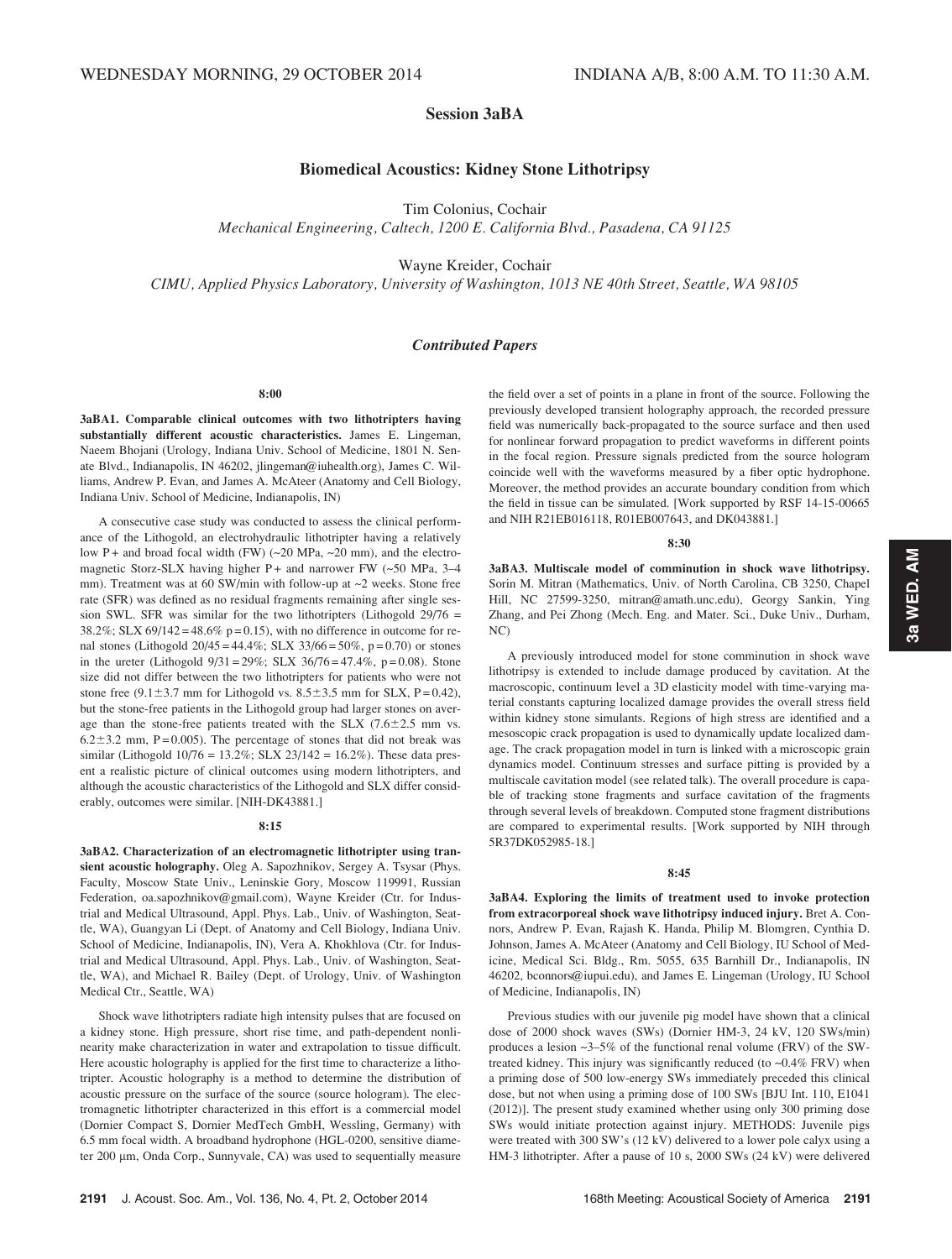to that same kidney. The kidneys were then perfusion-fixed and processed to quantitate the size of the parenchymal lesion. RESULTS: Pigs  $(n=9)$ treated using a protocol with 300 low-energy priming dose SWs had a lesion measuring  $0.84\pm0.43\%$  FRV (mean  $\pm$  SE). This lesion was smaller than that seen with a clinical dose of 2000 SWs at 24 kV. CONCLUSIONS: A treatment protocol including 300 low-energy priming dose SWs can provide protection from injury during shock wave lithotripsy. [Research supported by NIH grant P01 DK43881.]

### 9:00

3aBA5. Shockwave lithotripsy with renoprotective pause is associated with vasoconstriction in humans. Franklin Lee, Ryan Hsi, Jonathan D. Harper (Dept. of Urology, Univ. of Washington School of Medicine, Seattle, WA), Barbrina Dunmire, Michael Bailey (Cntr.Industrial and Medical Ultrasound, Appl. Phys. Lab, Univ. of Washington, 1013 NE 40th St., Seattle, WA 98105, bailey@apl.washington.edu), Ziyue Liu (Dept. of Biostatistics, Indiana Univ. School of Medicine, Indianapolis, Washington), and Mathew D. Sorensen (Dept. of Urology, Dept. of Veteran Affairs Medical Ctr., Seattle, WA)

A pause early in shock wave lithotripsy (SWL) increased vasoconstriction as measured by resistive index (RI) during treatment and mitigated renal injury in an animal model. The purpose of our study was to investigate whether RI rose during SWL in humans. Prospectively recruited patients underwent SWL of renal stones with a Dornier Compact S lithotripter. The renal protective protocol consisted of treatment at 1 Hz and slow power ramping for the initial 250 shocks followed by a 2 min pause. RI was measured using ultrasound prior to treatment, after 250 shocks, after 750 shocks, after 1500 shocks, and after SWL. A linear mixed-effects model was used to compare RI at the different time points and to account for additional covariates in fifteen patients. RI was significantly higher than baseline for all time points 250 shocks and after. Age, gender, body mass index, and treatment side were not significantly associated with RI. Monitoring for a rise in RI during SWL is possible and may provide real-time feedback as to when the kidney is protected. [Work supported by NIH DK043881, NSBRI through NASA NCC 9-58, and resources from the VA Puget Sound Health Care System.]

### 9:15

3aBA6. Renal shock wave lithotripsy may be a risk factor for earlyonset hypertension in metabolic syndrome: A pilot study in a porcine model. Rajash Handa (Anatomy & Cell Biology, Indiana Univ. School of Medicine, 635 Barnhill Dr., MS 5035, Indianapolis, IN 46202-5120, rhanda@iupui.edu), Ziyue Liu (Biostatistics, Indiana Univ. School of Medicine, Indianapolis, IN), Bret Connors, Cynthia Johnson, Andrew Evan (Anatomy & Cell Biology, Indiana Univ. School of Medicine, Indianapolis, IN), James Lingeman (Kidney Stone Inst., Indiana Univ. Health Methodist Hospital, Indianapolis, IN), David Basile, and Johnathan Tune (Cellular & Integrative Physiol., Indiana Univ. School of Medicine, Indianapolis, IN)

A pilot study was conducted to assess whether extracorporeal shock wave lithotripsy (SWL) treatment of the kidney influences the onset and severity of metabolic syndrome (MetS)—a cluster of conditions that includes central obesity, insulin resistance, impaired glucose tolerance, dyslipidemia, and hypertension. Methods: Three-month-old juvenile female Ossabaw miniature pigs were treated with either SWL (2000 SWs, 24 kV, 120 SWs/min using the HM3 lithotripter;  $n = 2$ ) or sham-SWL (no SWs;  $n = 2$ ). SWs were targeted to the upper pole of the left kidney so as to model treatment that would also expose the pancreas—an organ involved in blood glucose homeostasis—to SWs. The pigs were then instrumented for direct measurement of arterial blood pressure via implanted radiotelemetry devices, and later fed a hypercaloric atherogenic diet for ~7 months to induce MetS. The development of MetS was assessed from intravenous glucose tolerance tests. Results: The progression and severity of MetS were similar in the shamtreated and SWL-treated groups. The only exception was arterial blood pressure, which remained relatively constant in the sham-treated pigs and rose toward hypertensive levels in SW-treated pigs. Conclusions. These preliminary results suggest that renal SWL appears to be a risk factor for earlyonset hypertension in MetS.

### 9:30–9:45 Break

3aBA7. Modeling vascular injury due to shock-induced bubble collapse in lithotripsy. Vedran Coralic and Tim Colonius (Mech. Eng., Caltech, 1200 E. California Blvd., Pasadena, CA 91125, colonius@caltech.edu)

Shock-induced collapse (SIC) of preexisting bubbles is investigated as a potential mechanism for vascular injury in shockwave lithotripsy (SWL). Preexisting bubbles exist under normal physiological conditions and grow larger and more numerous with ongoing treatment. We compute the threedimensional SIC of a bubble using the multi-component Euler equations, and determine the resulting three-dimensional finite-strain deformation field in the material surrounding the collapsing bubble. We propose a criterion for vessel rupture and estimate the minimum bubble size, across clinical SWL pressures, which could result in rupture of microvasculature. Postprocessing of the results and comparison to viscoelastic models for spherical bubble dynamics demonstrate that our results are insensitive to a wide range of estimated viscoelastic tissue properties during the collapse phase. During the jetting phase, however, viscoelastic effects are non-negligible. The minimum bubble size required to rupture a vessel is then estimated by adapting a previous model for the jet's penetration depth as a function of tissue viscosity.

## 10:00

3aBA8. Multiscale model of cavitation bubble formation and breakdown. Isaac Nault, Sorin M. Mitran (Mathematics, Univ. of North Carolina, CB3250, Chapel Hill, NC, naulti@live.unc.edu), Georgy Sankin, and Pei Zhong (Mech. Eng. and Mater. Sci., Duke Univ., Durham, NC)

Cavitation damage is responsible for initial pitting of kidney stone surfaces, damage that is thought to play an important role in shock wave lithotripsy. We introduce a multiscale model of the formation of cavitation bubbles in water, and subsequent breakdown. At a macroscopic, continuum scale cavitation is modeled by the 3D Euler equations with a Tait equation of state. Adaptive mesh refinement is used to provide increased resolution at the liquid/vapor boundary. Cells with both liquid and vapor phases are flagged by the continuum solver for mesoscale, kinetic modeling by a lattice Boltzmann description capable of capturing non-equilibrium behavior (e.g., phase change, energetic jet impingement). Isolated and interacting two-bubble configurations are studied. Computational simulation results are compared with high-speed experimental imaging of individual bubble dynamics and bubble–bubble interaction. The model is used to build a statistical description of multiple-bubble interaction, with input from cavitation cloud imaging. [Work supported by NIH through 5R37DK052985-18.]

# 10:15

3aBA9. Preliminary results of the feasibility to reposition kidney stones with ultrasound in humans. Jonathan D. Harper, Franklin Lee, Susan Ross, Hunter Wessells (Dept. of Urology, Univ. of Washington School of Medicine, Seattle, WA), Bryan W. Cunitz, Barbrina Dunmire, Michael Bailey (Ctr.Industrial and Medical Ultrasound, Appl. Phys. Lab, Univ. of Washington, 1013 NE 40th St., Seattle, WA 98105, bailey@apl.washington. edu), Jeff Thiel (Dept. of Radiology, Univ. of Washington School of Medicine, Seattle), Michael Coburn (Dept. of Urology, Baylor College of Medicine, Houston, TX), James E. Lingeman (Dept. of Urology, Indiana Univ. School of Medicine, Indianapolis, IN), and Mathew Sorensen (Dept. of Urology, Dept. of Veteran Affairs Medical Ctr., Seattle)

Preliminary investigational use of ultrasound to reposition human kidney stones is reported. The three study arms include: de novo stones, postlithotripsy fragments, and large stones within the preoperative setting. A pain questionnaire is completed immediately prior to and following propulsion. A maximum of 40 push attempts are administered. Movement is classified as no motion, movement with rollback or jiggle, or movement to a new location. Seven subjects have been enrolled and undergone ultrasonic propulsion to date. Stones were identified, targeted, and moved in all subjects. Subjects who did not have significant movement were in the de novo arm. None of the subjects reported pain associated with the treatment. One subject in the post-lithotripsy arm passed two small stones immediately following treatment corresponding to the two stones displaced from the interpolar region. Three post-lithotripsy subjects reported passage of multiple small fragments within two weeks of treatment. In four subjects, ultrasonic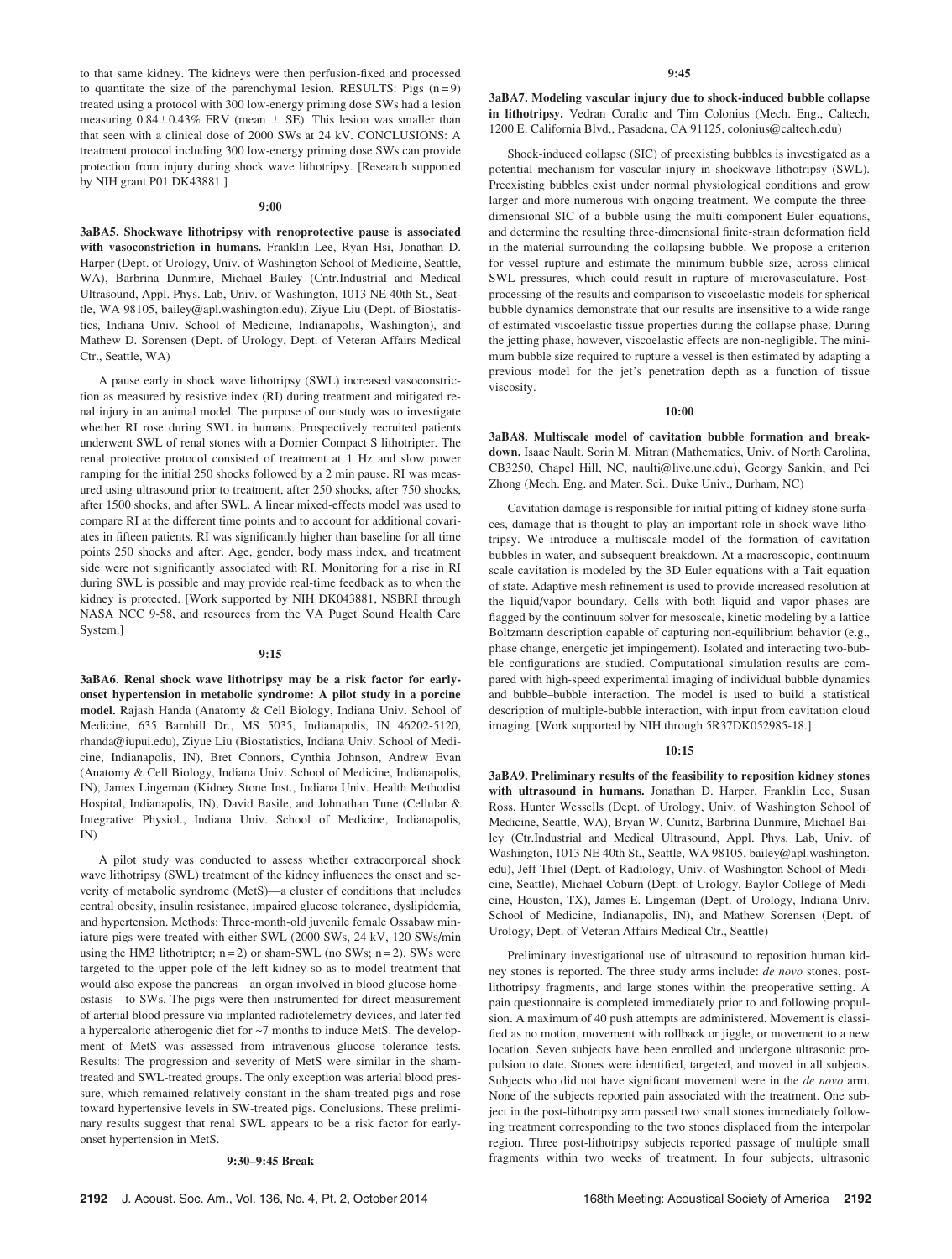propulsion identified a collection of stones previously characterized as a single stone on KUB and ultrasound. There have been no treatment related adverse events reported with mean follow-up of 3 months. [Trial supported by NSBRI through NASA NCC 9-58. Development supported by NIH DK043881and DK092197.]

## 10:30

3aBA10. Nonlinear saturation effects in ultrasound fields of diagnostictype transducers used for kidney stone propulsion. Maria M. Karzova (Phys. Faculty, Dept. of Acoust., M.V. Lomonosov Moscow State Univ., Leninskie Gory 1/2, Moscow 119991, Russian Federation, masha@acs366. phys.msu.ru), Bryan W. Cunitz (Ctr. for Industrial and Medical Ultrasound, Appl. Phys. Lab., Univ. of Washington, Seattle, WA), Petr V. Yuldashev (Phys. Faculty, M.V. Lomonosov Moscow State Univ., Moscow, Russian Federation), Vera A. Khokhlova, Wayne Kreider (Ctr. for Industrial and Medical Ultrasound, Appl. Phys. Lab., Univ. of Washington, Seattle, WA), Oleg A. Sapozhnikov (Phys. Faculty, M.V. Lomonosov Moscow State Univ., Moscow, Russian Federation), and Michael R. Bailey (Dept. of Urology, Univ. of Washington Medical Ctr., Seattle, WA)

A novel therapeutic application of ultrasound for repositioning kidney stones is being developed. The method uses acoustic radiation force to expel mm-sized stones or to dislodge even larger obstructing stones. A standard diagnostic 2.3 MHz C5-2 array probe has been used to generate pushing acoustic pulses. The probe comprises 128 elements equally spaced at the 55 mm long convex cylindrical surface with 41.2 mm radius of curvature. The efficacy of the treatment can be increased by using higher transducer output to provide stronger pushing force; however, nonlinear acoustic saturation effect can be a limiting factor. In this work, nonlinear propagation effects were analyzed for the C5-2 transducer using a combined measurement and modeling approach. Simulations were based on the 3D Westervelt equation; the boundary condition was set to match low power measurements. Focal waveforms simulated for several output power levels were compared with the fiber-optic hydrophone measurements and were found in good agreement. It was shown that saturation effects do limit the acoustic pressure in the focal region of the transducer. This work has application to standard diagnostic probes and imaging. [Work supported by RSF 14-12-00974, NIH EB007643, DK43881 and DK092197, and NSBRI through NASA NCC 9- 58.]

### 10:45

3aBA11. Evaluating kidney stone size in children using the posterior acoustic shadow. Franklin C. Lee, Jonathan D. Harper, Thomas S. Lendvay (Urology, Univ. of Washington, Seattle, WA), Ziyue Liu (Biostatistics, Indiana Univ. School of Medicine , Indianapolis, IN), Barbrina Dunmire (Appl. Phys. Lab, Univ. of Washington, 1013 NE 40th St, Seattle, WA 98105, mrbean@uw.edu), Manjiri Dighe (Radiology, Univ. of Washington, Seattle, WA), Michael R. Bailey (Appl. Phys. Lab, Univ. of Washington, Seattle, WA), and Mathew D. Sorensen (Urology, Dept. of Veteran Affairs Medical Ctr., Seattle, WA)

Ultrasound, not x-ray, is preferred for imaging kidney stones in children; however, stone size determination is less accurate with ultrasound. In vitro we found stone sizing was improved by measuring the width of the acoustic shadow behind the stone. We sought to determine the prevalence and accuracy of the acoustic shadow in pediatric patients. A retrospective analysis was performed of all initial stone events at a children's hospital over the last 10 years. Included subjects had a computed tomography (CT) scan and renal ultrasound within 3 months of each other. The width of the stone and acoustic shadow were measured on ultrasound and compared to the stone size as determined by CT. Thirty-seven patients with 49 kidney stones were included. An acoustic shadow was seen in 85% of stones evaluated. Stone width resulted in an average overestimation of  $1.2 \pm 2.2$  mm while shadow width resulted in an underestimation of  $0.5 \pm 1.7$  mm (p < 0.001). A posterior acoustic shadow was seen in the majority of stones and was a more accurate measure of stone size. This would provide valuable information for stone management. [Work supported by NIH DK43881 and DK092197, and NSBRI through NASA NCC 9-58.]

## 11:00

3aBA12. Development and testing of an image-guided prototype system for the comminution of kidney stones using burst wave lithotripsy. Bryan Cunitz (Appl. Phys. Lab., Univ. of Washington, 1013 NE 40th St., Seattle, WA 98105, bwc@apl.washington.edu), Adam Maxwell (Dept. of Urology, Univ. of Washington Medical Ctr., Seattle, WA), Wayne Kreider, Oleg Sapozhnikov (Appl. Phys. Lab, Univ. of Washington, Seattle, WA), Franklin Lee, Jonathan Harper, Matthew Sorenson (Dept. of Urology, Univ. of Washington Medical Ctr., Seattle, WA), and Michael Bailey (Appl. Phys. Lab, Univ. of Washington, Seattle, WA)

Burst wave lithotripsy is a novel technology that uses focused, sinusoidal bursts of ultrasound to fragment kidney stones. Prior research laid the groundwork to design an extracorporeal, image-guided probe for in-vivo testing and potentially human clinical testing. Toward this end, a 12-element 330 kHz array transducer was designed and built. The probe frequency, geometry, and shape were designed to break stones up to 1 cm in diameter into fragments <2mm. A custom amplifier capable of generating output bursts up to 3 kV was built to drive the array. To facilitate image guidance, the transducer array was designed with a central hole to accommodate co-axial attachment of an HDI P4-2 probe. Custom B-mode and Doppler imaging sequences were developed and synchronized on a Verasonics ultrasound engine to enable real-time stone targeting and cavitation detection, Preliminary data suggest that natural stones will exhibit Doppler "twinkling" artifact in the BWL focus and that the Doppler power increases as the stone begins to fragment. This feedback allows accurate stone targeting while both types of imaging sequences can also detect cavitation in bulk tissue that may lead to injury. [Work supported by NIH grants DK043881, EB007643, EB016118, T32 DK007779, and NSBRI through NASA NCC 9-58.]

### 11:15

3aBA13. Removal of residual bubble nuclei to enhance histotripsy kidney stone erosion at high rate. Alexander P. Duryea (Biomedical Eng., Univ. of Michigan, 2131 Gerstacker Bldg., 2200 Bonisteel Blvd., Ann Arbor, MI 48109, duryalex@umich.edu), William W. Roberts (Urology, Univ. of Michigan, Ann Arbor, MI), Charles A. Cain, and Timothy L. Hall (Biomedical Eng., Univ. of Michigan, Ann Arbor, MI)

Previous work has shown that histotripsy can effectively erode model kidney stones to tiny, sub-millimeter debris via a cavitational bubble cloud localized on the stone surface. Similar to shock wave lithotripsy, histotripsy stone treatment displays a rate-dependent efficacy, with pulses applied at low repetition frequency producing more efficient erosion compared to those applied at high repetition frequency. This is attributed to microscopic residual cavitation bubble nuclei that can persist for hundreds of milliseconds following bubble cloud collapse. To mitigate this effect, we have developed low amplitude  $(MI<1)$  acoustic pulses to actively remove residual nuclei from the field. These bubble removal pulses utilize the Bjerknes forces to stimulate the aggregation and subsequent coalescence of remnant nuclei, consolidating the population from a very large number to a countably small number of remnant bubbles within several milliseconds. Incorporation of this bubble removal scheme in histotripsy model stone treatments performed at high rate (100 pulses/second) produced drastic improvement in treatment efficiency, with an average erosion rate increase of 12-fold in comparison to treatment without bubble removal. High speed imaging indicates that the influence of remnant nuclei on the location of bubble cloud collapse is the dominant contributor to this disparity in treatment efficacy.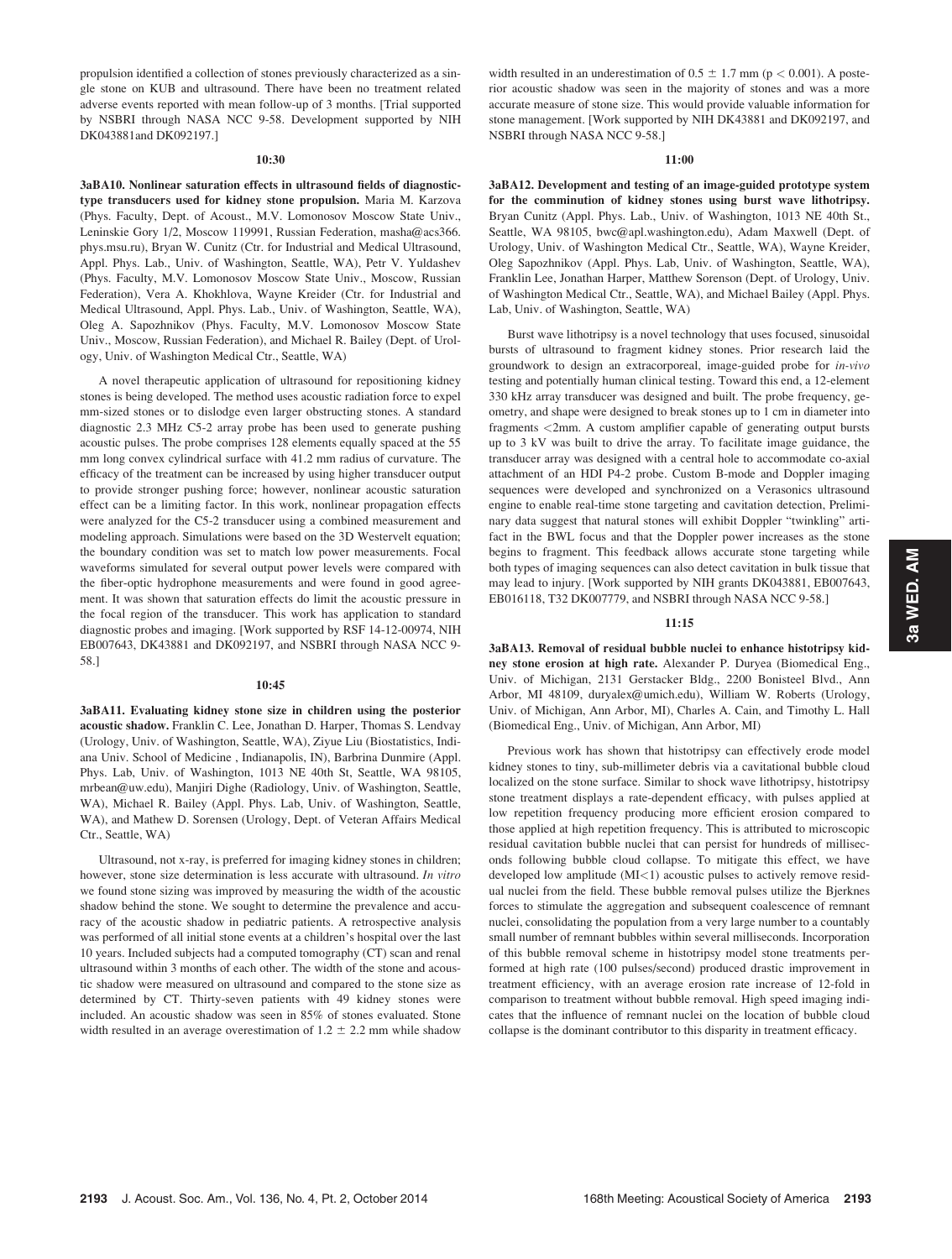# Session 3aEA

# Engineering Acoustics and Structural Acoustics and Vibration: Mechanics of Continuous Media

Andrew J. Hull, Cochair

Naval Undersea Warfare Center, 1176 Howell St, Newport, RI 02841

J. Gregory McDaniel, Cochair

Mechanical Engineering, Boston Univ., 110 Cummington St., Boston, MA 02215

# Invited Papers

# 8:00

3aEA1. Fundamental studies of zero Poisson ratio metamaterials. Elizabeth A. Magliula (Div. Newport, Naval Undersea Warfare Ctr., 1176 Howell St., Bldg. 1302, Newport, RI 02841, elizabeth.magliula@navy.mil), J. Gregory McDaniel, and Andrew Wixom (Mech. Eng. Dept., Boston Univ., Boston, MA)

As material fabrication advances, new materials with special properties will be possible to accommodate new design boundaries. An emerging and promising field of investigation is to study the basic phenomena of materials with a negative Poisson ratio (NPR). This work seeks to develop zero Poisson ratio (ZPR) metamaterials for use in reducing acoustic radiation from compressional waves. Such a material would neither contract or expand laterally when compressed or stretched, and therefore not radiate sound. Previous work has provided procedures for creating NPR copper foam through transformation of the foam cell structure from a convex polyhedral shape to a concave "re-entrant" shape. A ZPR composite will be developed and analyzed in an effort to achieve desired wave propagation characteristics. Dynamic investigations have been conducted using ABAQUS, in which a ZPR is placed under load to observe displacement behavior. Inspection of the results at 1 kHz and 5 kHz show that the top and bottom surfaces experience much less displacement compared to respective conventional reference layer build-ups. However, at 11 kHz small lateral displacements were experienced at the outer surfaces. Results indicate that the net zero Poisson effect was successfully achieved at frequencies where half the wavelength is greater than the thickness.

### 8:20

3aEA2. Scattering by targets buried in elastic sediment. Angie Sarkissian, Saikat Dey, Brian H. Houston (Code 7130, Naval Res. Lab., Code 7132, 4555 Overlook Ave. S.W., Washington, DC 20375, angie.sarkissian@nrl.navy.mil), and Joseph A. Bucaro (Excet, Inc., Springfield, VA)

Scattering results are presented for targets of various shapes buried in elastic sediment with a plane wave incident from air above. The STARS3D finite element program recently extended to layered, elastic sediments is used to compute the displacement field just below the interface. Evidence of the presence of Rayleigh waves is observed in the elastic sediment and an algorithm based on the Rayleigh waves subtracts the contribution of the Rayleigh waves to simplify the resultant scattering pattern. Results are presented for scatterers buried in uniform elastic media as well as layered media. [This work was supported by ONR.]

## 8:40

3aEA3. Response shaping and scale transition in dynamic systems with arrays of attachments. Joseph F. Vignola, Aldo A. Glean (Mech. Eng., The Catholic Univ. of America, 620 Michigan Ave., NE, Washington, DC 20064, vignola@cua.edu), John Sterling (Carderock Div., Naval Surface Warfare Ctr., West Bethesda, MD), and John A. Judge (Mech. Eng., The Catholic Univ. of America, Washington, DC)

Arrays of elastic attachments can be design to act as energy sinks in dynamic systems. This presentation describes design strategies for drawing off mechanical energy to achieve specific objectives such as mode suppression and response tailoring in both extended and discrete systems. The design parameters are established using numerical simulations for both propagating and standing compressional waves in a one-dimensional system. The attachments were chosen to be cantilevers so that higher modes would have limited interaction with the higher modes of the primary structure. The two cases considered here are concentrated groups of cantilevers and spatial distributions of similar cantilevers. Relationships between the number and placement of the attachments and their masses and frequency distributions are of particular interest, along with the energy density distribution between the primary structure and the attachments. The simulations are also used to show how fabrication error degrades performance and how energy scale transition can be managed to maintain linear behavior.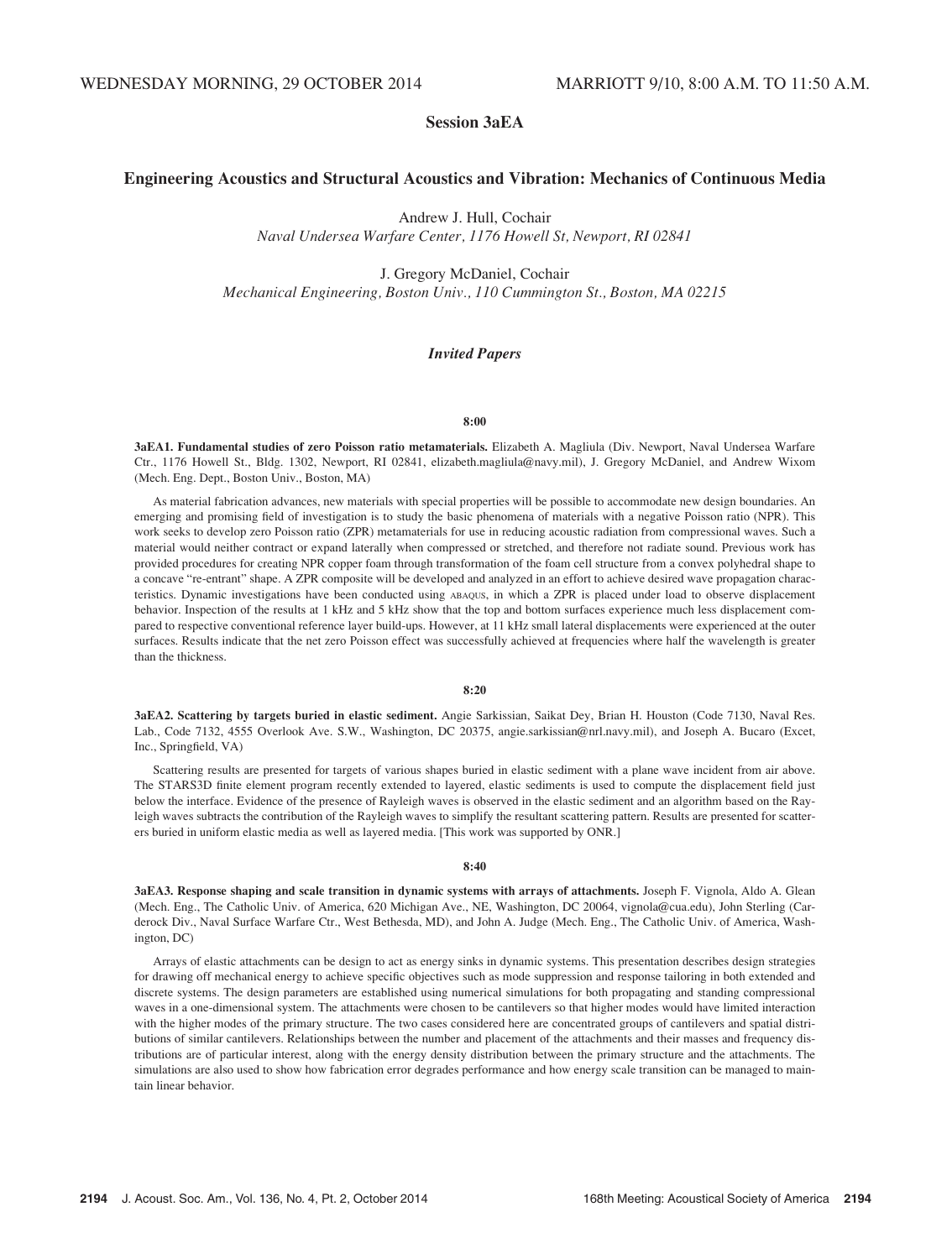3aEA4. Accelerated general method for computing noise effects in arrays. Heather Reed, Jeffrey Cipolla, Mahesh Bailakanavar, and Patrick Murray (Weidlinger Assoc., 40 Wall St 18th Fl., New York, NY 10005, heather.reed@wai.com)

Noise in an acoustic array can be defined as any unwanted signal, and understanding how noise interacts with a structural system is paramount for optimal design. For example, in an underwater vehicle we may want to understand how structural vibrations radiate through a surrounding fluid; or an engineer may want to evaluate the level of sound inside a car resulting from the turbulent boundary layer (TBL) induced by a moving vehicle. This talk will discuss a means of modeling noise at a point of interest (e.g., at a sensor location) stemming from a known source by utilizing a power transfer function between the source and the point of interest, a generalization of the work presented in [1]. The power transfer function can be readily computed from the acoustic response to an incident wave field, requiring virtually no additional computation. The acoustic solution may be determined via analytic frequency domain approaches or through a finite element analysis, enabling the noise solution to be a fast post processing exercise. This method is demonstrated by modeling the effects of a TBL pressure and noise induced by structural vibrations on a sensor array embedded in an elastic, multi-layer solid. Additionally, uncertainties in the noise model can be easily quantified through Monte Carlo techniques due to the fast evaluation of the noise spectrum. Ko, S.H. and Schloemer, H.H. "Flow noise reduction techniques for a planar array of hydrophones," J. Acoust. Soc. Am. 92, 3409 (1992).

# 9:20

3aEA5. Response of distributed fiber optic sensor cables to spherical wave incidence. Jeffrey Boisvert (NAVSEA Div. Newport, 1176 Howell St., Newport, RI 02841, cboisvertj@cox.net)

A generalized multi-layered infinite-length fiber optic cable is modeled using the exact theory of three-dimensional elasticity in cylindrical coordinates. A cable is typically composed of a fiber optic (glass) core surrounded by various layered materials such as plastics, metals, and elastomers. The cable is excited by an acoustic spherical wave radiated by a monopole source at an arbitrary location in the acoustic field. For a given source location and frequency, the radial and axial strains within the cable are integrated over a desired sensor zone length to determine the optical phase sensitivity using an equation that relates the strain distribution in an optical fiber to changes in the phase of an optical signal. Directivity results for the cable in a free-field water environment are presented at several frequencies for various monopole source locations. Some comparisons of the sensor directional response resulting from nearfield (spherical wave) incidence and farfield (plane wave) incidence are made. [Work supported by NAVSEA Division Newport ILIR Program.]

### 9:40

3aEA6. Testing facility concepts for the material characterization of porous media consisting of relatively limp foam and stiff fluid. Michael Woodworth and Jeffrey Cipolla (ASI, Weidlinger Assoc., Inc., 1825 K St NW, #350, Washington, DC 20006, michael. woodworth@wai.com)

Fluid filled foams are important components of acoustical systems. Most are made up of a stiff skeleton medium relative to the fluid considered, usually air. Biot's theory of poroelasticity is appropriate for characterizing and modeling these foams. The use of relatively stiff fluid (such as water) and limp foam media pose a greater challenge. Recently modifications to Biot's theory have generated the mechanical relationships required to model these systems. Necessary static material properties for the model can be obtain through in vacuo measurement. Frequency dependent properties are more difficult to obtain. Traditional impedance tube methods suffer from fluid structure interaction when the bulk modulus of the fluid media approaches that of the waveguide. The current investigation derives the theory for, and investigates the feasibility of, several rigid impedance tube alternatives for characterizing limp foams in stiff fluid media. Alternatives considered include a sufficiently rigid impedance tube, a pressure relief impedance tube and, the most promising, a piston excited oscillating chamber of small aspect ratio. The chamber concept can recover the descriptive properties of a porous medium described by Biot's theory or by complex-impedance equivalent-fluid models. The advantages of this facility are small facility size, low cost, and small sample size.

## 10:00–10:20 Break

### 10:20

3aEA7. Adomian decomposition identifies an approximate analytical solution for a set of coupled strings. David Segala (Naval Undersea Warfare Ctr., 1176 Howell St., Newport, RI 02841, david.segala@navy.mil)

The use of Adomian decomposition method (ADM) has been successfully applied in various applications across the applied mechanics and mathematics community. Originally, Adomian developed this method to derive analytical approximate solutions to nonlinear functional equations. It was shown that the solution to the given nonlinear functional equation can be approximated by an infinite series solution of the linear and nonlinear terms, provided the nonlinear terms are represented by a sum of series of Adomian polynomials. Here, ADM is used to derive an approximate analytical solution to a set of partial differential equations (PDEs) describing the motion of two coupled strings that lie orthogonal to each other. The PDEs are derived using Euler-Lagrange equations of motion. The ends of the strings are pinned and the strings are coupled with a nonlinear spring. A finite element model of the system is developed to provide a comparative baseline. Both the finite element model and analytical solution were driven by an initial displacement condition. The results from both the FEA and analytical solution were compared at six different equally spaced time points over the course of a 1.2 second simulation.

3a WED. AM 3a WED. AM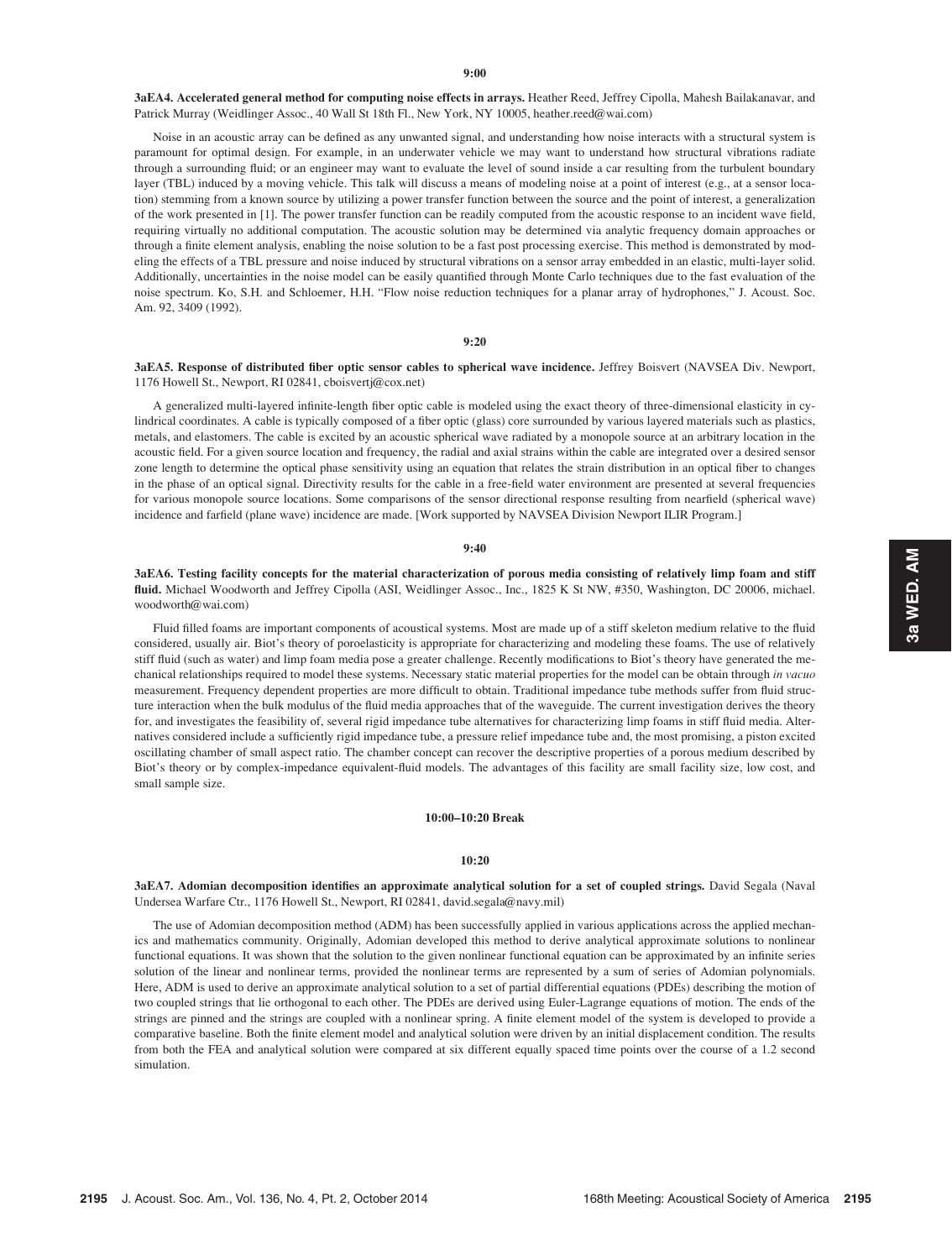### $10:40$

3aEA8. Comprehensive and practical explorations of nonlinear energy harvesting from stochastic vibrations. Ryan L. Harne and Kon-Well Wang (Mech. Eng., Univ. of Michigan, 2350 Hayward St., 2250 GG Brown Bldg., Ann Arbor, MI 48109-2125, rharne@ umich.edu)

Conversion of ambient vibrational energies to electrical power is a recent, popular motivation for research that seeks to realize selfsustaining electronic systems including biomedical implants and remote wireless structural sensors. Many vibration resources are stochastic with spectra concentrated at extremely low frequencies, which is a challenging bandwidth to target in the design of compact, resonant electromechanical harvesters. Exploitation of design-based nonlinearities has uncovered means to reduce and broaden a harvester's frequency range of greatest sensitivity to be more compatible with ambient spectra, thus dramatically improving energy conversion performance. However, studies to date draw differing conclusions regarding the viability of the most promising nonlinear harvesters, namely, those designed around the elastic stability limit, although the investigations present findings having limited verification. To help resolve the outstanding questions about energy harvesting from stochastic vibrations using systems designed near the elastic stability limit, this research integrates rigorous analytical, numerical, and experimental explorations. The harvester architecture considered is a cantilever beam, which is the common focus of contemporary studies, and evaluates critical, practical factors involved for its effective implementation. From the investigations, the most favorable incorporations of nonlinearity are identified and useful design guidelines are proposed.

## $11:00$

3aEA9. Response of infinite length bars and beams with periodically varying area. Andrew J. Hull and Benjamin A. Cray (Naval Undersea Warfare Ctr., 1176 Howell St., Newport, RI 02841, andrew.hull@navy.mil)

This talk develops a solution method for the longitudinal motion of a rod or the flexural motion of a beam of infinite length whose area varies periodically. The conventional rod or beam equation of motion is used with the area and moment of inertia expressed using analytical functions of the longitudinal (horizontal) spatial variable. The displacement field is written as a series expansion using a periodic form for the horizontal wavenumber. The area and moment of inertia expressions are each expanded into a Fourier series. These are inserted into the differential equations of motion and the resulting algebraic equations are orthogonalized to produce a matrix equation whose solution provides the unknown wave propagation coefficients, thus yielding the displacement of the system. An example problem of both a rod and beam are analyzed for three different geometrical shapes. The solutions to both problems are compared to results from finite element analysis for validation. Dispersion curves of the systems are shown graphically. Convergence of the series solutions is illustrated and discussed.

# Contributed Papers

### $11:20$

3aEA10. On the exact analytical solutions to equations of nonlinear acoustics. Alexander I. Kozlov (Medical and biological Phys., Vitebsk State Medical Univ., 27, Frunze Ave., Vitebsk 210023, Belarus, albapasserby@ yahoo.com)

Some different equations derived as second-order approximations to complete system of equations of nonlinear acoustics of Newtonian media (such as Lighthill-Westerwelt equation, Kuznetsov one, etc.) are usually solved numerically or at least approximately. A general exact analytical method of solution of these problems based on a short chain of changes of variables is presented in the work. It is shown that neither traveling-wave solutions nor classical soliton-like solutions obey these equations. There are three types of possible forms of acoustical pressure depending on parameters of initial equation: so-called continuous shock (or diffusive soliton), a monotonously decaying solution as well as a sectionally continuous periodic one. Obtained results are in good qualitative agreement with previously published numerical calculations of different authors.

11:35

3aEA11. A longitudinal shear wave and transverse compressional wave in solids. ali Zorgani (LabTAU, INSERM, Univ. of Lyon, Bron, France), Stefan Catheline (LabTAU, INSERM, Univ. of Lyon, 151 Cours Albert Thomas, Lyon, France, stefan.catheline@inserm.fr), and Nicolas Benech (Instituto de fisica, Facultad de ciencia, Montevideo, Uruguay)

What general definition can one give to elastic P- and S-wave, especially when they are transversely and longitudinally polarized respectively? This question is the main motivation of the analysis of the Green's function reported in this letter. By separating the Green's function in a divergence free and a rotational free terms, not only a longitudinal S-wave but also a transversal P-wave are described. These waves are shown to be parts of the solution of the wave equation known as coupling terms. Similarly to surface water wave, they are divergence and rotational free. Their special motion is carefully described and illustrated.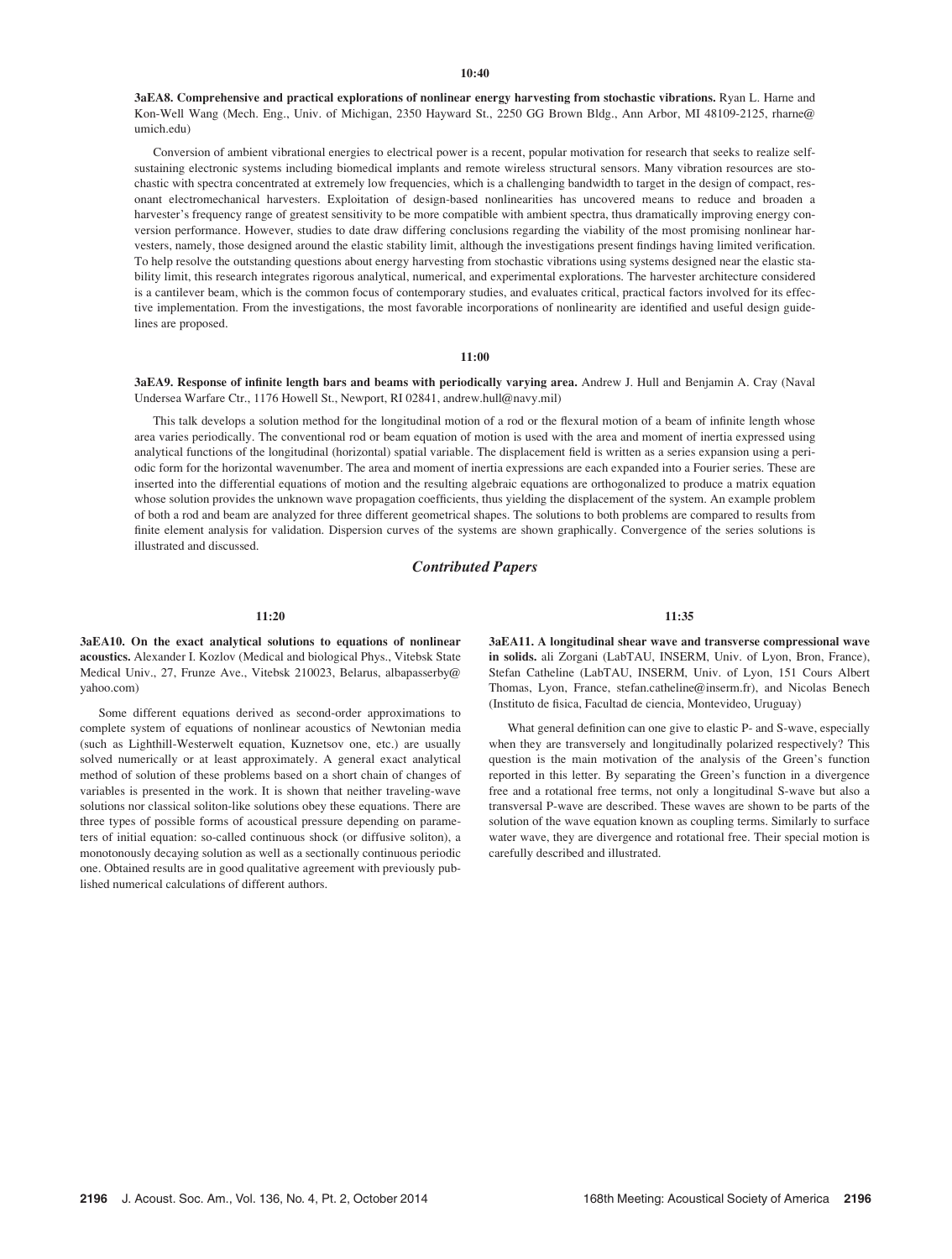# Session 3aID

# Student Council, Education in Acoustics and Acoustical Oceanography: Graduate Studies in Acoustics (Poster Session)

Zhao Peng, Cochair

Durham School of Architectural Engineering and Construction, University of Nebraska-Lincoln, 1110 S. 67th Street, Omaha, NE 68182

# Preston S. Wilson, Cochair

Mech. Eng., The University of Texas at Austin, 1 University Station, C2200, Austin, TX 78712

# Whitney L. Coyle, Cochair

The Pennsylvania State University, 201 Applied Science Building, University Park, PA 16802

All posters will be on display from 9:00 a.m. to 11:00 a.m. To allow contributors an opportunity to see other posters, contributors of odd-numbered papers will be at their posters from 9:00 a.m. to 10:00 a.m. and contributors of even-numbered papers will be at their posters from 10:00 a.m. to 11:00 a.m.

# Invited Papers

3aID1. The Graduate Program in Acoustics at The Pennsylvania State University. Victor Sparrow and Daniel A. Russell (Grad. Prog. Acoust., Penn State, 201 Appl. Sci. Bldg., University Park, PA 16802, vws1@psu.edu)

In 2015, the Graduate Program in Acoustics at Penn State will be celebrating 50 years as the only program in the United States offering the Ph.D. in Acoustics as well as M.S. and M.Eng. degrees in Acoustics. An interdisciplinary program with faculty from a variety of academic disciplines, the Acoustics Program is administratively aligned with the College of Engineering and closely affiliated with the Applied Research Laboratory. The research areas include: ocean acoustics, structural acoustics, signal processing, aeroacoustics, thermoacoustics, architectural acoustics, transducers, computational acoustics, nonlinear acoustics, marine bioacoustics, noise and vibration control, and psychoacoustics. The course offerings include fundamentals of acoustics and vibration, electroacoustic transducers, signal processing, acoustics in fluid media, sound-structure interaction, digital signal processing, experimental techniques, acoustic measurements and data analysis, ocean acoustics, architectural acoustics, noise control engineering, nonlinear acoustics, ultrasonic NDE, outdoor sound propagation, computational acoustics, flow induced noise, spatial sound and 3D audio, marine bioacoustics, and the acoustics of musical instruments. Penn State Acoustics graduates serve widely throughout military and government labs, academic institutions, consulting firms, and industry. This poster will summarize faculty, research areas, facilities, student demographics, successful graduates, and recent enrollment and employment trends.

3aID2. Graduate studies in acoustics and noise control in the School of Mechanical Engineering at Purdue University. Patricia Davies, J. Stuart Bolton, and Kai Ming Li (Ray W. Herrick Labs., School of Mech. Eng., Purdue Univ., 177 South Russell St., West Lafayette, IN 47907-2099, daviesp@purdue.edu)

The acoustics community at Purdue University will be described with special emphasis on the graduate program in Mechanical Engineering (ME). Purdue is home to around 30 faculty who study various aspects of acoustics and related disciplines, and so, there are many classes to choose from as graduate students structure their plans of study to complement their research activities and to broaden their understanding of the various aspects of acoustics. In Mechanical Engineering, the primary emphasis is on understanding noise generation, noise propagation, and the impact of noise on people, as well as development of noise control strategies, experimental techniques, and noise and noise impact prediction tools. The ME acoustics research is conducted at the Ray W. Herrick Laboratories, which houses several large acoustics chambers that are designed to facilitate testing of a wide array mechanical systems, reflecting the Laboratories' long history of industry-relevant research. Complementing the acoustics research, Purdue has vibrations, dynamics, and electromechanical systems research programs and is home to a collaborative group of engineering and psychology professors who study human perception and its integration into engineering design. There are also very strong ties between ME acoustics faculty and faculty in Biomedical Engineering and Speech Language and Hearing Sciences.

3aID3. Acoustics program at the University of Rhode Island. Gopu R. Potty, James H. Miller, Brenton Wallin (Dept. of Ocean Eng., Univ. of Rhode Island, 115 Middleton Bldg., Narragansett, RI 02882, potty@egr.uri.edu), Charles E. White (Naval Undersea Warfare Ctr., Newport, RI), and Jennifer Giard (Marine Acoust., Inc., Middletown, RI)

The undergraduate and graduate program in Ocean Engineering at the University of Rhode Island is one of the oldest such programs in the United States. This program offers Bachelors, Masters (thesis and non-thesis options), and Ph.D. degrees in Ocean Engineering. The Ocean Engineering program has a strong acoustic component both at the undergraduate and graduate level. At the graduate level, students can specialize in several areas including geoacoustic inversion, propagation modeling, marine mammal acoustics, ocean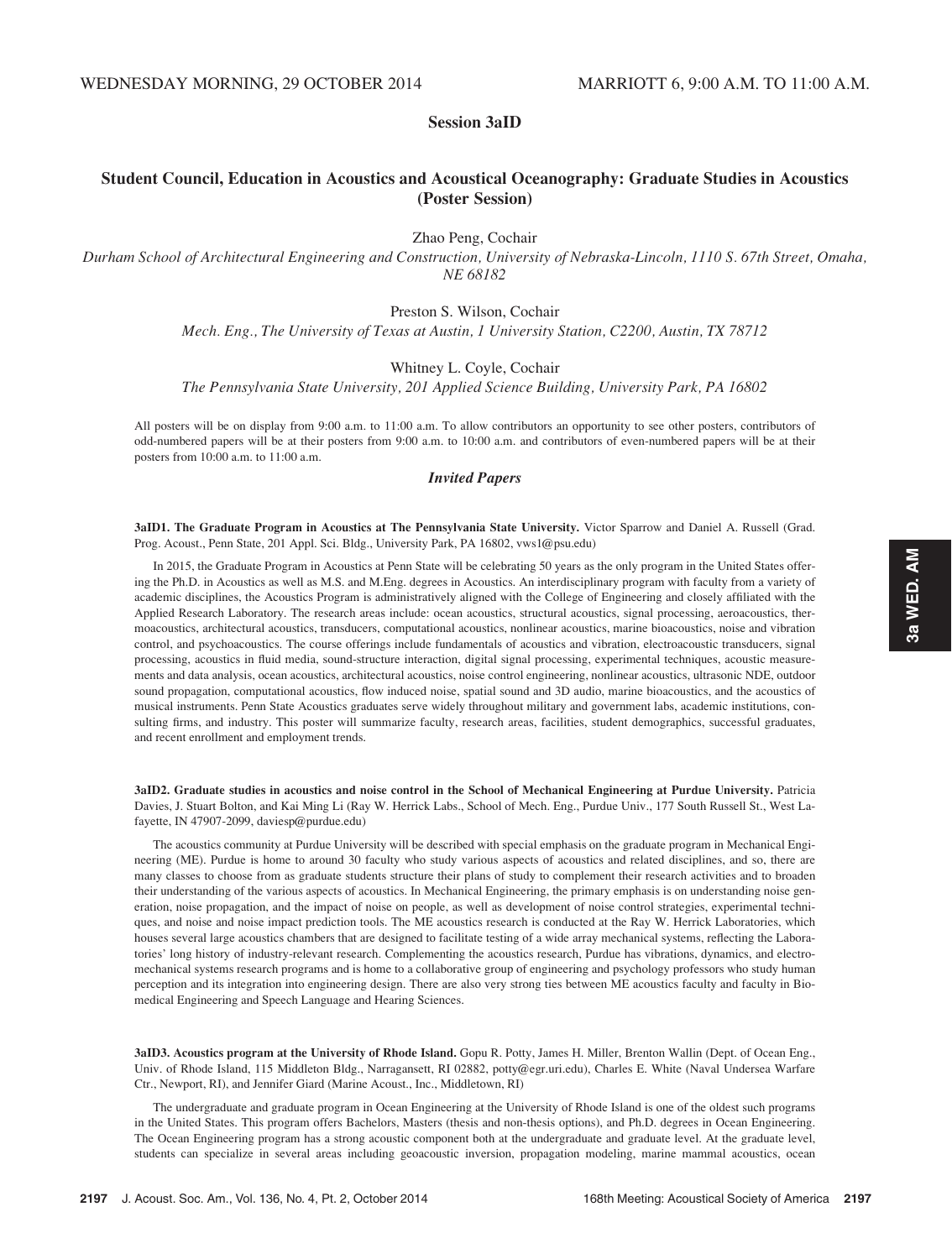acoustic instrumentation, transducers, etc. Current acoustics related research activities of various groups will be presented. Information regarding the requirements of entry into the program will be provided. Many graduates from the program hold faculty positions at a number of universities in the United States and abroad. In addition, graduates from the ocean acoustics program at URI are key staff at many companies and organizations. The opportunities and challenges facing the program will be summarized.

3aID4. Graduate education and research in architectural acoustics at Rensselaer Polytechnic Institute. Ning Xiang, Jonas Braasch, and Todd Brooks (Graduate Program in Architectural Acoust., School of Architecture, Rensselaer Polytechnic Inst., Troy, NY 12180, xiangn@rpi.edu)

The rapid pace of change in the fields of architectural-, physical-, and psycho-acoustics has constantly advanced the Graduate Program in Architectural Acoustics from its inception in 1998 with an ambitious mission of educating future experts and leaders in architectural acoustics. Recent years we have reshaped its pedagogy using "STEM" (science, technology, engineering, and mathematics) methods, including intensive, integrative hands-on experimental components that fuse theory and practice in a collaborative environment. Our pedagogy enables graduate students from a broad range of fields to succeed in this rapidly changing field. The graduate program has attracted graduate students from a variety of disciplines including individuals with B.S., B.A., or B.Arch. degrees in Engineering, Physics, Mathematics, Computer Science, Electronic Media, Sound Recording, Music, Architecture, and related fields. RPI's Graduate Program in Architectural Acoustics has since graduated more than 100 graduates with both M.S. and Ph.D. degrees. Along with faculty members they have also actively 0contributed to the program's research in architectural acoustics, psychoaoustics, communication acoustics, signal processing in acoustics as well as our scientific exploration at the intersection of cutting edge research and traditional architecture/music culture. This paper shares the growth and evolution of the graduate program.

3aID5. Graduate training opportunities in the hearing sciences at the University of Louisville. Pavel Zahorik, Jill E. Preminger (Div. of Communicative Disord., Dept. of Surgery, Univ. of Louisville School of Medicine, Psychol. and Brain Sci., Life Sci. Bldg. 317, Louisville, KY 40292, pavel.zahorik@louisville.edu), and Christian E. Stilp (Dept. of Psychol. and Brain Sci., Univ. of Louisville, Louisville, KY)

The University of Louisville currently offers two branches of training opportunities for students interested in pursuing graduate training in the hearing sciences: A Ph.D. degree in experimental psychology with concentration in hearing science, and a clinical doctorate in audiology (Au.D.). The Ph.D. degree program offers mentored research training in areas such as psychoacoustics, speech perception, spatial hearing, and multisensory perception, and guarantees students four years of funding (tuition plus stipend). The Au.D. program is a 4-year program designed to provide students with the academic and clinical background necessary to enter audiologic practice. Both programs are affiliated with the Heuser Hearing Institute, which, along with the University of Louisville, provides laboratory facilities and clinical populations for both research and training. An accelerated Au.D./Ph.D. training program that integrates key components of both programs for training of students interested in clinically based research is under development. Additional information is available at http://louisville.edu/medicine/degrees/audiology and http://louisville.edu/psychology/graduate/vision-hearing.

3aID6. Graduate studies in acoustics, Speech and Hearing at the University of South Florida, Department of Communication Sciences and Disorders. Catherine L. Rogers (Dept. of Commun. Sci. and Disord., Univ. of South Florida, USF, 4202 E. Fowler Ave., PCD1017, Tampa, FL 33620, crogers2@usf.edu)

This poster will provide an overview of programs and opportunities for students who are interested in learning more about graduate studies in the Department of Communication Sciences and Disorders at the University of South Florida. Ours is a large and active department, offering students the opportunity to pursue either basic or applied research in a variety of areas. Current strengths of the research faculty in the technical areas of Speech Communication and Psychological and Physiological Acoustics include the following: second-language speech perception and production, aging, hearing loss and speech perception, auditory physiology, and voice acoustics and voice quality. Entrance requirements and opportunities for involvement in student research and professional organizations will also be described.

3aID7. Graduate programs in Hearing and Speech Sciences at Vanderbilt University. G. Christopher Stecker and Anna C. Diedesch (Hearing and Speech Sci., Vanderbilt Univ. Medical Ctr., 1215 21st Ave. South, Rm. 8310, Nashville, TN 37232-8242, g.christopher. stecker@vanderbilt.edu)

The Department of Hearing and Speech Sciences at Vanderbilt University is home to several graduate programs in the areas of Psychological and Physiological Acoustics and Speech Communication. Programs include the Ph.D. in Audiology, Speech-Language Pathology, and Hearing or Speech Science, Doctor of Audiology (Au.D.), and Master's programs in Speech-Language Pathology and Education of the Deaf. The department is closely affiliated with Vanderbilt University's Graduate Program in Neurobiology. Several unique aspects of the research and training environment in the department provide exceptional opportunities for students interested in studying the basic science as well as clinical-translational aspects of auditory function and speech communication in complex environments. These include anechoic and reverberation chambers capable of multichannel presentation, the Dan Maddox Hearing Aid Laboratory, and close connections to active Audiology, Speech-Pathology, Voice, and Otolaryngology clinics. Students interested in the neuroscience of communication utilize laboratories for auditory and multisensory neurophysiology and neuroanatomy, human electrophysiology and neuroimaging housed within the department and at the neighboring Vanderbilt University Institute for Imaging Science. Finally, department faculty and students engage in numerous engineering and industrial collaborations, which benefit from our home within Vanderbilt University and setting in Music City, Nashville. Tennessee.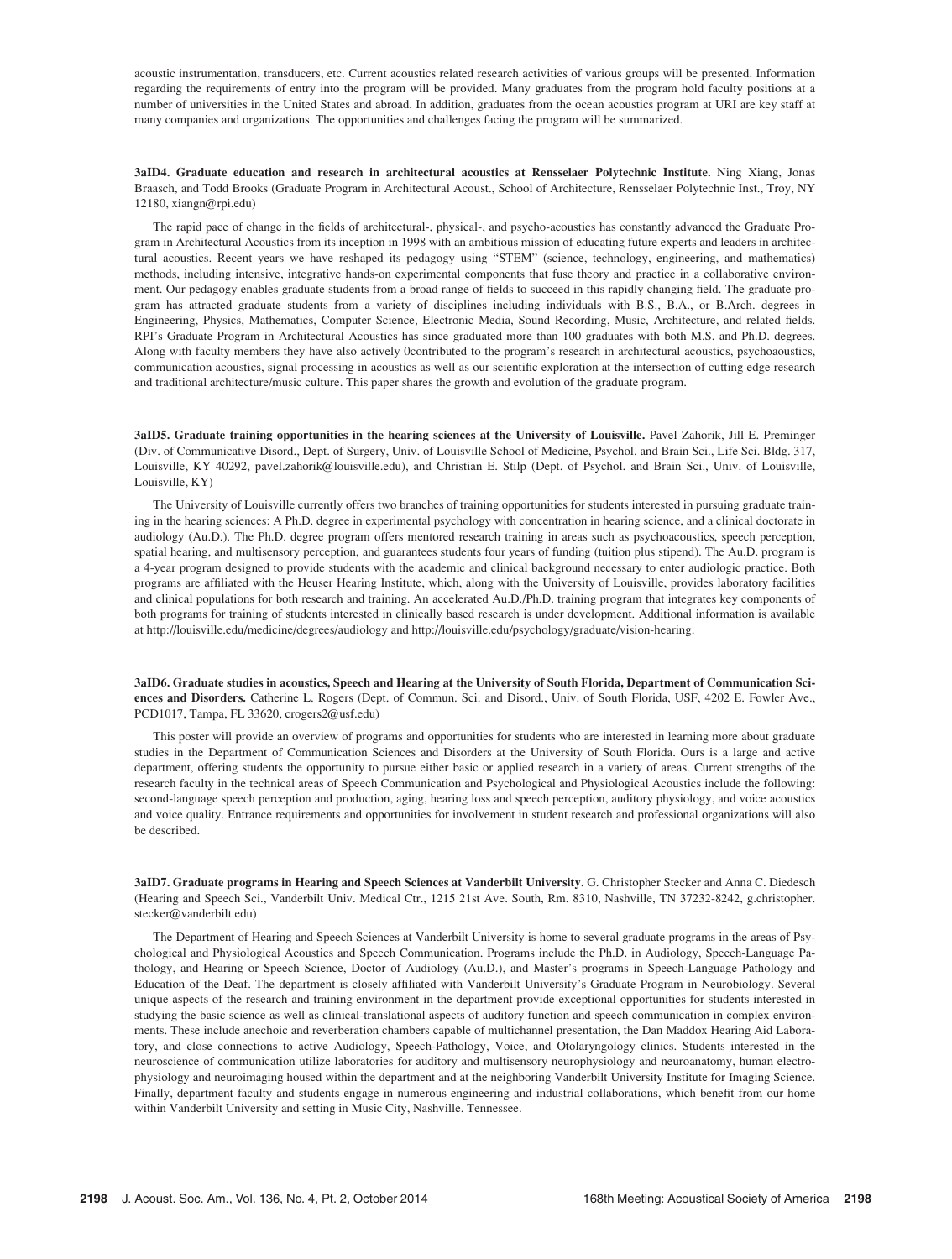### 3aID8. Underwater acoustics graduate study at the Applied Physics Laboratory, University of Washington. Robert I. Odom (Appl. Phys. Lab, Univ. of Washington, 1013 NE 40th St., Seattle, WA 98105, odom@apl.washington.edu)

With faculty representation in the Departments of Electrical Engineering, and Mechanical Engineering within the College of Engineering, the School of Oceanography, and the Department of Earth and Space Sciences within the College of the Environment, underwater acoustics at APL-UW touches on topics as diverse as long range controlled source acoustics, very low frequency seismics, sediment acoustics, marine mammal vocalizations, and noise generated by industrial activities such as pile driving, among other things. Graduate studies leading to both M.S. and Ph.D. degrees are available. Examples of projects currently being pursued and student opportunities are highlighted in this poster.

# 3aID9. Graduate acoustics at Brigham Young University. Timothy W. Leishman, Kent L. Gee, Tracianne B. Neilsen, Scott D. Sommerfeldt, Jonathan D. Blotter, and William J. Strong (Brigham Young Univ., N311 ESC, Provo, UT 84602, tbn@byu.edu)

Graduate studies in acoustics at Brigham Young University prepare students for jobs in industry, research, and academia by complementing in-depth coursework with publishable research. In the classroom, a series of five graduate-level core courses provides students with a solid foundation in core acoustics principles and practices. The associated lab work is substantial and provides hands-on experience in diverse areas of acoustics: calibration, directivity, scattering, absorption, Doppler vibrometry, lumped-element mechanical systems, equivalent circuit modeling, arrays, filters, room acoustics measurements, active noise control, and near-field acoustical holography. In addition to coursework, graduate students complete independent research projects with faculty members. Recent thesis and dissertation topics have included active noise control, directivity of acoustic sources, room acoustics, radiation and directivity of musical instruments, energy-based acoustics, aeroacoustics, propagation modeling, nonlinear propagation, and high-amplitude noise analysis. In addition to their individual projects, graduate students often serve as peer mentors to undergraduate students on related projects and often participate in field experiments to gain additional experience. Students are expected to develop their communication skills, present their research at multiple professional meetings, and publish it in peer-reviewed acoustics journals. In the past five years, nearly all graduate students have published at least one refereed paper.

3aID10. Acoustics-related research in the Department of Speech and Hearing Sciences at Indiana University. Tessa Bent, Steven Lulich, Robert Withnell, and William Shofner (Dept. of Speech and Hearing Sci., Indiana Univ., 200 S. Jordan Ave., Bloomington, IN 47405, tbent@indiana.edu)

In the Department of Speech and Hearing Sciences at Indiana University, there are many highly active laboratories that conduct research on a wide range of areas in acoustics. Four of these laboratories are described below. The Biophysics Lab (PI: Robert Withnell) focuses on the mechanics of hearing. Acoustically based signal processing and data acquisition provide experimental data for modelbased analysis of peripheral sound processing. The Comparative Perception Lab (PI: William Shofner) focuses on how the physical features of complex sounds are related to their perceptual attributes, particularly pitch and speech. Understanding behavior and perception in animals, particularly in chinchillas, is an essential component of the research. The Speech Production Laboratory (PI: Steven Lulich) conducts research on imaging of the tongue and oral cavity, speech breathing, and acoustic modeling of the whole vocal/respiratory tract. Laboratory equipment includes 3D/4D ultrasound, digitized palate impressions, whole-body and inductive plethysmography, electroglottography, oral and nasal pressure and flow recordings, and accelerometers. The Speech Perception Lab (PI: Tessa Bent) focuses on the perceptual consequences of phonetic variability in speech, particularly foreign-accented speech. The main topics under investigation are perceptual adaptation, individual differences in word recognition, and developmental speech perception.

3aID11. Biomedical research at the image-guided ultrasound therapeutics laboratories. Christy K. Holland (Internal Medicine, Univ. of Cincinnati, 231 Albert Sabin Way, CVC 3935, Cincinnati, OH 45267-0586, Christy.Holland@uc.edu), T. Douglas Mast (Biomedical Eng., Univ. of Cincinnati, Cincinnati, OH), Kevin J. Haworth, Kenneth B. Bader, Himanshu Shekhar, and Kirthi Radhakrishnan (Internal Medicine, Univ. of Cincinnati, Cincinnati, OH)

The Image-guided Ultrasound Therapeutic Laboratories (IgUTL) are located at the University of Cincinnati in the Heart, Lung, and Vascular Institute, a key component of efforts to align the UC College of Medicine and UC Health research, education, and clinical programs. These extramurally funded laboratories, directed by Prof. Christy K. Holland, are comprised of graduate and undergraduate students, postdoctoral fellows, principal investigators, and physician-scientists with backgrounds in physics and biomedical engineering, and clinical and scientific collaborators in fields including cardiology, neurosurgery, neurology, and emergency medicine. Prof. Holland's research focuses on biomedical ultrasound including sonothrombolysis, ultrasound-mediated drug and bioactive gas delivery, development of echogenic liposomes, early detection of cardiovascular diseases, and ultrasound-image guided tissue ablation. The Biomedical Ultrasonics and Cavitation Laboratory within IgUTL, directed by Prof. Kevin J. Haworth, employs ultrasound-triggered phase-shift emulsions (UPEs) for image-guided treatment of cardiovascular disease, especially thrombotic disease. Imaging algorithms incorporate both passive and active cavitation detection. The Biomedical Acoustics Laboratory within IgUTL, directed by Prof. T. Douglas Mast, employs ultrasound for monitoring thermal therapy, ablation of cancer and vascular targets, transdermal drug delivery, and noninvasive measurement of tissue deformation.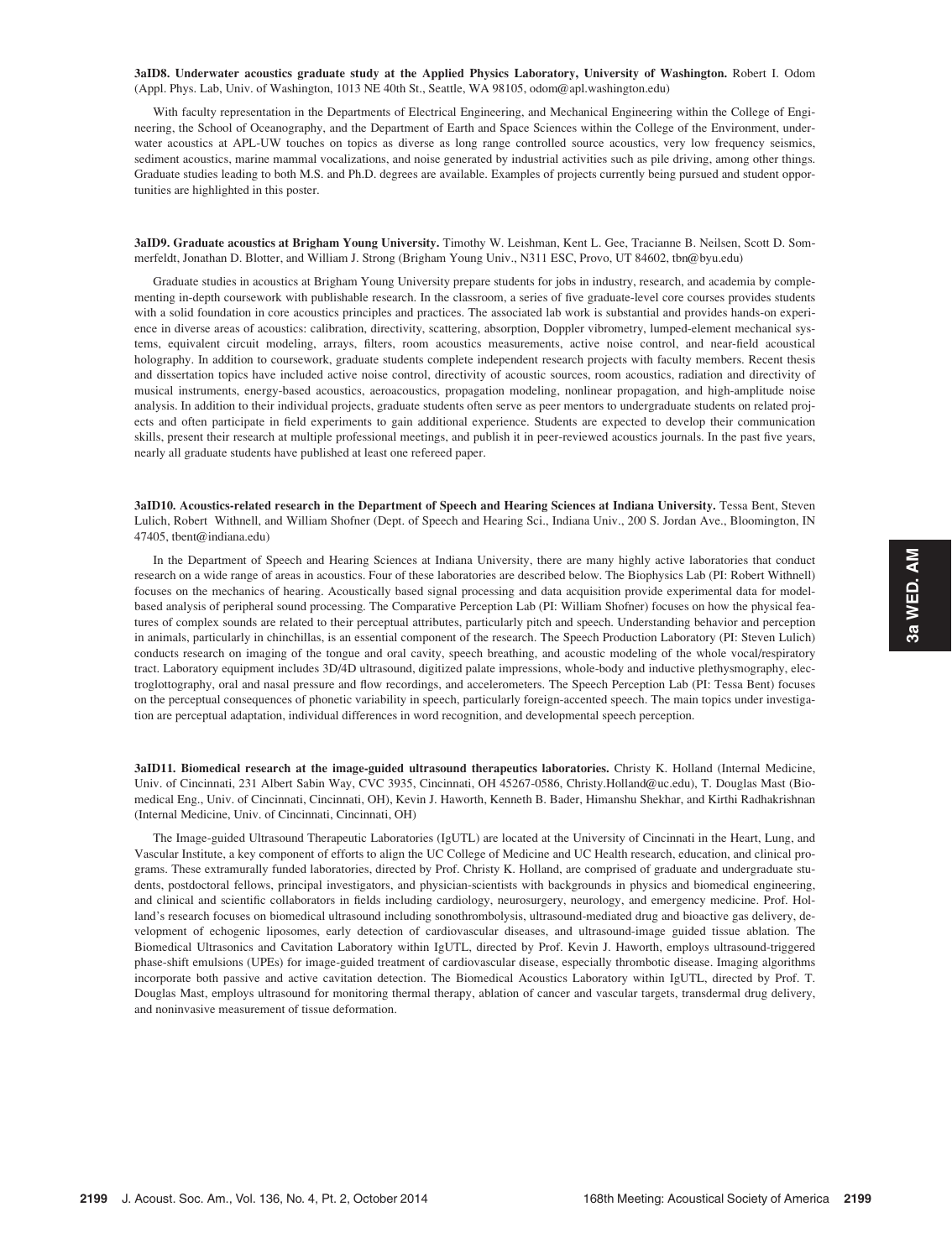3aID12. Graduate acoustics education in the Cockrell School of Engineering at The University of Texas at Austin. Michael R. Haberman (Appl. Res. Labs., The Univ. of Texas at Austin, Austin, TX), Neal A. Hall (Elec. and Comp. Eng. Dept., The Univ. of Texas at Austin, Austin, TX), Mark F. Hamilton (Mech. Eng. Dept., The Univ. of Texas at Austin, 1 University Station, C2200, Austin, TX 78712), Marcia J. Isakson (Appl. Res. Labs., The Univ. of Texas at Austin, Austin, TX), and Preston S. Wilson (Mech. Eng. Dept., The Univ. of Texas at Austin, Austin, TX, pswilson@mail.utexas.edu)

While graduate study in acoustics takes place in several colleges and schools at The University of Texas at Austin (UT Austin), including Communication, Fine Arts, Geosciences, and Natural Sciences, this poster focuses on the acoustics program in Engineering. The core of this program resides in the Departments of Mechanical Engineering (ME) and Electrical and Computer Engineering (ECE). Acoustics faculty in each department supervise graduate students in both departments. One undergraduate and seven graduate acoustics courses are cross-listed in ME and ECE. Instructors for these courses include staff at Applied Research Laboratories at UT Austin, where many of the graduate students have research assistantships. The undergraduate course, taught every fall, begins with basic physical acoustics and proceeds to draw examples from different areas of engineering acoustics. Three of the graduate courses are taught every year: a two-course sequence on physical acoustics, and a transducers course. The remaining four graduate acoustics courses, taught in alternate years, are on nonlinear acoustics, underwater acoustics, ultrasonics, and architectural acoustics. An acoustics seminar is held most Fridays during the long semesters, averaging over ten per semester since 1984. The ME and ECE departments both offer Ph.D. qualifying exams in acoustics.

3aID13. Graduate studies in Ocean Acoustics in the Massachusetts Institute of Technology and Woods Hole Oceanographic Institution Joint Program. Andone C. Lavery (Appl. Ocean Phys. and Eng., Woods Hole Oceanographic Inst., 98 Water St., MS 11, Bigelow 211, Woods Hole, MA 02536, alavery@whoi.edu)

An overview of graduate studies in Ocean Acoustics within the framework of the Massachusetts Institute of Technology (MIT) and Woods Hole Oceanographic Institution (WHOI) Joint Program is presented, including a brief history of the program, facilities, details of the courses offered, alumni placing, funding opportunities, and current program status, faculty members and research. Emphasis is given to the key role of the joint strengths provided by MIT and WHOI, the strong sea-going history of the program, and the potential for highly interdisciplinary research.

3aID14. Graduate studies in acoustics at the University of Notre Dame. Christopher Jasinski and Thomas C. Corke (Aerosp. and Mech. Eng., Univ. of Notre Dame, 54162 Ironwood Rd., South Bend, IN 46635, chrismjasinski@gmail.com)

The University of Notre Dame department of Aerospace and Mechanical Engineering is conducting cutting edge research in aeroacoustics, structural vibration, and wind turbine noise. Expanding facilities are housed at two buildings of the Hessert Laboratory for Aerospace Engineering and include two 25 kW wind turbines, a Mach 0.6 wind tunnel, and an anechoic wind tunnel. Several faculty members conduct research related to acoustics and multiple graduate level courses are offered in general acoustics and aeroacoustics. This poster presentation will give an overview of the current research activities, laboratory facilities, and graduate students and faculty involved at Notre Dame's Hessert Laboratory for Aerospace Engineering.

3aID15. Graduate study in Architectural Acoustics within the Durham School at the University of Nebraska—Lincoln. Lily M. Wang, Matthew G. Blevins, Zhao Peng, Hyun Hong, and Joonhee Lee (Durham School of Architectural Eng. and Construction, Univ. of Nebraska-Lincoln, 1110 South 67th St., Omaha, NE 68182-0816, lwang4@unl.edu)

Persons interested in pursuing graduate study in architectural acoustics are encouraged to consider joining the Architectural Engineering Program within the Durham School of Architectural Engineering and Construction at the University of Nebraska—Lincoln (UNL). Among the 21 ABET-accredited Architectural Engineering (AE) programs across the United States, the Durham School's program is one of the few that offers graduate engineering degree programs (MAE, MS, and PhD) and one of only two that offers an area of concentration in architectural acoustics. Acoustics students in the Durham School benefit both from the multidisciplinary environment in an AE program and from our particularly strong ties to the building industry, since three of the largest architectural engineering companies in the United States are headquartered in Omaha, Nebraska. Descriptions will be given on the graduate-level acoustics courses, newly renovated acoustic lab facilities, the research interests and achievements of our acoustics faculty and students, and where our graduates are to date. Our group is also active in extracurricular activities, particularly through the University of Nebraska Acoustical Society of America Student Chapter. More information on the "Nebraska Acoustics Group" at the Durham School may be found online at http://nebraskaacousticsgroup.org/.

3aID16. Pursuing the M.Eng. in acoustics through distance education from Penn State. Daniel A. Russell and Victor W. Sparrow (Graduate Program in Acoust., Penn State Univ., 201 Appl. Sci. Bldg, University Park, PA 16802, drussell@engr.psu.edu)

Since 1987, the Graduate Program in Acoustics at Penn State has been providing remote access to graduate level education leading to the M.Eng. degree in Acoustics. Course lecture content is currently broadcast as a live-stream via Adobe Connect to distance students scattered throughout North America and around the world, while archived recordings allow distance students to access lecture material at their convenience. Distance Education students earn the M.Eng. in Acoustics degree by completing 30 credits of coursework (six required core courses and four electives) and writing a capstone paper. Courses offered for distance education students include: fundamentals of acoustics and vibration, electroacoustic transducers, signal processing, acoustics in fluid media, sound and structure interaction, digital signal processing, aerodynamic noise, acoustic measurements and data analysis, ocean acoustics, architectural acoustics, noise control engineering, nonlinear acoustics, outdoor sound propagation, computational acoustics, flow induced noise, spatial sound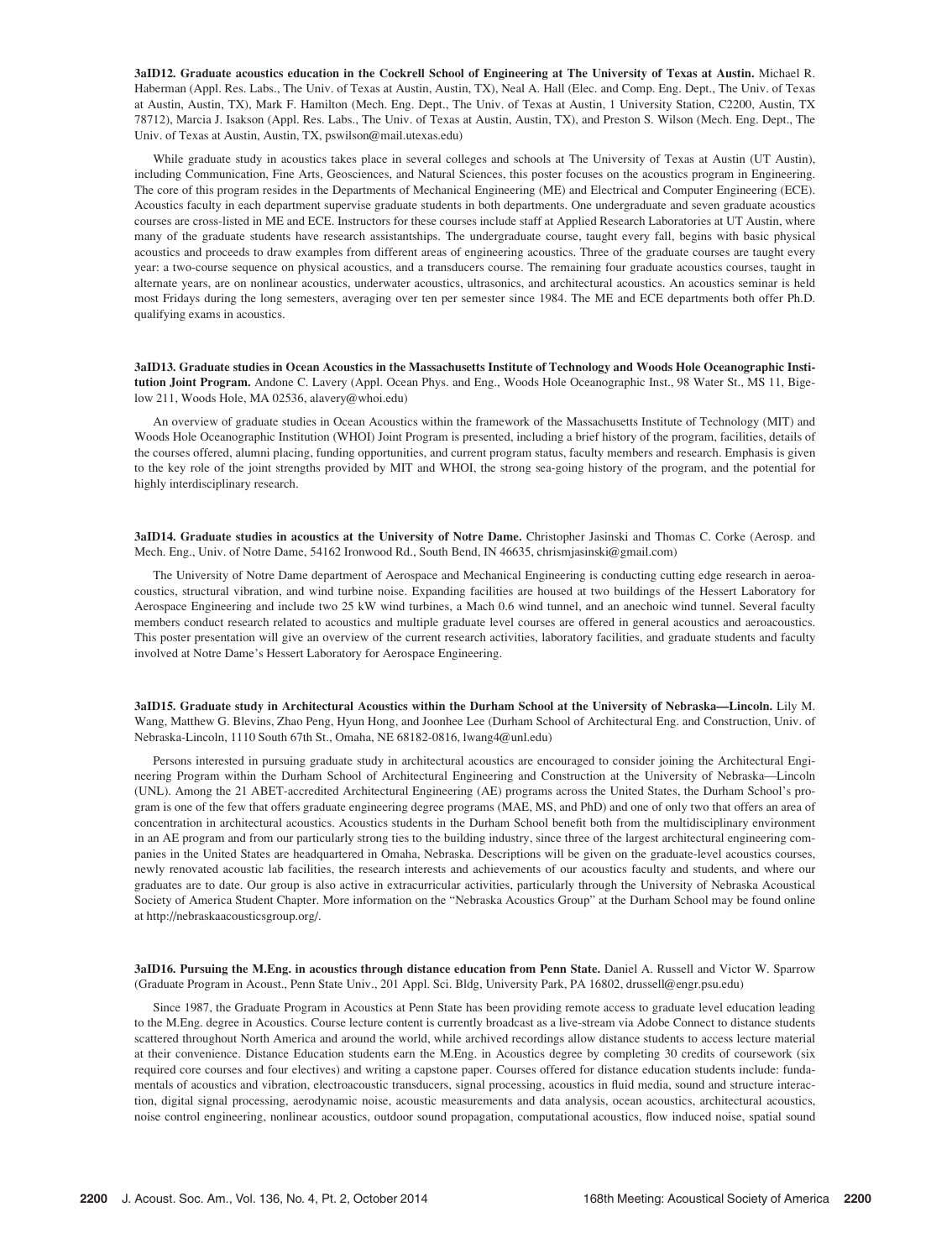and 3D audio, marine bioacoustics, and acoustics of musical instruments. This poster will summarize the distance education experience leading to the M.Eng. degree in Acoustics from Penn State showcasing student demographics, capstone paper topics, enrollment statistics and trends, and the success of our graduates.

3aID17. Graduate studies in acoustics at Northwestern University. Ann Bradlow (Linguist, Northwestern Univ., 2016 Sheridan Rd., Evanston, IL IL, abradlow@northwestern.edu)

Northwestern University has a vibrant and highly interdisciplinary community of acousticians. Of the 13 ASA technical areas, three have strong representation at Northwestern: Speech Communication, Psychological and Physiological Acoustics, and Musical Acoustics. Sound-related work is conducted across a wide range of departments including Linguistics (in the Weinberg College of Arts and Sciences), Communication Sciences & Disorders, and Radio/Television/Film (both in the School of Communication), Electrical Engineering & Computer Science (in the McCormick School of Engineering), Music Theory & Cognition (in the Bienen School of Music), and Otolaryngology (in the Feinberg School of Medicine). In addition, The Knowles Hearing Center involves researchers and labs across the university dedicated to the prevention, diagnosis and treatment of hearing disorders. Specific acoustics research topics across the university range from speech perception and production across the lifespan and across languages, dialect and socio-indexical properties of speech, sound design, machine perception of music and audio, musical communication, the impact of long-term musical experience on auditory encoding and representation, auditory perceptual learning, and the cellular, molecular, and genetic bases of hearing function. We invite you to visit our poster to learn more about the "sonic boom" at Northwestern University!

# WEDNESDAY MORNING, 29 OCTOBER 2014 SANTA FE, 9:00 A.M. TO 11:45 A.M.

# Session 3aMU

# Musical Acoustics: Topics in Musical Acoustics

Jack Dostal, Chair Physics, Wake Forest University, P.O. Box 7507, Winston-Salem, NC 27109

# Contributed Papers

# 9:00

3aMU1. Study of free reed attack transients using high speed video. Spencer Henessee (Phys., Coe College, GMU #447, 1220 First Ave. NE, Cedar Rapids, IA 52402, sahenessee@coe.edu), Daniel M. Wolff (Univ. of North Carolina at Greensboro, Greensboro, NC), and James P. Cottingham (Phys., Coe College, Cedar Rapids, IA)

Earlier methods of studying the motion of free reeds have been augmented with the use of high-speed video, resulting in a more detailed picture of reed oscillation, especially the initial transients. Displacement waveforms of selected points on the reed tongue image can be obtained using appropriate tracking software. The waveforms can be analyzed for the presence of higher modes of vibration and other features of interest in reed oscillation, and they can be used in conjunction with displacement or velocity waveforms obtained by other means, along with finite element simulations, to obtain detailed information about reed oscillation. The high speed video data has a number of advantages. It can provide a two-dimensional image of the motion of any point tracked on the reed tongue, and the freedom to change the points selected for tracking provides flexibility in data acquisition. In addition, the high speed camera is capable of simultaneous triggering of other motion sensors as well as oscilloscopes and spectrum analyzers. Some examples of the use of high speed video are presented and some difficulties in the use of this technique are discussed. [Work partially supported by US National Science Foundation REU Grant PHY-1004860.]

## 9:15

3aMU2. Detailed analysis of free reed initial transients. Daniel M. Wolff (Univ. of North Carolina at Greensboro, 211 McIver St. Apt. D, Greensboro, NC 27403, dmwolff@uncg.edu), Spencer Henessee, and James P. Cottingham (Phys., Coe College, Cedar Rapids, IA)

The motion of the reed tongue in early stages of the attack transient has been studied in some detail for reeds from a reed organ. Oscillation waveforms were obtained using a laser vibrometer system, variable impedance transducer proximity sensors, and high speed video with tracking software. Typically, the motion of the reed tongue begins with an initial displacement of the equilibrium position, often accompanied by a few cycles of irregular oscillation. This is followed by a short transitional period in which the amplitude of oscillation gradually increases and the frequency stabilizes at the steady state oscillation frequency. In the next stage, the amplitude of oscillation continues to increase to the steady state value. The spectra derived from the waveforms in each stage have been analyzed, showing that the second transverse mode and the first torsional mode are both observed in the transient, with the amplitude of the torsional mode apparently especially significant in the earlier stages of oscillation. Comparison of reed tongues of different design have been made to explore the role of the torsional mode the initial excitation. Finite element simulations have been used to aid in the verification and interpretation of some of the results. [Work supported by US National Science Foundation REU Grant PHY-1004860.]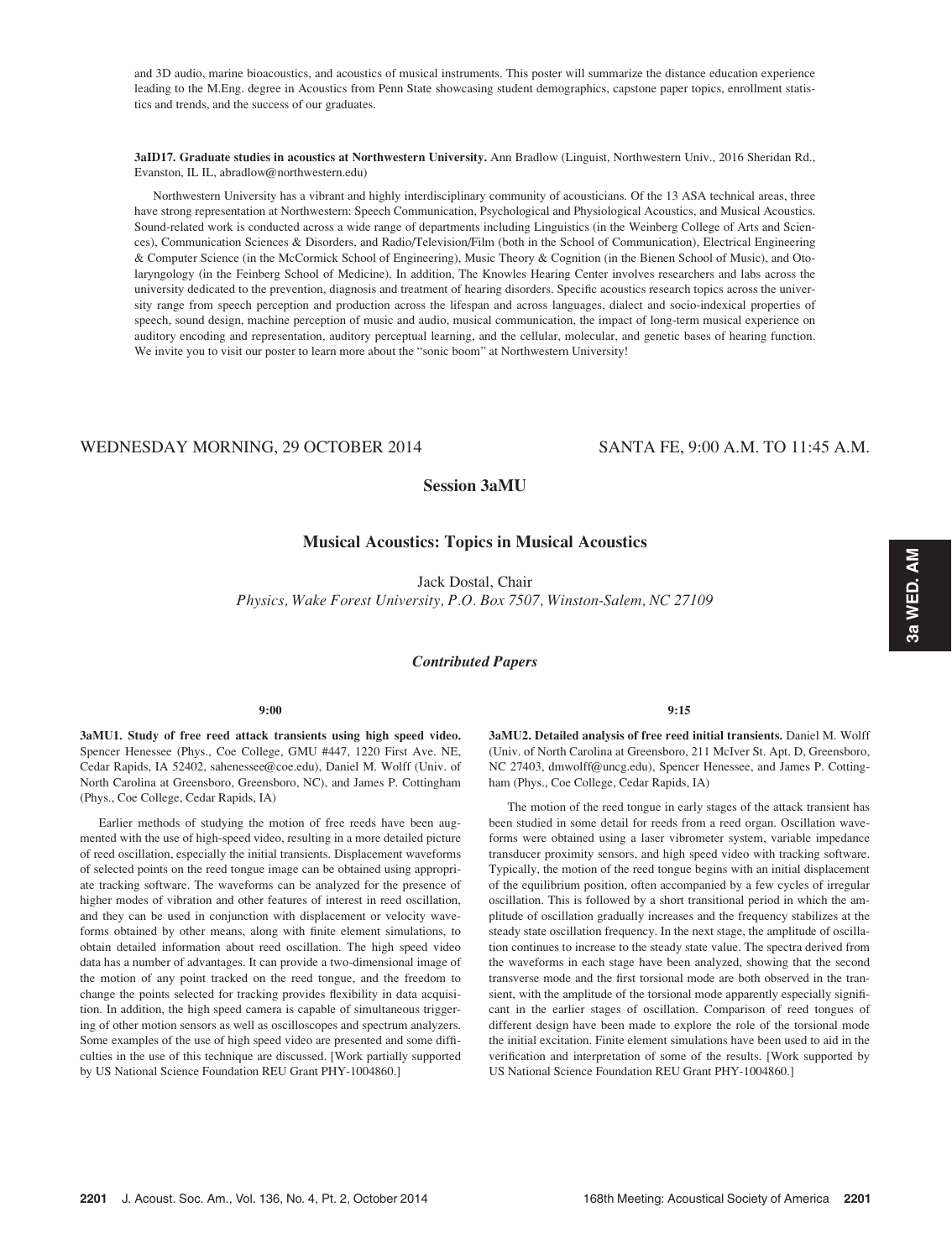3aMU3. Comparison of traditional and matched grips: Rhythmic sequences played in jazz drumming. E. K. Ellington Scott (Oberlin College, OCMR2639, Oberlin College, Oberlin, OH 44074, escott@oberlin. edu) and James P. Cottingham (Phys., Coe College, Cedar Rapids, IA)

Traditional and matched grips have been compared using a series of measurements involving rhythmic sequences played by experienced jazz drummers using each of the two grips. Rhythmic sequences played on the snare drum were analyzed using high speed video as well as other measurement techniques including laser vibrometry and spectral analysis of the sound waveforms. The high speed video images, used with tracking software, allow observation of several aspects of stick-drum head interaction. These include two-dimensional trajectories of the drum stick tip, a detailed picture of the stick-drum head interaction, and velocities of both the stick and the drum head during the contact phase of the stroke. Differences between the two grips in timing during the rhythmic sequences were investigated, and differences in sound spectrum were also analyzed. Some factors that may be player dependent have been explored, such as the effect of tightness of the grip, but an effort has been made to concentrate on factors that are independent of the player. [Work supported by US National Science Foundation REU Grant PHY-1004860.]

## 9:45

3aMU4. A harmonic analysis of oboe reeds. Julia Gjebic, Karen Gipson (Phys., Grand Valley State Univ., 10255 42nd Ave., Apt. 3212, Allendale, MI 49401, gjebicj@mail.gvsu.edu), and Marlen Vavrikova (Music and Dance, Grand Valley State Univ., Allendale, MI)

Because oboists make their own reeds to satisfy personal and physiological preferences, no two reed-makers construct their reeds in the same manner, just as no two oboe players have the same sound. The basic structure of an oboe reed consists of two curved blades of the grass Arundo donax bound to a conical metal tube (a staple) such that the edges of the blades meet and vibrate against one another when stimulated by a change in the surrounding pressure. While this basic structure is constant across reed-makers, the physical measurements of the various portions of the reed (tip, spine, and heart) resulting from the final stage of reed-making (scraping) can vary significantly between individual oboists. In this study, we investigated how the physical structure of individual reeds relates to the acoustic spectrum. We performed statistical analyses to discern which areas of the finished reed influence the harmonic series most strongly. This information is of great interest to oboists as it allows them quantitative insight into how their individual scrape affects their overall tone quality and timbre.

### 10:00

3aMU5. Modeling and numerical simulation of a harpsichord. Rossitza Piperkova, Sebastian Reiter, Martin Rupp, and Gabriel Wittum (Goethe Ctr. for Sci. Computing, Goethe Univ. Frankfurt, Kettenhofweg 139, Frankfurt am Main 60325, Germany, Wittum@gcsc.uni-frankfurt.de)

This research studies what influences various properties of a soundboard may have upon the acoustic feedback to gain a better understanding about the relevance of different properties regarding the sound characteristics. It may also help to improve the quality of simulations. We did a modal analysis of a real soundboard of a harpsichord using a Laser-Doppler-Vibrometer and also simulated several models of the very same soundboard in three space dimensions using the simulation software UG4. The used models of the sound board differed from each other by changing or skipping several properties and components. Then, we compared the simulated vibration patterns with the patterns measured on the real sound board to gain a better understanding about their influences on the vibrations. In particular, we used models with and without soundboard bars and bridge, but also were using different thicknesses for the soundboard itself.

## 10:15–10:30 Break

10:30

3aMU6. Temporal analysis, manipulation, and resynthesis of musical vibrato. Mingfeng Zhang, Gang Ren, Mark Bocko (Dept. Elec. and Comput. Eng., Univ. of Rochester, Rochester, NY 14627, mzhang43@hse.rochester.edu), and James Beauchamp (Dept. Elec. and Comput. Eng., Univ. of Illinois at Urbana–Champaign, Urbana, IL)

Vibrato is an important music performance technique for both voice and various music instruments. In this paper, a signal processing framework for vibrato analysis, manipulation and resynthesis is presented. In the analysis part, music vibrato is treated as a generalized descriptor of music timbre and the signal magnitude and instantaneous frequency is implemented as temporal features. Specifically, the magnitude track shows the dynamic variations of audio loudness, and the frequency track shows the frequency deviations varying with time. In the manipulation part, several manipulation methods for the magnitude track and the frequency track is implemented. The tracking results are manipulated in both the time- and the frequency-domain. These manipulation methods are implemented as an interactive process to allow musicians to manually adjust the processing parameters. In the resynthesis part, the simulated vibrato audio is created using sinusoidal resynthesis process. The resynthesis part serves three purpose: to imitate human music performance, to migrate sonic features across music performances, and to serve as creative audio design tools, e.g., to create non-existing vibrato characteristics. The source audio from human music performance and the resynthesize audio is compared using subjective listening tests to validate our proposed framework.

## 10:45

3aMU7. Shaping musical vibratos using multi-modal pedagogical interactions. Mingfeng Zhang, Fangyu Ke (Dept. Elec. and Comput. Eng., Univ. of Rochester, Rochester, NY 14627, mzhang43@hse.rochester.edu), James Beauchamp (Dept. Elec. and Comput. Eng., Univ. of Illinois at Urbana– Champaign, Urbana, IL), and Mark Bocko (Dept. Elec. and Comput. Eng., Univ. of Rochester, Rochester, NY)

The music vibrato is termed a "pulsation in pitch, intensity, and timbre" because of its effectiveness in artistic rendering. However, this sonic trick is largely still a challenge in music pedagogy across music conservatories. In classroom practice, music teachers use demonstration, body gestures, and metaphors to convey their artistic intentions and the modern computer tools are seldom employed. In our proposed framework, we use musical vibrato visualization and sonification tools as a multi-modal computer interface for pedagogical purpose. Specifically, we compare master performance audio with student performance audio using signal analysis tools. Then, we obtain various similarity measures based on these signal analysis results. Based on these similarity measures we implement multi-modal interactions for music students to shape their music learning process. The visualization interface is based on audio features including dynamics, pitch and timbre. The sonifications interface is based on recorded audio and synthesized audio. To enhance the music relevance of our proposed framework, both visualization and sonification tools are targeted to serve a musical communicating to convey musical concepts in an intuitive manner. The proposed framework is evaluation using subjective ratings from music students and objective assessment of measurable training goals.

### $11:00$

3aMU8. Absolute memory for popular songs is predicted by auditory working memory ability. Stephen C. Van Hedger, Shannon L. Heald, Rachelle Koch, Howard C. Nusbaum (Psych., The Univ. of Chicago, 5848 S. University Ave., Beecher 406, Chicago, IL 60637, stephen.c.hedger@ gmail.com),

While most individuals do not possess absolute pitch (AP)—the ability to name an isolated musical note in absence of a reference note—they do show some limited memory for absolute pitch of melodies. For example, most individuals are able to recognize when a well-known song has been subtly pitch shifted. Presumably, individuals are able to select the correct absolute pitch at above-chance levels because well-known songs are frequently heard at a consistent pitch. In the current studies, we ask whether individual differences in absolute pitch judgments for people without AP can be explained by general differences in auditory working memory.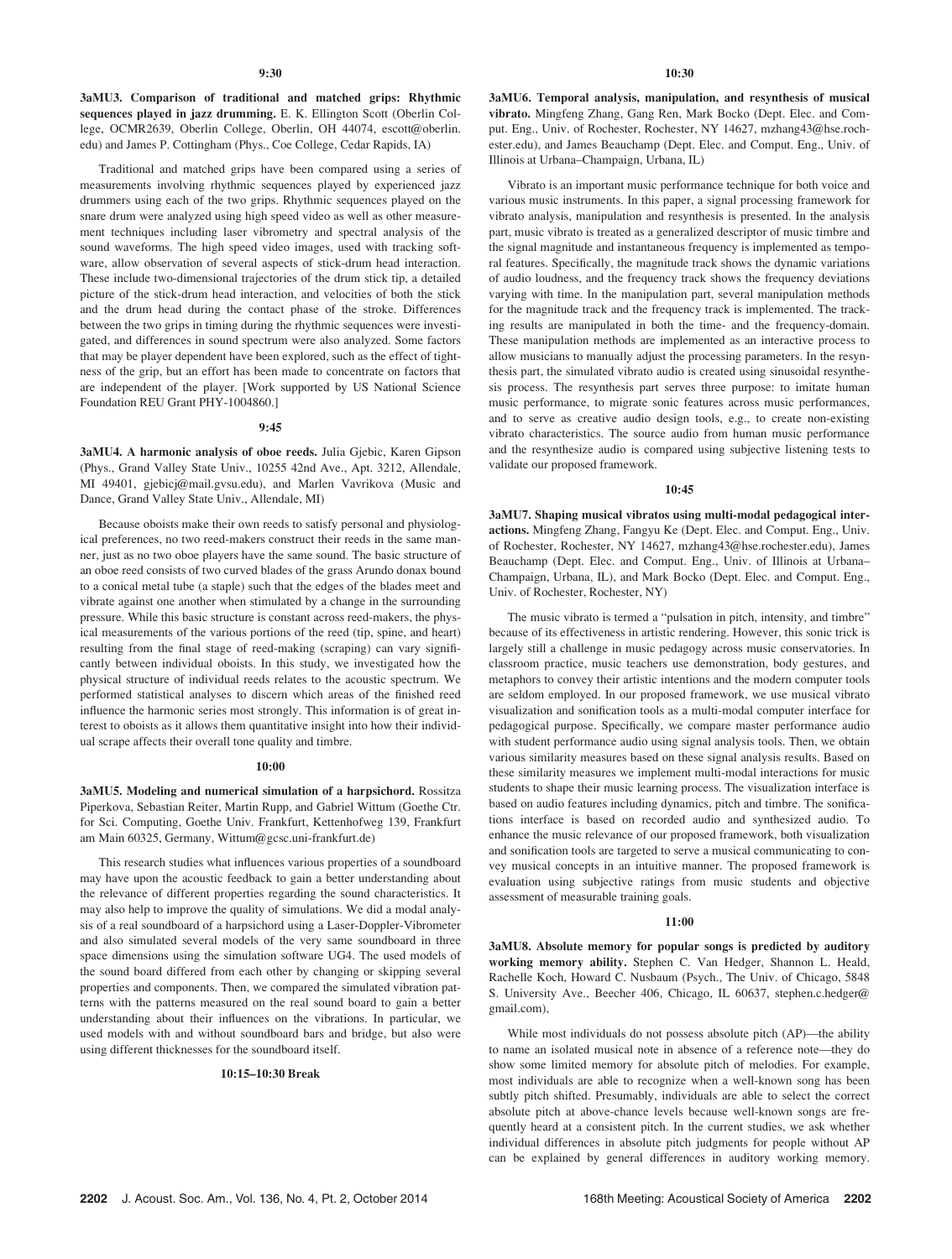Working memory capacity has been shown to predict the perceptual fidelity of long-term category representations in vision; thus, it is possible that auditory working memory capacity explains individual differences in recognizing the tuning of familiar songs. We found that participants were reliably above chance in classifying popular songs as belonging to the correct or incorrect key. Moreover, individual differences in this recognition performance were predicted by auditory working memory capacity, even after controlling for overall music experience and stimulus familiarity. Implications for the interaction between working memory and AP are discussed.

### 11:15

# 3aMU9. Constructing alto saxophone multiphonic space. Keith A. Moore (Music, Columbia Univ., 805 W Church St., Savoy, Illinois 10033, kam101@columbia.edu)

Multiphonics are sonorities with two or more independent tones arising from instruments, or portions of instruments, associated with the production of single pitches. Since the 1960s multiphonics have been probed in two ways. Acousticians have explored the role of nonlinearity in multiphonic sound production (Benade 1976; Backus 1978; Keefe & Laden 1991) and musicians have created instrumental catalogs of multiphonic sounds (Bartolozzi 1967; Rehfeldt 1977; Kientzy 1982; Levine 2002). These lines of inquiry have at times been combined (Veale & Mankopf 1994). However, a meta-level analysis has not yet emerged from this work that answers basic questions such as how many kinds of multiphonics are found on one particular instrument and which physical conditions underlie such variety. The present paper suggests a database driven approach to the problem, producing a "quantitative resonant frequency curve" that shows every audible appearance of each frequency in a large—if not permutationally exhaustive—set of alto saxophone multiphonics. Compelling data emerges, including sonority prototypes, prototype transposition levels, and register specific distortions. Notably, true difference tones—audible difference tones unsustainable apart from a sounding multiphonic—are found to be register specific, not sonority specific; suggesting that physical locations (rather than harmonic contexts) underpin these sounds.

# 11:30

3aMU10. Linear-response reflection coefficient of the recorder air-jet amplifier. John C. Price (Phys., Univ. of Colorado, 390 UCB, Boulder, CO 80309, john.price@colorado.edu), William Johnston (Phys., Colorado State Univ., Fort Collins, CO), and Daniel McKinnon (Chemical Eng., Univ. of Colorado, Boulder, CO)

Steady-state oscillations in a duct flute, such as the recorder, are controlled by (1) closing tone holes and (2) adjusting the blowing pressure or air-jet velocity. The acoustic amplitude in steady-state cannot be controlled independent of the jet velocity, because it is determined by the gain saturation properties of the air-jet amplifier. Consequently, the linear-response gain of the air-jet amplifier has only very rarely been studied [Thwaites and Fletcher, J. Acoust. Soc. Am. 74, 400–408 (1983)]. Efforts have focused instead on the more complex gain-saturated behavior, which is controlled by vortex shedding at the labium. We replace the body of a Yamaha YRT-304B tenor recorder with a multi-microphone reflectometer and measure the complex reflection coefficient of the head at small acoustic amplitudes as a function of air-jet velocity and acoustic frequency. We find that the gain (reflection coefficient magnitude) has a maximum value of 2.5 at a Strouhal number of  $\approx 0.3$  (jet transit time divided by acoustic period), independent of jet velocity. Surprisingly, the frequency where the gain peaks for a given blowing pressure is not close to the in-tune pitch of a note that is played at the same blowing pressure.

# WEDNESDAY MORNING, 29 OCTOBER 2014 MARRIOTT 3/4, 8:45 A.M. TO 12:00 NOON

# Session 3aNS

# Noise and ASA Committee on Standards: Wind Turbine Noise

Nancy S. Timmerman, Cochair Nancy S. Timmerman, P.E., 25 Upton Street, Boston, MA 02118

Robert D. Hellweg, Cochair Hellweg Acoustics, 13 Pine Tree Rd., Wellesley, MA 02482

Paul D. Schomer, Cochair Schomer and Associates Inc., 2117 Robert Drive, Champaign, IL 61821

Kenneth Kaliski, Cochair RSG Inc., 55 Railroad Row, White River Junction, VT 05001

# Invited Papers

### 8:45

3aNS1. Massachusetts Wind Turbine Acoustics Research Project—Goals and preliminary results. Kenneth Kaliski, David Lozupone (RSG Inc., 55 RailRd. Row, White River Junction, VT 05001, ken.kaliski@rsginc.com), Peter McPhee (Massachusetts Clean Energy Ctr., Boston, MA), Robert O'Neal (Epsilon Assoc., Maynard, MA), John Zimmerman (Northeast Wind, Waterbury, VT), Kieth Wilson (Keith Wilson, Hanover, NH), and Carol Rowan-West (Massachusetts Dept. of Environ. Protection, Boston, MA)

The Commonwealth of Massachusetts (USA) has 43 operating wind turbine projects of 100 kW or more. At several of these projects, noise complaints have been made to state authorities. The Massachusetts Clean Energy Center, which provides funding for early stage analysis and development of wind power projects, and the Massachusetts Department of Environmental Protection, which regulates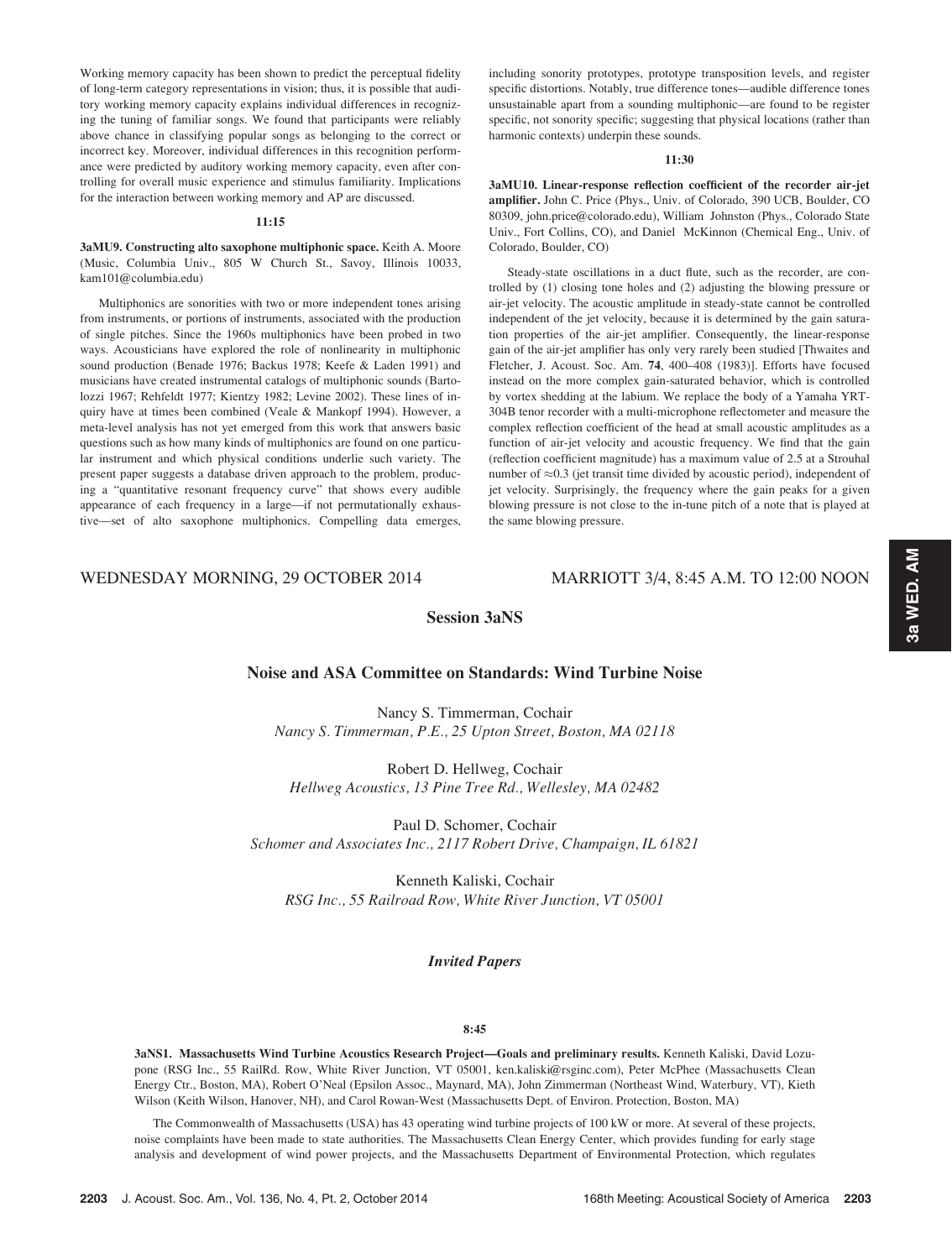noise, launched the project to increase understanding of (1) wind turbine acoustic impacts, taking into account variables such as wind turbine size, technology, wind speed, topography and distance, and (2) the generation, propagation, and measurement of sound around wind turbine projects, to inform policy-makers on how pre- and post-construction wind turbine noise studies should be conducted. This study involved the collection of detailed sound and meteorological data at five locations. The resulting database and interim reports contain information on infrasound and audible frequencies, including amplitude modulation, tonality, and level. Analyses will include how the effects of wind shear and other variables may affect these parameters. Preliminary findings reflect the effects of meteorological conditions on wind turbine sound generation and propagation.

9:05

## 3aNS2. Wind turbine annoyance—A clue from acoustic room modes. William K. Palmer (TRI-LEA-EM, 76 SideRd. 33-34 Saugeen, RR 5, Paisley, ON N0G2N0, Canada, trileaem@bmts.com)

When one admits that they do not know all the answers and sets out to listen to the stories of people annoyed by wind turbines, the clues can seem confusing. Why would some people report that they could get a better night's sleep in an outdoor tent, rather than their bedroom? Others reported that they could sleep better in the basement recreation room of their home, than in bedrooms. That made little sense either. A third mysterious clue came from acoustic measurements at homes nearby wind turbines. Analysis of the sound signature revealed low frequency spikes, but at amplitudes well below those expected to cause annoyance. The clues merged while studying the acoustic room modes in a home, to reveal a remarkable hypothesis as to the cause of annoyance from wind turbines. In rooms where annoyance was felt, the frequencies flagged by room mode calculations and the low frequency spikes observed from wind turbine measurements coincided. This paper will discuss the research and the results, which revealed a finding that provides a clue to the annoyance, and potentially even a manner of providing limited relief.

### 9:25

3aNS3. A perspective on wind farm complaints and the Acoustical Society of America's public policy. Paul D. Schomer (Schomer and Assoc., Inc., 2117 Robert Dr., Champaign, IL 61821, schomer@SchomerAndAssociates.com) and George Hessler (Hessler Assoc., Haymarket, VA)

Worldwide, hundreds of wind farms have been built and commissioned. A sizeable fraction of these have had some complaints about wind farm noise, perhaps 10 to 50%. A smaller percentage of wind farms have engendered more widespread complaints and claims of adverse health effects, perhaps 1 to 10%. And in the limit (0 to 1%), there have been very widespread, vociferous complaints and in some cases people have abandoned their houses. Some advocates for potentially affected communities have opined that many will be made ill, while living miles from the nearest turbine, and some, who are wind power advocates, have opined that there is no possibility anyone can possibly be made ill from wind turbine acoustic emissions. In an attempt to ameliorate this frequently polarized situation, the ASA has established a public policy statement that calls for the development of a balanced research agenda to establish facts, where "balanced" means the research should resolve issues for all parties with a material interest, and all parties should have a seat at the table where the research plans are developed. This paper presents some thoughts and suggestions as to how this ASA public policy statement can be nurtured and brought to fruition.

## 9:45

3aNS4. Balancing the research approach on wind turbine effects through improving psychological factors that affect community response. Brigitte Schulte-Fortkamp (Inst. of Fluid Mech. and Eng. Acoust., TU Berlin, Einsteinufer 25, Berlin 101789, Germany, b. schulte-fortkamp@tu-berlin.de)

There is a substantial need to find a balanced approach to deal with people's concern about wind turbine effects. Indeed, the psychological factors that affect community response will be an important facet in this complete agenda development. Many of these relevant issues are related to the soundscape concept which was adopted as an approach to provide a more holistic evaluation of "noise" and its effects on the quality of life. Moreover, the soundscape technique uses a variety of investigation techniques, taxonomy and measurement methods. This is a necessary protocol to approach a subject or phenomenon, to improve the validity of the research or design outcome and to reduce the uncertainty of relying only on one approach. This presentation will use recent data improving the understanding about the role of psychoacoustic parameters going beyond equivalent continuous sound level in wind turbine affects in order to discuss relevant psychological factors based on soundscape techniques.

# 10:05–10:25 Break

# Contributed Papers

## 10:25

3aNS5. Measurement and synthesis of wind turbine infrasound. Bruce E. Walker (Channel Islands Acoust., 676 W Highland Dr., Camarillo, CA 93010, noiseybw@aol.com) and Joseph W. Celano (Newson-Brown Acoust. LLC, Santa Monica, CA)

As part of an ongoing investigation into the putative subjective effects of sub-20 Hz acoustical emissions from large industrial wind turbines, measurement techniques for faithful capture of emissions waveforms have been developed and reported. To evaluate perception thresholds, Fourier synthesis and high fidelity low-frequency playback equipment has been used to duplicate in a residential-like listening environment the amplitudes and wave slopes of the actual emissions, with pulsation rate in the range of 0.5– 1.0 per second. Further, the amplitudes and slopes of the synthesized waves can be parametrically varied and the harmonic phases "scrambled" to assess the relative effects on auditory and other subjective responses. Measurement and synthesis system details and initial subjective response results will be shown.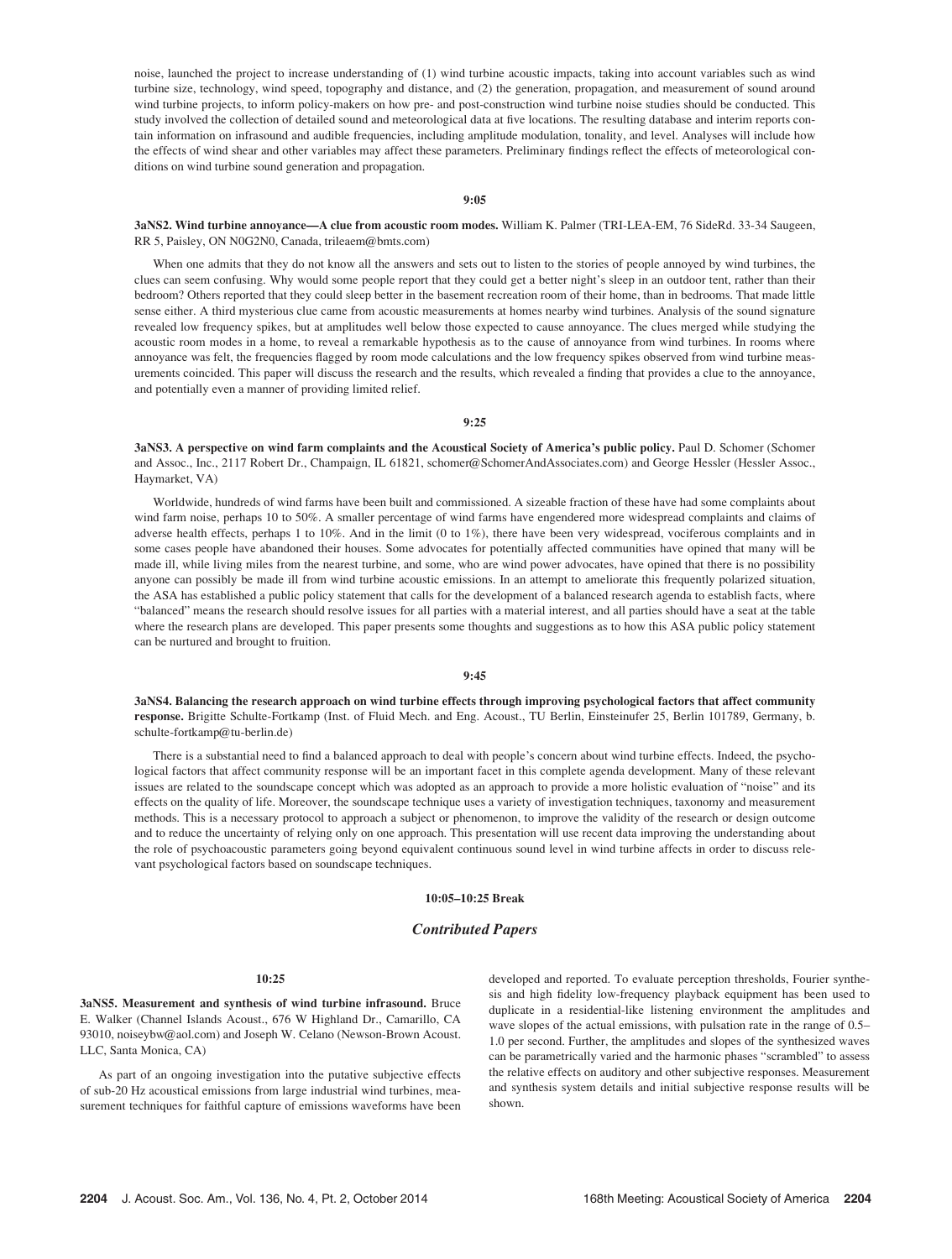### $10 - 40$

3aNS6. Propagation of wind turbine noise through the turbulent atmosphere. Yuan Peng, Nina Zhou, Jun Chen, and Kai Ming Li (Mech. Eng., Purdue Univ., 177 South Russel St., West Lafayette, IN 47907-2099, peng45@purdue.edu)

It is well known that turbulence can cause fluctuations in the resulting sound fields. In the issue of wind turbine noise, such effect is non-negligible since either the inflow turbulence from nearby turbine wakes or the atmospheric turbulence generated by rotating turbine blades can increase the sound output of individual turbines. In this study, a combined approach of the Finite Element Method (FEM) and Parabolic Equation (PE) method is employed to predict the sound levels from a wind turbine. In the prediction procedure, the near field acoustic data is obtained by means of a computational fluid dynamic program which serves as a good starting field of sound propagation. It is then possible to advance wind turbine noise in range by using the FEM/PE marching algorithm. By incorporating the simulated turbulence profiles near wind turbine, more accurate predictions of sound field in realistic atmospheric conditions are obtained.

10:55–12:00 Panel Discussion

# WEDNESDAY MORNING, 29 OCTOBER 2014 INDIANA C/D, 8:20 A.M. TO 11:30 A.M.

# Session 3aPA

# Physical Acoustics, Underwater Acoustics, Structural Acoustics and Vibration, and Noise: Acoustics of Pile Driving: Models, Measurements, and Mitigation

Kevin M. Lee, Cochair

Applied Research Laboratories, The University of Texas at Austin, 10000 Burnet Road, Austin, TX 78758

Mark S. Wochner, Cochair AdBmTechnologies, 1605 McKinley Ave., Austin, TX 78702

Invited Papers

# 8:20

3aPA1. Understanding effects of man-made sound on fishes and turtles: Gaps and guidelines. Arthur N. Popper (Biology, Univ. of Maryland, Biology/Psych. Bldg., College Park, MD 20742, apopper@umd.edu) and Anthony D. Hawkins (Loughine Ltd, Aberdeen, United Kingdom)

Mitigating measures may be needed to protect animals and humans that are exposed to sound from man-made sources. In this context, the levels of man-made sound that will disrupt behavior or physically harm the receiver should drive the degree of mitigation that is needed. If a particular sound does not affect an animal adversely, then there is no need for mitigation! The problem then is to know the sound levels that can affect the receiving animal. For most marine animals, there are relatively few data to develop guidelines that can help formulate the levels at which mitigation is needed. In this talk, we will review recent guidelines for fishes and turtles. Since so much remains to be determined in order to make guidelines more useful, it is important that priorities be set for future research. The most critical data, with broadest implications for marine life, should be obtained first. This paper will also consider the most critical gaps and present recommendations for future research.

# 8:40

3aPA2. The relationship between underwater sounds generated by pile driving and fish physiological responses. Michele B. Halvorsen (CSA Ocean Sci. Inc., 8502 SW Kanner Hwy, Stuart, FL 334997, mhalvorsen@conshelf.com)

Assessment of fish physiology after exposure to impulsive sound has been limited by quantifying physiological injuries, which range from mortal to recoverable. A complex panel of injuries was reduced to a single metric by a model called the Fish Index of Trauma. Over several years, six species of fishes from different morphological groupings, (e.g., physoclistous, physostomous, and lack of a swim bladder) were studied. The onset of physiological tissue effect was determined across a range of cumulative sound exposure levels with varying number of pile strikes. Follow up studies included investigation of healing from incurred injuries. The level of injury that animals expressed was influenced by their morphological grouping. Finally, investigation of the inner ear sensory hair cells showed that damage occurred at higher sound exposure levels than when the onset of tissue injury would occur.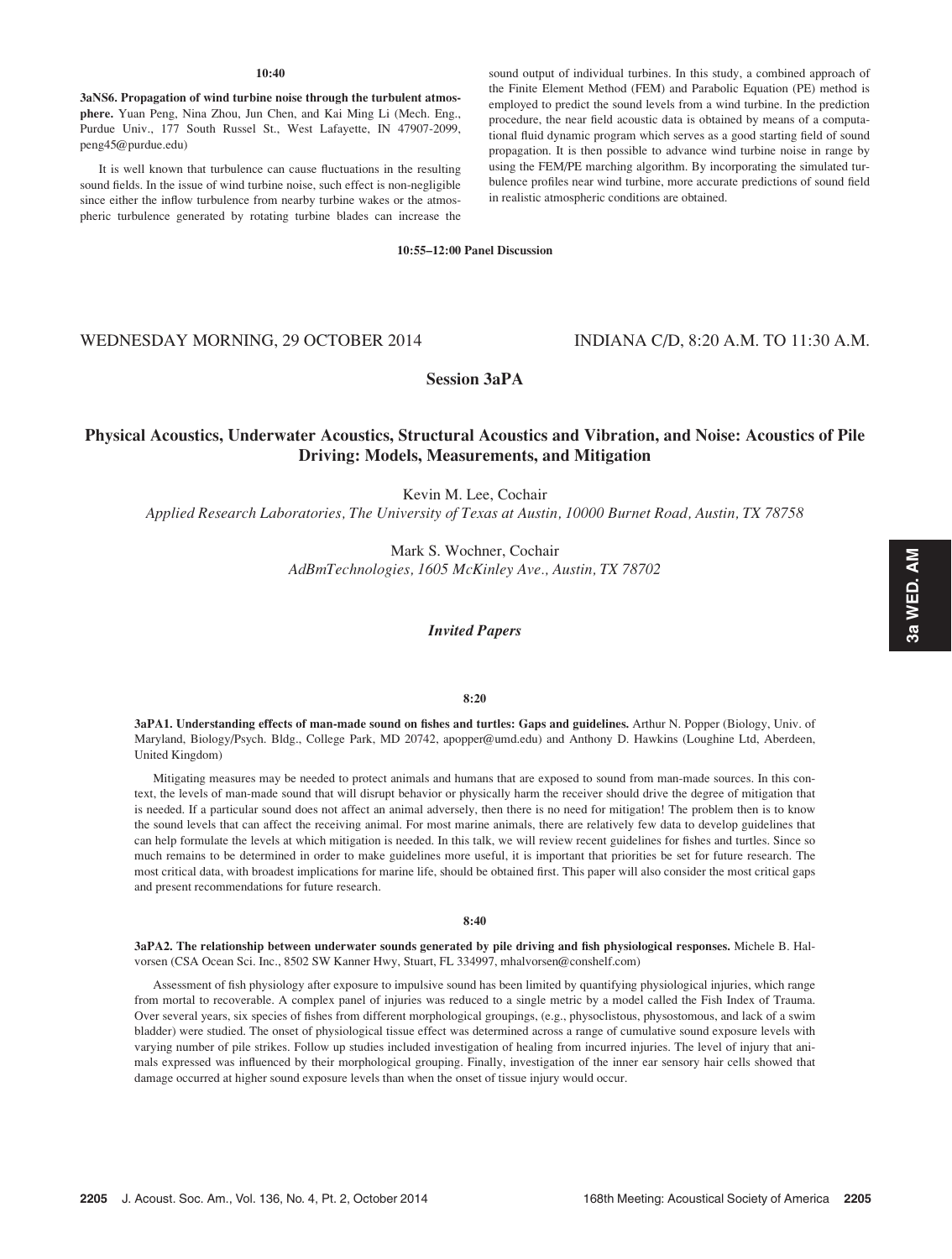3aPA3. A model to predict tissue damage in fishes from vibratory and impact pile driving. Mardi C. Hastings (George W. Woodruff School of Mech. Eng., Georgia Inst. of Technol., Atlanta, GA 30332-0405, mardi.hastings@gatech.edu)

Predicting effects of underwater pile driving on marine life requires coupling of pile source models with biological receiver models. Fishes in particular are very vulnerable to tissue damage and hearing loss from pile driving activities, especially since they are often restricted to specific habitat sites and migratory routes. Cumulative sound exposure level is the metric used by government agencies for sound exposure criteria to protect marine animals. In recent laboratory studies, physical injury and hearing loss in fish from simulated impact pile driving signals have even been correlated with this metric. Mechanisms for injury and hearing loss in fishes, however, depend on relative acoustic particle motion within the body of the animal, which can be disproportionately large in the vicinity of a pile. Modeling results will be presented showing correlation of auditory tissue damage in three species of fish with relative particle motion that can be generated 10–20 m from driving a 24-in diameter steel pile with an impact hammer. Comparative results with vibratory piling based on measured waveforms indicate that particle motion mechanisms may provide an explanation why the very large cumulative sound exposure levels associated with vibratory pile driving do not produce tissue damage.

# 9:20

3aPA4. Pile driving pressure and particle velocity at the seabed: Quantifying effects on crustaceans and groundfish. James H. Miller, Gopu R. Potty, and Hui-Kwan Kim (Ocean Eng., Univ. of Rhode Island, URI Bay Campus, 215 South Ferry Rd., Narragansett, RI 02882, miller@egr.uri.edu)

In the United States, offshore wind farms are being planned and construction could begin in the near future along the East Coast of the US. Some of the sites being considered are known to be habitat for crustaceans such as the American lobster, *Homarus americanus*, which has a range from New Jersey to Labrador along the coast of North America. Groundfish such as summer flounder, Paralichthys dentatus, and winter flounder, Pseudopleuronectes americanus, also are common along the East Coast of the US. Besides sharing the seafloor in locations where wind farms are planned, all three of these species are valuable commercially. We model the effects on crustaceans, groundfish, and other animals near the seafloor due to pile driving. Three different waves are investigated including the compressional wave, shear wave and interface wave. A Finite Element (FE) technique is employed in and around the pile while a Parabolic Equation (PE) code is used to predict propagation at long ranges from the pile. Pressure, particle displacement, and particle velocity are presented as a function of range at the seafloor for a shallow water environment near Rhode Island. We will discuss the potential effects on animals near the seafloor.

### 9:40

3aPA5. Finite difference computational modeling of marine impact pile driving. Alexander O. MacGillivray (JASCO Appl. Sci., 2305–4464 Markham St., Victoria, BC V8Z7X8, Canada, alex@jasco.com)

Computational models based on the finite difference (FD) method can be successfully used to predict underwater pressure waves generated by marine impact pile driving. FD-based models typically discretize the equations of motion for a cylindrical shell to model the vibrations of a submerged pile in the time-domain. However, because the dynamics of a driven pile are complex, realistic models must also incorporate physics of the driving hammer and surrounding acousto-elastic media into the FD formulation. This paper discusses several of the different physical phenomena involved, and shows some approaches to simulating them using the FD method. Topics include dynamics of the hammer and its coupling to the pile head, transmission of axial pile vibrations into the soil, energy dissipation at the pile wall due to friction, acousto-elastic coupling to the surrounding media, and near-field versus far-field propagation modeling. Furthermore, this paper considers the physical parameters required for predictive modeling of pile driving noise in conjunction with some practical considerations about how to determine these parameters for real-world scenarios.

# 10:00–10:20 Break

## 10:20

3aPA6. On the challenges of validating a profound pile driving noise model. Marcel Ruhnau, Tristan Lippert, Kristof Heitmann, Stephan Lippert, and Otto von Estorff (Inst. of Modelling and Computation, Hamburg Univ. of Technol., Denickestraße 17, Hamburg, Hamburg 21073, Germany, mub@tuhh.de)

When predicting underwater sound levels for offshore pile driving by using numerical simulation models, appropriate model validation becomes of major importance. In fact, different parallel transmission paths for sound emission into the water column, i.e., pile-towater, pile-to-soil, and soil-to-water, make a validation at each of the involved interfaces necessary. As the offshore environment comes with difficult and often unpredictable conditions, measurement campaigns are very time consuming and cost intensive. Model developers have to keep in mind that even thorough planning cannot overcome practical restrictions as well as technical limits and thus require for a reasonable model balancing. The current work presents the validation approach chosen for a comprehensive pile driving noise model—consisting of a near field finite element model as well as a far field propagation model—that is used for the prediction of noise levels at offshore wind farms.

### 10:40

3aPA7. Underwater noise and transmission loss from vibratory pile driving. Peter H. Dahl and Dara M. Farrell (Appl. Phys. Lab. and Mech. Eng. Dept., Univ. of Washington, 1013 NE 40th St., Seattle, WA 98105, dahl@apl.washington.edu)

High levels of underwater sound can be produced in vibratory pile driving that can carry regulatory implications. In this presentation, observations of underwater noise from vibratory pile driving made with a vertical line array placed at range 17 m from the source (water depth 7.5 m) are discussed, along with simultaneous measurements made at ranges of order 100 m. It is shown that the dominant spectral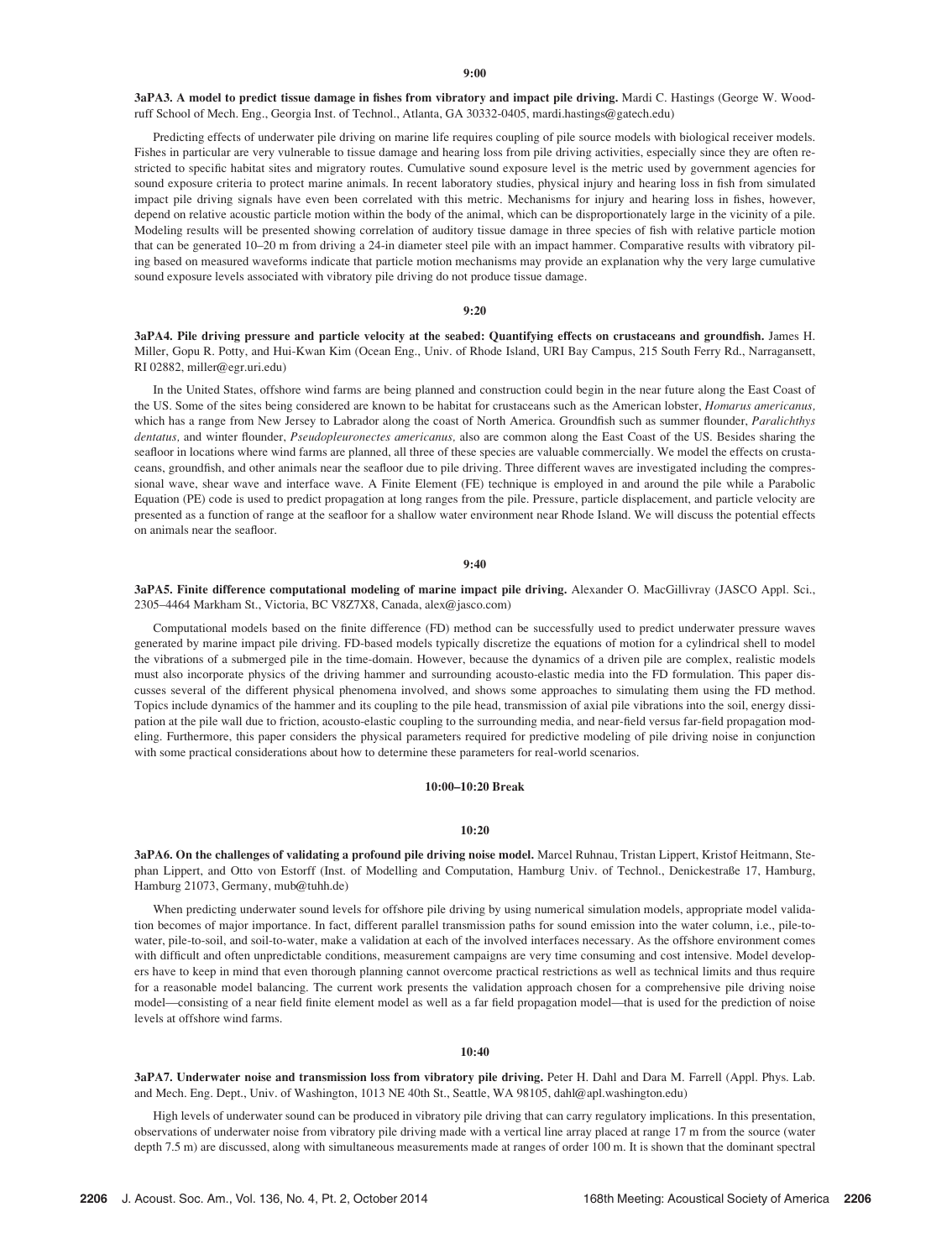features are related to the frequency of the vibratory pile driving hammer (typically 15–35 Hz), producing spectral lines at intervals of this frequency. Homomorphic analysis removes these lines to reveal the underlying variance spectrum. The mean square pressure versus depth is subsequently studied in octave bands in view of the aforementioned spectral line property, with depth variation well modeled by an incoherent sum of sources distributed over the water column. Adiabatic mode theory is used to model the range dependent local bathymetry, including the effect of elastic seabed, and comparisons are made with simultaneous measurements of the mean-square acoustic pressure at ranges 200 and 400 m. This approach makes clear headway into the problem of predicting transmission loss versus range for this method of pile driving.

# Contributed Papers

## 11:00

3aPA8. Using arrays of air-filled resonators to attenuate low frequency underwater sound. Kevin M. Lee, Andrew R. McNeese (Appl. Res. Labs., The Univ. of Texas at Austin, 10000 Burnet Rd., Austin, TX 78758, klee@ arlut.utexas.edu), Preston S. Wilson (Mech. Eng. Dept. and Appl. Res. Labs., The Univ. of Texas at Austin, Austin, TX), and Mark S. Wochner (AdBm Technologies, Austin, TX)

This paper investigates the acoustic behavior of underwater air-filled resonators that could potentially be used in an underwater noise abatement system. The resonators are similar to Helmholtz resonators without a neck, consisting of underwater inverted air-filled cavities with combinations of rigid and elastic wall members, and they are intended to be fastened to a framework to form a stationary array surrounding a noise source, such as a marine pile driving operation, a natural resource production platform, or an air gun array, or to protect a receiving area from outside noise. Previous work has demonstrated the potential of surrounding low frequency sound sources with arrays of large stationary encapsulated bubbles that can be designed to attenuate sound levels over any desired frequency band and with levels of reduction up to 50 dB [Lee and Wilson, Proceedings of Meeting on Acoustics 19, 075048 (2013)]. Open water measurements of underwater sound attenuation using resonators were obtained during a set of lake experiments, where a low-frequency electromechanical sound source was

surrounded by different arrays of resonators. The results indicate that airfilled resonators are a potential alternative to using encapsulated bubbles for low frequency underwater noise mitigation. [Work supported by AdBm Technologies.]

## 11:15

3aPA9. Axial impact driven buckling dynamics of slender beams. Josh R. Gladden (Phys. & NCPA, Univ. of MS, 108 Lewis Hall, University, MS 38677, jgladden@olemiss.edu), Nestor Handzy, Andrew Belmonte (Dept. of Mathematics, The Penn State Univ., University Park, PA), and E. Villermaux (Institut de Recherche sur les Phenomenes Hors Equilibre, Universite de Provence, Marseille, France)

We present experiments on the dynamic buckling of slender rods axially impacted by a projectile. By combining the results of Saint-Venant and elastic beam theory, we derive a preferred wavelength for the buckling instability, and experimentally verify the resulting scaling law for a range of materials using high speed video analysis. The scaling law for the preferred excitation mode depends on the ratio of the longitudinal speed of sound in the beam to the impact speed of the projectile. We will briefly present the imprint of this deterministic mechanism on the fragmentation statistics for brittle beams.

# WEDNESDAY MORNING, 29 OCTOBER 2014 MARRIOTT 1/2, 8:00 A.M. TO 9:20 A.M.

# Session 3aSAa

# Structural Acoustics and Vibration, Architectural Acoustics, and Noise: Vibration Reduction in Air-Handling Systems

Benjamin M. Shafer, Chair Technical Services, PABCO Gypsum, 3905 N 10th St, Tacoma, WA 98406

Chair's Introduction—8:00

# Invited Papers

# 8:05

3aSAa1. Vibration reduction in air handling systems. Angelo J. Campanella (Acculab, Campanella Assoc., 3201 Ridgewood Dr., Ohio, Hilliard, OH 43026, a.campanella@att.net)

Air handling units (AHU) mounted on elevated floors in old and new buildings can create floor vibrations that transmit through the building structure to perturb nearby occupants and sensitive equipment such as electron microscopes. Vibration sources include rotating fan imbalance and air turbulence. Isolation springs and the deflecting floor then create a two degree of freedom system. The analysis discussed here was originally published in "Sound and Vibration," October 1987, pp. 26–30. Analysis parameters will be discussed along with inertia block affects and spring design strategy for floors of finite mass.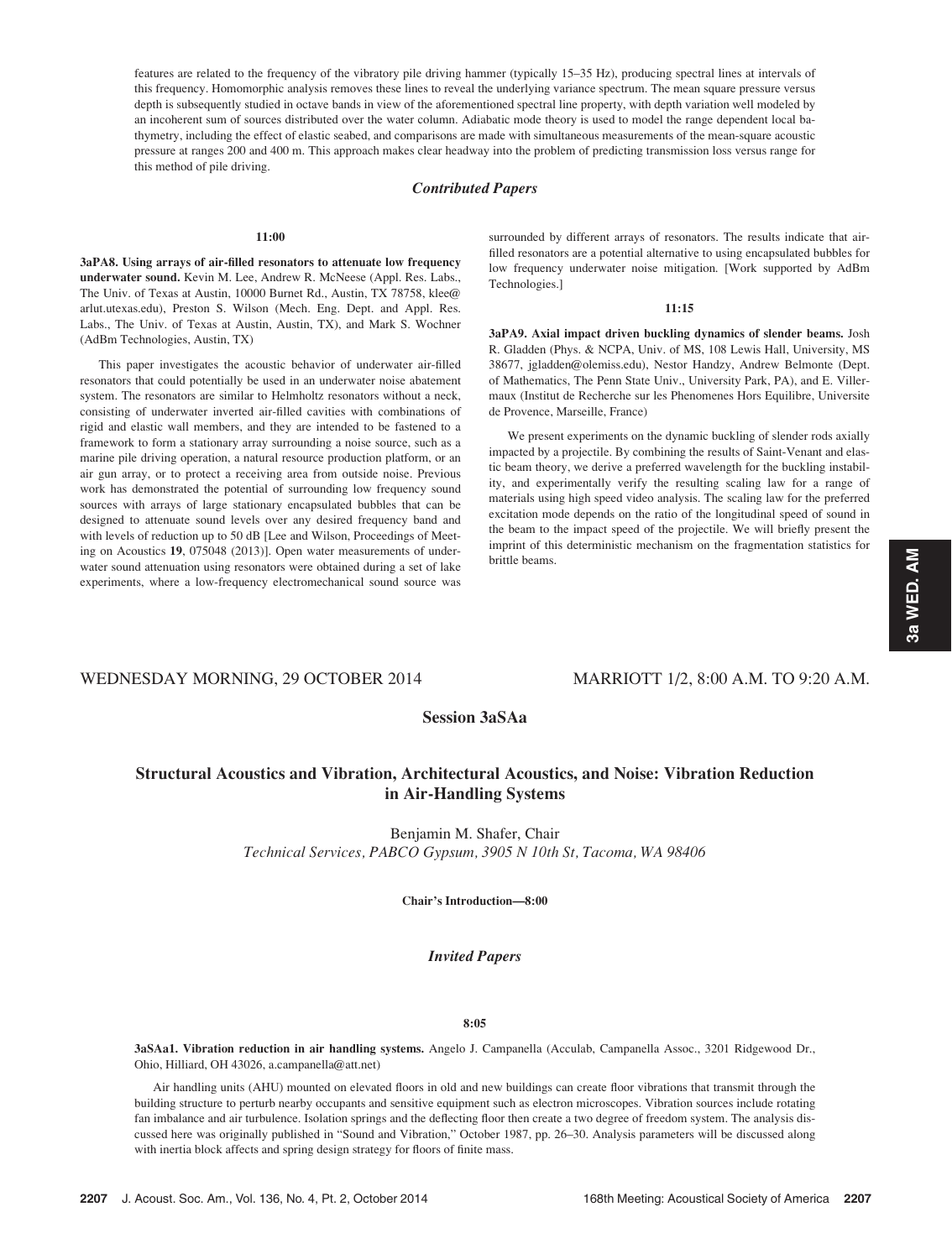3aSAa2. Determining fan generated dynamic forces for use in predicting and controlling vibration and structure-borne noise from air handling equipment. James E. Phillips (Wilson, Ihrig & Assoc., Inc., 6001 Shellmound St., Ste. 400, Emeryville, CA 94608, jphillips@wiai.com)

Vibration measurements were conducted to determine the dynamic forces imparted by an operating fan to the floor of an existing rooftop mechanical room. The calculated forces where then used as inputs to a Finite Element Analysis (FEA) computer model to predict the vibration and structure-borne noise in a future building with a similar fan. This paper summarizes the vibration measurements, analysis of the measured data, the subsequent FEA analysis of the future building and the recommendations developed to control fan generated noise and vibration in the future building.

# 8:45

3aSAa3. Vibration isolation of mechanical equipment: Case studies from light weight offices to casinos. Steve Pettyjohn (The Acoust. & Vib. Group, Inc., 5765 9th Ave., Sacramento, CA CA, spettyjohn@acousticsandvibration.com)

Whether to vibration isolate HVAC equipment or not is often left to the discretion of the mechanical engineer or the equipment supplier. Leaving he isolators out saves money in materials and installation. The value of putting them is not so clear. The cost of not installing the isolators is seldom understood nor the cost of installing them later and the loss of trust by the client. Vibration is generated by all rotating and reciprocating equipment. The resulting unbalanced forces ares seldom known with certainty nor are they quantified. This paper explores the isolation of HVAC equipment on roof, penthouses and roofs without consideration for the stiffness of the structures or resonances of other building elements. The influence of horizontal forces and the installation of the equipment to account for these forces is seldom considered. The application of restraining forces must consider where the force is applied and what the moment arm is. A quick review of the basic formulas will be given one-degree and multi-degree systems. Examples of problems that arose when the vibration isolated was not considered will be presented for a variety of conditions. The corrective actions will be given also.

# Contributed Paper

### 9:05

3aSAa4. Transition of steady air flow into an anharmonic acoustic pulsed flow in a prototype reactor column: Experimental results and mathematical modeling. Hasson M. Tavossi (Phys., Astronomy, & Geo-Sci., Valdosta State University, 2402 Spring Valley Cir, Valdosta, GA 31602, htavossi@valdosa.edu)

A prototype experimental setup is designed to convert steady air flow into an oscillatory anharmonic acoustic pulsed flow, under special experimental conditions. The steady flow in a cylindrical reactor column of 3 m height and 15 cm in diameter with a porous layer, transforms itself abruptly into an oscillatory acoustic pulsed flow. Experimental results show the existence of a threshold for flow-rate, beyond which this transformation into anharmonic oscillatory flow takes place. This change in flow regime is analogous to the phenomenon of bifurcation in a chaotic system, with abrupt change from one energy state into another. Experimental results show that the acoustic oscillations amplitude depends on system size. Preliminary mathematical model will be presented that includes; relaxation oscillations, non-equilibrium thermodynamics, and Joule-Thomson effect. The frequencies at peak amplitude for the acoustic vibrations in the reactor column are expressed in terms of flow-rate, pressure-drop, viscosity, and dimensionless characteristic numbers of the air flow in the system.

# WEDNESDAY MORNING, 29 OCTOBER 2014 MARRIOTT 1/2, 10:00 A.M. TO 12:00 NOON

Session 3aSAb

# Structural Acoustics and Vibration: General Topics in Structural Acoustics and Vibration

Benjamin Shafer, Chair Technical Services, PABCO Gypsum, 3905 N 10th St., Tacoma, WA 98406

# Contributed Papers

### 10:00

3aSAb1. Design of an experiment to measure unsteady shear stress and wall pressure transmitted through an elastomer in a turbulent boundary layer. Cory J. Smith (Appl. Res. Lab., The Penn State Univ., 1109 Houserville Rd., State College, PA 16801, coryjonsmith@gmail.com), Dean E. Capone, and Timothy A. Brungart (Graduate Program in Acoust., Appl. Res. Lab., The Penn State Univ., State College, PA)

A flat plate that is exposed to a turbulent boundary layer (TBL) experiences unsteady velocity fluctuations which result in fluctuating wall pressures and shear stresses on the surface of the plate. There is an interest in understanding how fluctuating shear stresses and normal pressures generated on the surface of an elastomer layer exposed to a TBL in water are transmitted through the layer onto a rigid backing plate. Analytic models exist which predict these shear stress and normal pressure spectra on the surface of the elastomer as well as those transmitted through the elastomer. The design of a novel experiment is proposed which will utilize Surface Stress Sensitive Films (S3F) to measure the fluctuating shear stress and hydrophones to measure fluctuating normal pressure at the elastomer-plate interface. These experimental measurements would then be compared to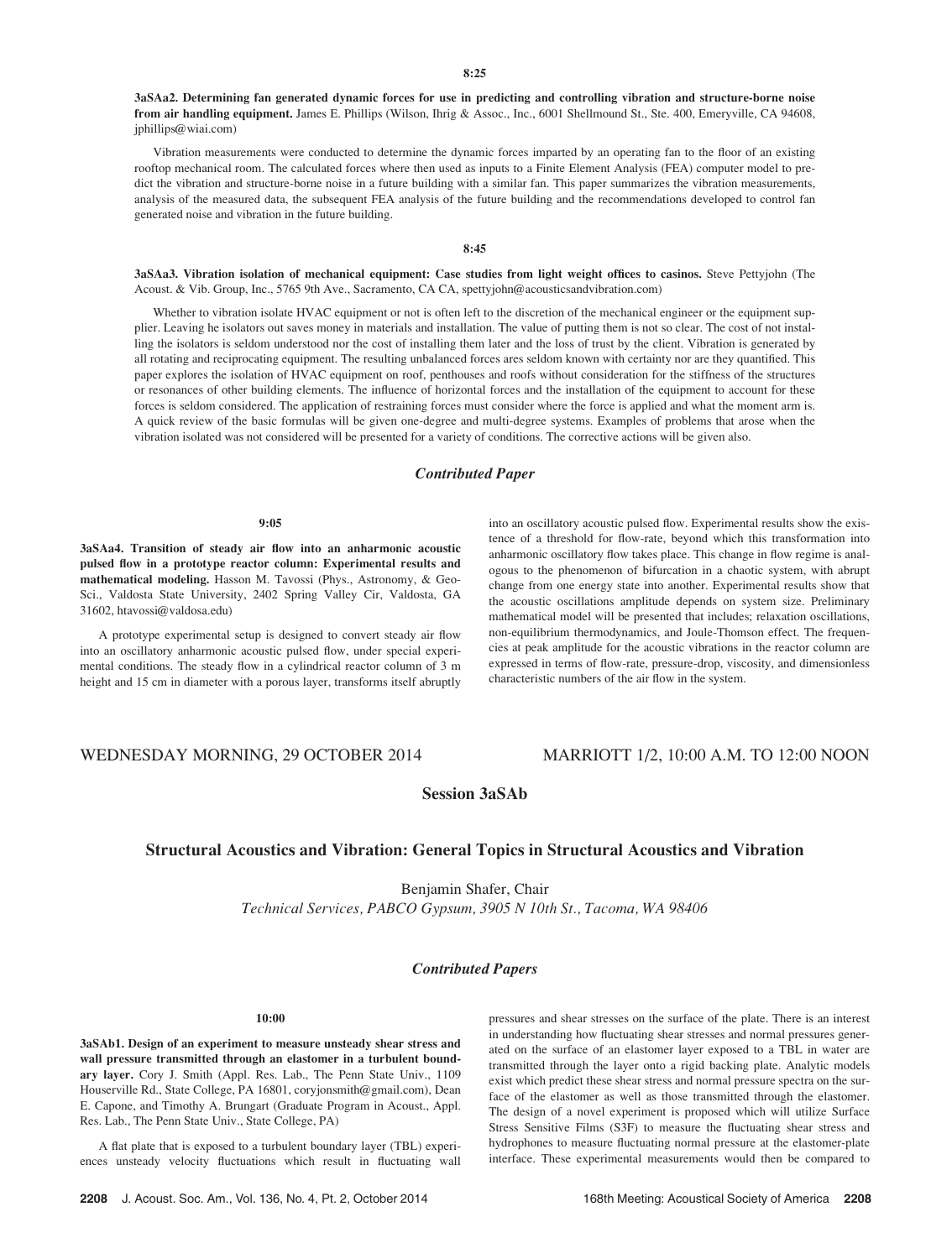models of unsteady shear and unsteady pressure spectra within a TBL for purposes of model validation. This work will present the design of an experiment to measure the unsteady pressure and unsteady shear at the elastomer-plate interface and the methodology for comparing the measured results to the analytic model predictions.

## 10:15

3aSAb2. Exploration into the sources of error in the two-microphone transfer function impedance tube method. Hubert S. Hall (Naval Surface Warfare Ctr. Carderock Div., 9500 MacArthur Blvd., West Bethesda, MD 20817, hubert.hall@navy.mil), Joseph Vignola, John Judge (Dept. of Mech. Eng., The Catholic Univ. of America, Washington, DC), and Diego Turo (Dept. of Biomedical Eng., George Mason Univ., Fairfax, VA)

The two-microphone transfer function method has become the most widely used method of impedance tube testing. Due to its measurement speed and ease of implementation, it has surpassed the standing-wave ratio method in popularity despite inherent frequency limitations due to tube geometry. Currently, the two-microphone technique is described in test standards ASTM E1050 and ISO 10534-2 to ensure accurate measurement. However, while detailed for correct test execution, the standards contain vague recommendations for a variety of measurement parameters. For instance, it is only stated in ASTM E1050 that "tube construction shall be massive so sound transmission through the tube wall is negligible." To quantify this requirement, damping of the tube was varied to determine how different loss factor values effect measured absorption coefficient values. Additional sources of error explored are the amount of required absorbing material within the tube for reflective material measurements, additional calibration methods needed for test of excessive reflective materials, and alternate methods of combating microphone phase error and tube attenuation.

## 10:30

3aSAb3. Analysis of the forced response and radiation of a singledimpled beam with different boundary conditions. Kyle R. Myers and Koorosh Naghshineh (Mech. & Aerosp. Eng., Western Michigan Univ., College of Eng. & Appl. Sci., 4601 Campus Dr., Kalamazoo, MI 49008, kyle.r.myers@wmich.edu)

Beading and dimpling via the stamping process has been used for decades to stiffen structures (e.g., beams, plates, and shells) against static loads and buckling. Recently, this structural modification technique has been used as a means to shift a structure's natural frequencies and to reduce its radiated sound power. Most studies to date have modeled dimpled beams and dimpled/beaded plates using the finite element method. In this research, an analytical model is developed for a beam with any number of dimples using Hamilton's Principle. First, the natural frequencies and mode shapes are predicted for a dimpled beam in free transverse vibration. A comparison with those obtained using the finite element method shows excellent agreement. Second, the forced response of a dimpled beam is calculated for a given input force. Mode shapes properly scaled from the forced response are used in order to calculate the beam strain energy, thus demonstrating the effect of dimpling on beam natural frequencies. Finally, some preliminary results are presented on the changes in the radiation properties of dimpled beams.

## 10:45

# 3aSAb4. The impact of CrossFit training—Weight drops on floating floors. Richard S. Sherren (Kinetics Noise Control, 6300 Irelan Pl., Dublin, OH 43062, rsherren@kineticsnoise.com)

CrossFit training is a popular fitness training method. Some facilities install lightweight plywood floating floor systems as a quick, inexpensive method to mitigate impact generated noise and vibration into adjoining spaces. Part of the CrossFit training regimen involves lifting significant weight overhead, and then dropping the weight on the floor. The energy transferred to the floor system can cause severe damage to floor surfaces and structures; and, when using a lightweight floating floor system, even the isolators can be damaged. This paper describes a spreadsheet based analytical model being used to study the effects of such impacts on various floor systems. This study is a prelude to experiments that will be performed on a full scale model test floor. The results of those experiments will be used to verify the model so that it can be used as a design tool for recommending solutions for mitigating the noise and vibration in adjoining spaces due to floor impact problems. Also discussed in this paper are the qualitative results of some preliminary tests performed in order to better understand the mechanics of impacts on floating floor assemblies.

## 11:00

3aSAb5. Stethoscope-based detection of detorqued bolts using impactinduced acoustic emissions. Joe Guarino (Mech. and Biomedical Eng., Boise State Univ., Boise, ID) and Robert Hamilton (civil Eng., Boise State Univ., 1910 University Dr., Boise, ID 83725, rhamilton@boisestate.edu)

Non-invasive impact analysis can be used to detect loosened bolts in a steel structure composed of construction-grade I beams. An electronically enhanced stethoscope was used to acquire signals from a moderate to light impact of a hammer on a horizontal steel I beam. Signals were recorded by placing the diaphragm of the stethoscope on the flange of either the horizontal beam or the vertical column proximal to a bolted connection connecting the two members. Data were taken using a simple open-loop method; the input signal was not recorded, nor was it used to reference the output signal. The bolted connection had eight bolts arranged in a standard configuration. Using the "turn of the nut" standard outlined by the Research Council on Structural Connections (RCSC, TDS-012 2-18-08), the bolted joint was tested in three conditions: turn of the nut tight, finger tight, and loose. We acquired time-based data from each of 52 patterns of the eight bolts in three conditions of tightness. Results of both time and frequency-based analyses show that open-loop responses associated with detorqued bolts vary in both amplitude decay and frequency content. We conclude that a basic mechanism can be developed to assess the structural health of bolted joints. Results from this project will provide a framework for further research, including the analysis of welded joints using the same approach.

## 11:15

3aSAb6. Creep behavior of composite interlayer and its influence on impact sound of floating floor. Tongjun Cho, Byung Kwan Oh, Yousok Kim, and Hyo Seon Park (Architectural Eng., Yonsei Univ., Yonseino 50 Seodaemun-gu, Seoul 120749, South Korea, tjcho@yonsei.ac.kr)

Creep-induced changes in dynamic stiffness of resilient interlayer used for floating floor is an important parameter of vibration isolator in long-term use. Compressive creep behavior of a composite layer made from closedcell foam and fibrous material is investigated using a Findley equation-based method recommended by International Organization for Standardization (ISO). Quasi-static mechanical analysis is used to evaluate the dynamic stiffness influenced by the creep-deformation of the composite layer. It is shown in the present work that the long-term creep strain of the interlayer under nominal load of the floor and furniture is within the zone where dynamic stiffness increases. The changes in low frequency impact sound by the long-term creep deformation are estimated through real scale laboratory experiments and numerical vibro-acoustic analysis.

### $11:30$

3aSAb7. Investigation of damping in the polymer concrete sleeper for use in reduction of rolling noise from railway. SangKeun Ahn, Eunbeom Jeon, Junhong Park, Hak-sung Kim (Mech. Eng., Hanyang Univ., 222, Wangsimni-ro, Seongdong-gu, Appendix of Eng. Ctr., 211, Seoul 133-791, South Korea, ask9156@hanyang.ac.kr), and Hyo-in Kho (Korea RailRd. Res. Inst., Uiwang, South Korea)

The purpose of this study was to measure damping of various polymer concretes to be used as sleepers for railway. The polymer concretes consisted of epoxy monomer, hardener and aggregates. Various polymer concrete specimens were made by changing epoxy resin weight ratio and curing temperature. The dynamic properties of the polymer concrete specimens were measured by using beam-transfer function method. To predict reduction performance of the polymer concrete sleepers, an infinite Timoshenko beam model was investigated after applying measured concrete properties. The moving loads from rotating wheels on railway due to different roughness were utilized in railway vibration analysis. The vibration response was predicted from which the effects of supporting stiffness and loss factor of sleeper were investigated. The radiated sound power was predicted using calculated rail vibration response. Consequently, the sound power levels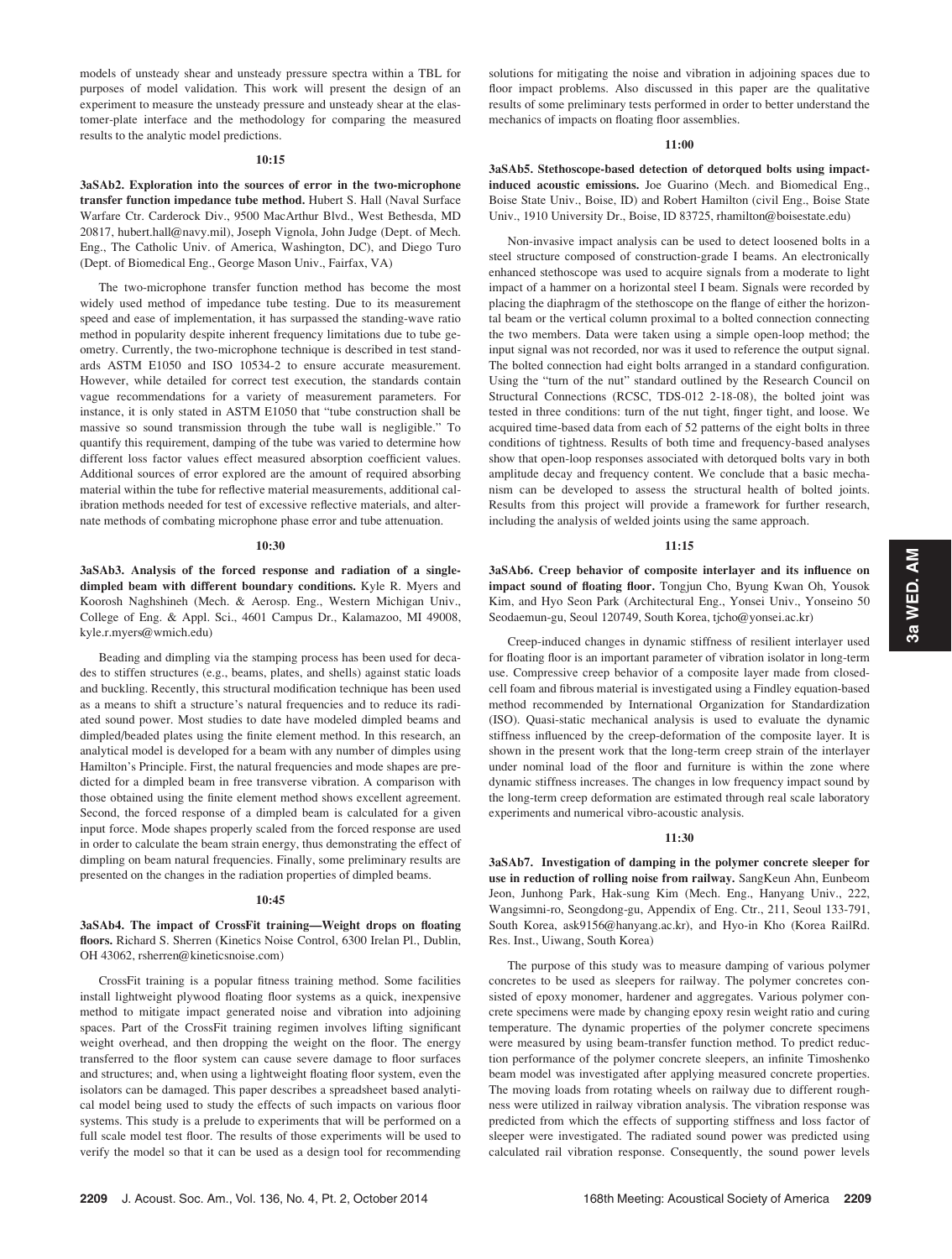were compared for rails supported by different polymer concrete sleepers. The result of this study assists constructing low noise railway.

### 11:45

3aSAb8. Study on impulsive noise radiation from of gasoline direct injector. Yunsang Kwak and Junhong Park (Mech. Eng., Hanyang Univ., 515 FTC Hanyang Univ. 222, Wangsimni-ro Seongdong-gu, Seoul ASI|KR|KS013|Seoul, South Korea, toy0511@hanmail.net)

A gasoline direct injection (GDI) engine uses its own injectors for high pressure fuel supply to the combustion chamber. High frequency impact sound during the injection process is one of the main contributors to engine combustion noise. This impact noise is generated during opening and closing by an injector rod operated by a solenoid. For design of an injector with reduced noise generation, it is necessary to analyze its sound radiation mechanism and propose consequent evaluation method. Spectral and modal characteristics of the injectors were measured through vibration induced by external hammer excitation. The injector modal characteristics were analyzed using a simple beam after analyzing its boundaries by complex transverse and rotational springs. To evaluate impulsive sounds more effectively, Prony analysis of sounds was used for verifying influence of injector modal characteristics.

# WEDNESDAY MORNING, 29 OCTOBER 2014 MARRIOTT 5, 8:00 A.M. TO 12:00 NOON

# Session 3aSC

# Speech Communication: Vowels = Space + Time, and Beyond: A Session in Honor of Diane Kewley-Port

Catherine L. Rogers, Cochair

Dept. of Communication Sciences and Disorders, University of South Florida, USF, 4202 E. Fowler Ave., PCD1017, Tampa, FL 33620

Amy T. Neel, Cochair

Dept. of Speech and Hearing Sci., Univ. of New Mexico, MSC01 1195, University of New Mexico, Albuquerque, NM 87131

Chair's Introduction—8:00

Invited Papers

# 8:05

3aSC1. Vowels and intelligibility in dysarthric speech. Amy T. Neel (Speech and Hearing Sci., Univ. of New Mexico, MSC01 1195, University of New Mexico, Albuquerque, NM 87131, atneel@unm.edu)

Diane Kewley-Port's work in vowel perception under challenging listening conditions and in the relation between vowel perception and production in second language learners has important implications for disordered speech. Vowel space area has been widely used as an index of articulatory working space in speakers with hypokinetic dysarthria related to Parkinson disease (PD), with the assumption that a larger vowel space is associated with higher speech intelligibility. Although many studies have reported acoustic measures of vowels in Parkinson disease, vowel identification and transcription tasks designed to relate changes in production with changes in perception are rarely performed. This study explores the effect of changes in vowel production by six talkers with PD speaking at habitual and loud levels of effort on listener perception. The relation among vowel acoustic measures (including vowel space area and measures of temporal and spectral distinctiveness), vowel identification scores, speech intelligibility ratings, and sentence transcription accuracy for speakers with dysarthria will be discussed.

### 8:25

3aSC2. Vowels in clear and conversational speech: Within-talker variability in acoustic characteristics. Sarah H. Ferguson and Lydia R. Rogers (Commun. Sci. and Disord., Univ. of Utah, 390 South 1530 East, Rm. 1201, Salt Lake City, UT 84112, sarah.ferguson@hsc.utah.edu)

The Ferguson Clear Speech Database was developed for the first author's doctoral dissertation, which was directed by Diane Kewley-Port at Indiana University. While most studies using the Ferguson Database have examined variability among the 41 talkers, the present investigation considered within-talker differences. Specifically, this study examined the amount of variability each talker showed among the 7 tokens of each of 10 vowels produced in clear versus conversational speech. Steady-state formant frequencies have been measured for 5740 vowels in /bVd/ context using PRAAT, and a variety of measures of spread will be used to determine variability for each vowel in each speaking style for each talker. Results will be compared to those of the only known previous study that included a sufficiently large number of tokens for this type of analysis, an unpublished thesis from 1980. Based on this study, we predict that within-token variability will be smaller in clear speech than in conversational speech.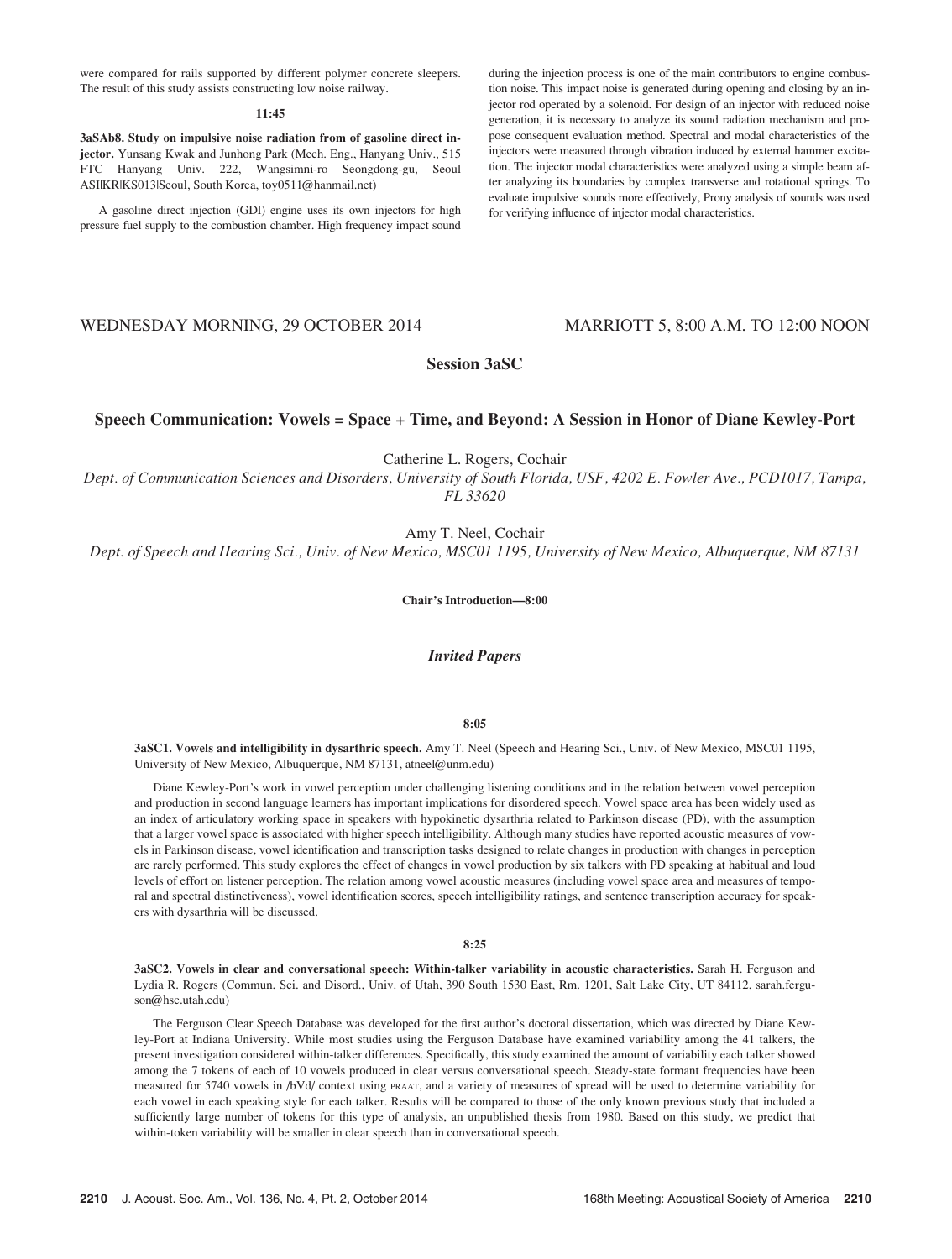3aSC3. Understanding speech from partial information: The contributions of consonants and vowels. Daniel Fogerty (Commun. Sci. and Disord., Univ. of South Carolina, 1621 Greene St., Columbia, SC 29208, fogerty@sc.edu)

In natural listening environments, speech is commonly interrupted by background noise. These environments require the listener to extract meaningful speech cues from the partially preserved acoustic signal. A number of studies have now investigated the relative contribution of preserved consonant and vowel segments to speech intelligibility using an interrupted speech paradigm that selectively preserves these segments. Results have demonstrated that preservation of vowel segments results in greater intelligibility for sentences compared to consonant segments, especially after controlling for preserved duration. This important contribution from vowels is specific to sentence contexts and appears to result from suprasegmental acoustic cues. Converging evidence from acoustic and behavioral investigations suggests that these cues are primarily conveyed through temporal amplitude modulation of vocalic energy. Additional empirical evidence suggests that these temporal cues of vowels, conveying the rhythm and stress of speech, are important for interpreting global linguistic cues about the sentence, such as involved in syntactic processing. In contrast, consonant contributions appear to be specific to lexical access regardless of the linguistic context. Work testing older adults with normal and impaired hearing demonstrates their preserved sensitivity to contextual cues conveyed by vowels, but not consonants. [Work supported by NIH.]

## 9:05

3aSC4. Vowel intelligibility and the second-language learner. Catherine L. Rogers (Dept. of Commun. Sci. and Disord., Univ. of South Florida, USF, 4202 E. Fowler Ave., PCD1017, Tampa, FL 33620, crogers2@usf.edu)

Diane Kewley-Port's work has contributed to our understanding of vowel perception and production in a wide variety of ways, from mapping the discriminability of vowel formants in conditions of minimal uncertainty to vowel processing in challenging conditions, such as increased presentation rate and noise. From the results of these studies, we have learned much about the limits of vowel perception for normal-hearing listeners and the robustness of vowels in speech perception. Continuously intertwined with this basic research has been its application to our understanding of vowel perception and vowel acoustics across various challenges, such as hearing impairment and second-language learning. Diane's work on vowel perception and production by second-language learners and ongoing research stemming from her influence will be considered in light of several factors affecting communicative success and challenge for second-language learners. In particular, we will compare the influence of speaking style, noise, and syllable disruption on the intelligibility of vowels perceived and produced by native and non-native English-speaking listeners.

### 9:25

3aSC5. Vowel formant discrimination: Effects of listeners' hearing status and language background. Chang Liu (Commun. Sci. and Disord., The Univ. of Texas at Austin, 1 University Station A1100, Austin, TX 78712, changliu@utexas.edu)

The goal of this study was to examine effects of listeners' hearing status (e.g., normal and impaired hearing) and language background (e.g., native and non-native) on vowel formant discrimination. Thresholds of formant discrimination were measured for F1 and F2 of English vowels at 70 dB SPL for normal- (NH) and impaired-hearing (HI) listeners using a three-interval, two-alternative forcedchoice procedure with a two-down, one-up tracking algorithm. Formant thresholds of HI listeners were comparable to those of NH listeners for F1, but significantly higher than NH listeners for F2. Results of a further experiment indicated that an amplification of the F2 peak could markedly improve formant discrimination for HI listeners, but a simple amplification of the sound level did not provide any benefit to them. On the other hand, another experiment showed that vowel density of listeners' native language appeared to affect vowel formant discrimination, i.e., more crowded vowel space of listeners' native language, better their vowel formant discrimination. For example, English-native listeners showed significantly lower thresholds of formant discrimination for both English and Chinese vowels than Chinese-native listeners. However, the two groups of listeners had similar psychophysical capacity to discriminate formant frequency changes in non-speech sounds.

# 9:45

3aSC6. Consonant recognition in noise for bilingual children with simulated hearing loss. Kanae Nishi, Andrea C. Trevino (Boys Town National Res. Hospital, 555 N. 30th St., Omaha, NE 68131, kanae.nishi@boystown.org), Lydia Rosado Rogers (Commun. Sci. and Disord., Univ. of Utah, Omaha, Nebraska), Paula B. Garcia, and Stephen T. Neely (Boys Town National Res. Hospital, Omaha, NE)

The negative impacts of noisy listening environments and hearing loss on speech communication are known to be greater for children and non-native speakers than adult native speakers. Naturally, the synergistic influence of listening environment and hearing loss is expected to be greater for bilingual children than their monolingual or normal-hearing peers, but limited studies have explored this issue. The present study compared the consonant recognition performance of highly fluent school-age Spanish-English bilingual children to that of monolingual English-speaking peers. Stimulus materials were 13 English consonants embedded in three symmetrical vowel-consonantvowel (VCV) syllables. To control for variability in hearing loss profiles, mild-to-moderate sloping sensorineural hearing loss modeled after Pittman & Stelmachowicz [Ear Hear 24, 198-205 (2003)] was simulated following the method used by Desloge et al. [Trends Amplification 16(1), 19–39 (2012)]. Listeners heard VCVs in quiet and in the background of speech-shaped noise with and without simulated hearing loss. Overall performance and the recognition of individual consonants will be discussed in terms of the influence of language background (bilingual vs. monolingual), listening condition, simulated hearing loss, and vowel context. [Work supported by NIH.].

10:05–10:20 Break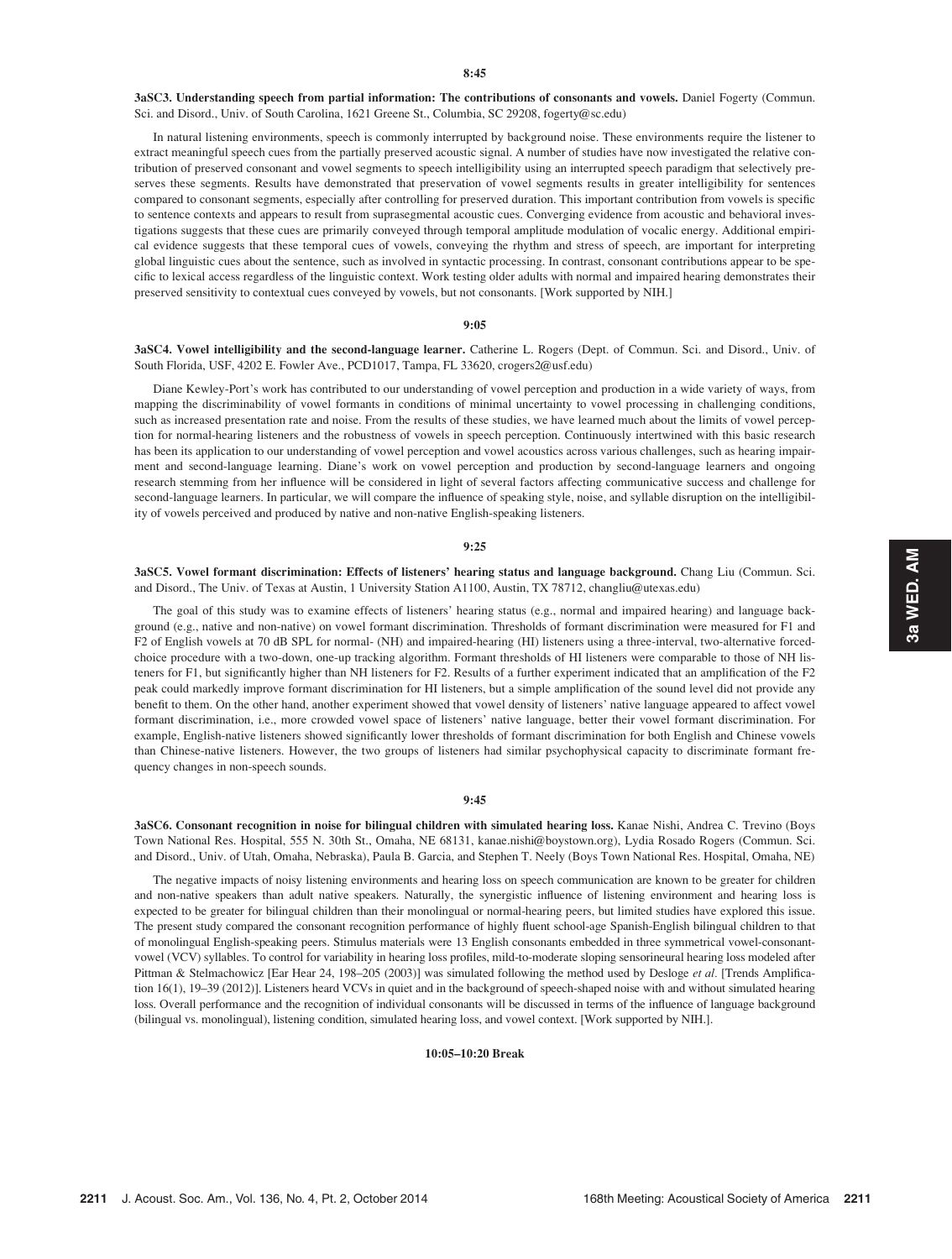## $10:20$

3aSC7. Distributions of confusions for the 109 syllable constituents that make up the majority of spoken English. James D. Miller, Charles S. Watson, and Roy Sillings (Res., Commun. Disord. Technol., Inc., 3100 John Hinkle Pl, Ste. 107, Bloomington, IN 47408, jamdmill@indiana.edu)

Among the interests of Kewley-Port have been the perception and production of English Speech Sounds by native speakers of other languages. ESL students from four language backgrounds (Arabic, Chinese, Korean, and Spanish) were enrolled in a speech perception training program. Similarities and differences between these L1 groups in their primary confusions were determined for onsets, nuclei and codas utilized in spoken English. An analysis in terms of syllable constituents is more meaningful than analyses in terms of phonemes as individual phonemes have differing articulatory and acoustic structures depending on their roles in the syllable and their phonetic environments. An important observation is that only a few of all the possible confusions that might occur do occur. Another interesting characteristic of confusions among syllable constituents is that many more confusions are observed than those popularly cited, e.g., the /r/ v /l/ for Japanese speakers. As noted by many, the perceptual problems encountered by learners of English are conditioned on the relations between the sound-structures of English with each talker's L1. These data suggest that the intrinsic similarities within of the sounds of English also play an important role.

## 10:40

3aSC8. Identification and response latencies for Mandarin-accented isolated words in quiet and in noise. Jonathan Dalby (Commun. Sci. and Disord., Indiana-Purdue, Fort Wayne, 2101 East Coliseum Blvd., Fort Wayne, IN 46805, dalbyj@ipfw.edu), Teresa Barcenas (Speech and Hearing Sci., Portland State Univ., Portland, OR), and Tanya August (Speech-Lang. Pathol., G-K-B Community School District, Garrett, IN)

This study compared the intelligibility of native and foreign-accented American English speech presented in quiet and mixed with two different levels of background noise. Two native American English speakers and two native Mandarin Chinese speakers for whom English is a second language read three 50-word lists of phonetically balanced words (Stuart, 2004). The words were mixed with noise at three different signal-to-noise levels—no noise (quiet), SNR + 10 dB (signal 10 dB louder than noise) and SNR 0 (signal and noise at equal loudness). These stimuli were presented to ten native American English listeners who were simply asked to repeat the words they heard the speakers say. Listener response latencies were measured. The results showed that for both native and accented speech, response latencies increased as the noise level increased. For words identified correctly, response times to accented speech were longer than for native speech but the noise conditions affected both types equally. For words judged incorrectly, however, the noise conditions increased latencies for accented speech more than for native speech. Overall, these results support the notion that processing accented speech requires more cognitive effort than processing native speech.

## 11:00

3aSC9. The contribution of vowels to auditory-visual speech recognition and the contributions of Diane Kewley-Port to the field of speech communication. Carolyn Richie (Commun. Sci. & Disord., Butler Univ., 4600 Sunset Ave, Indianapolis, IN 46208, crichie@ butler.edu)

Throughout her career, Diane Kewley-Port has made enduring contributions to the field of Speech Communication in two ways through her research on vowels and through her mentoring. Diane has contributed greatly to current knowledge about vowel acoustics, vowel discrimination and identification, and the role of vowels in speech recognition. Within that line of research, Richie & Kewley-Port (2008) investigated the effects of visual cues to vowels on speech recognition. Specifically, we demonstrated that an auditory-visual vowel-identification training program benefited sentence recognition under difficult listening conditions more than consonant-identification training and no training. In this presentation, I will describe my continuing research on the relationship between auditory-visual vowel-identification training and listening effort, for adults with normal hearing. In this study, listening effort was measured in terms of response time and participants were tested on auditory-visual sentence recognition in noise. I will discuss the ways that my current work has been inspired by past research with Diane, and how her mentoring legacy lives on.

## 11:20

3aSC10. Individual differences in the perception of nonnative speech. Tessa Bent (Dept. of Speech and Hearing Sci., Indiana Univ., 200 S. Jordan Ave., Bloomington, IN 47405, tbent@indiana.edu)

As a mentor, Diane Kewley-Port was attentive to each student's needs and took a highly hands-on, individualized approach. In many of her collaborative research endeavors, she has also taken a fine-grained approach toward both discovering individual differences in speech perception and production as well as explaining the causes and consequences of this range of variation. I will present research investigating several cognitive-linguistic factors that may contribute to individual differences in the perception of nonnative speech. Recognizing words from nonnative talkers can be particularly difficult when combined with environmental degradation (e.g., background noise) or listener limitations (e.g., child listener). Under these conditions, the range of performance across listeners is substantially wider than observed under more optimal conditions. My work has investigated these issues in monolingual and bilingual adults and children. Results have indicated that age, receptive vocabulary, and phonological awareness are predictive of nonnative word recognition. Factors supporting native word recognition, such as phonological memory, were less strongly associated with nonnative word recognition. Together, these results suggest that the ability to accurately perceive nonnative speech may rely, at least partially, on different underlying cognitive-linguistic abilities than those recruited for native word recognition. [Work supported by NIH-R21DC010027.]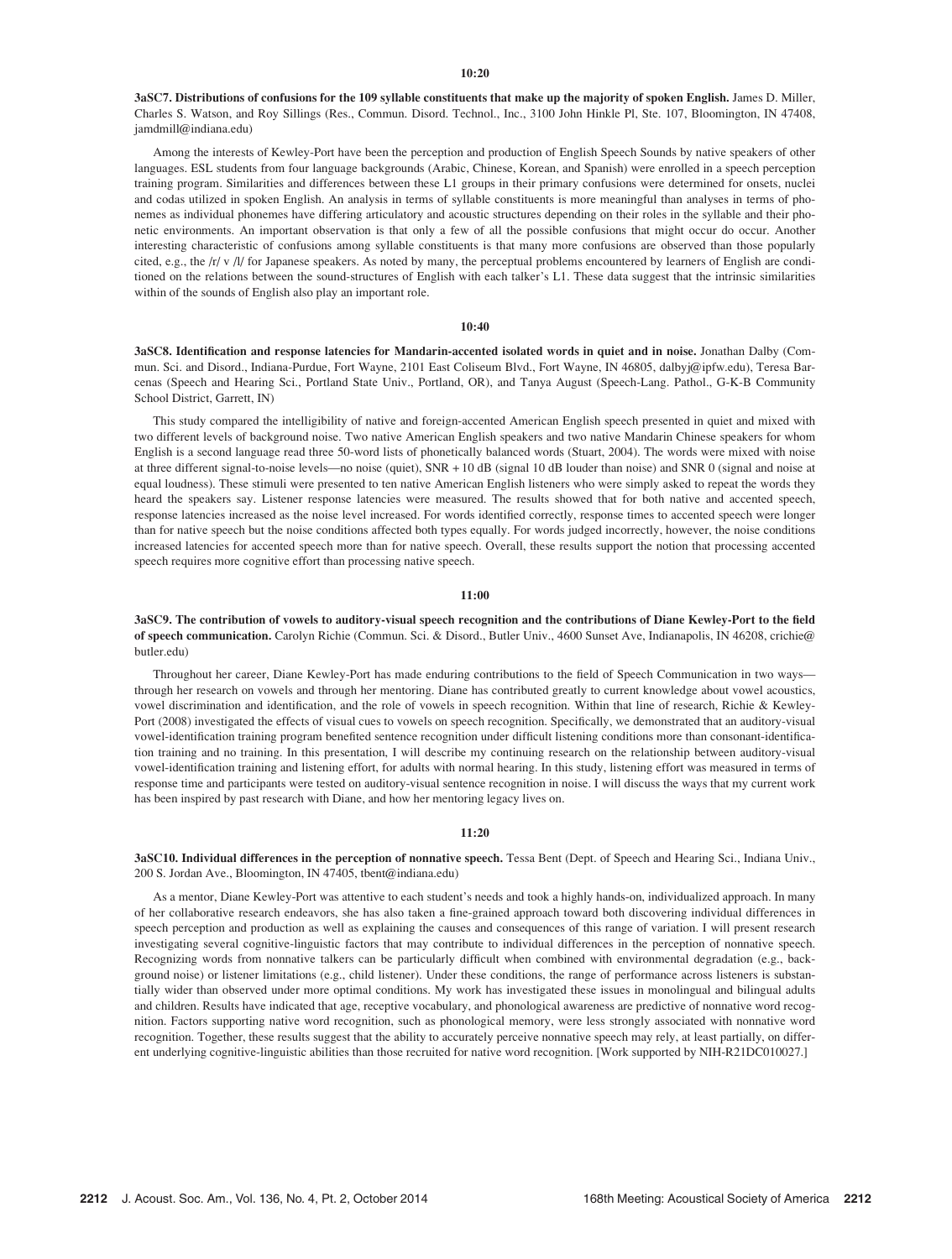3aSC11. Individual differences in sensory and cognitive processing across the adult lifespan. Larry E. Humes (Indiana Univ., Dept. Speech & Hearing Sci., Bloomington, IN 47405-7002, humes@indiana.edu)

A recent large-scale (N = 245) cross-sectional study of threshold sensitivity and temporal processing in hearing, vision and touch for adults ranging in age from 18 through 82 years of age questioned the long-presumed link between aging and declines in cognitive-processing [Humes, L.E., Busey, T.A., Craig, J. & Kewley-Port, D. (2013). Attention, Perception and Psychophysics, 75, 508–524]. The results of this extensive psychophysical investigation suggested that individual differences in sensory processing across multiple tasks and senses drive individual differences in cognitive processing in adults regardless of age. My long-time colleague at IU, Diane Kewley-Port, was instrumental in the design, execution and interpretation of results for this large study, especially for the measures of auditory temporal processing. The methods used and the results obtained in this study will be reviewed, with a special emphasis on the auditory stimuli and tasks involved. The potential implications of these findings, including possible interventions, will also be discussed. Finally, future research designed to better evaluate the direction of the association between sensory-processing and cognitive-processing deficits will be described. [Work supported, in part, by research grant R01 AG008293 from the NIA.]

# WEDNESDAY MORNING, 29 OCTOBER 2014 INDIANA G, 8:30 A.M. TO 10:00 A.M.

Session 3aSPa

# Signal Processing in Acoustics: Beamforming and Source Tracking

R. Lee Culver, Chair ARL, Penn State University, PO Box 30, State College, PA 16804

# Contributed Papers

### 8:30

3aSPa1. An intuitive look at the unscented Kalman filter. Edmund Sullivan (Res., prometheus, 46 Lawton Brook Ln., Portsmouth, RI 02871, bewegungslos@fastmail.fm)

The Unscented Kalman Filter or UKF is a powerful and easily used modification to the Kalman filter that permits it use in the case of a nonlinear process or measurement model. Its power lies in its ability to allow the mean and covariance of the data to be correctly passed through a nonlinearity, regardless of the form of the nonlinearity. There is a great deal of literature on the UKF that describes the method and gives instruction on its use, but there are no clear descriptions on why it works. In this paper, we show that by computing the mean and covariance as the expectations of a Gaussian process, passing the results through a nonlinearity and solving the resulting integrals using Gauss-Hermite quadrature, the reason for the ability of the UKF to maintain the correct mean and covariance is explained by the fact that the Gauss-Hermite quadrature uses the same abscissas and weights regardless of the form of the integrand.

### 8:45

3aSPa2. Tracking unmanned aerial vehicles using a tetrahedral microphone array. Geoffrey H. Goldman (U.S. Army Res. Lab., 2800 Powder Mill Rd., Adelphi, MD 20783-1197, geoffrey.h.goldman.civ@mail.mil) and R. L. Culver (Appl. Res. Lab., Penn State Univ., State College, PA)

Unmanned Aerial Vehicles (UAVs) present a difficult localization problem for traditional radar systems due to their small radar cross section and relatively slow speeds. To help address this problem, the U.S. Army Research Laboratory (ARL) is developing and testing acoustic-based detection and tracking algorithms for UAVs. The focus has been on detection, bearing and elevation angle estimation using either minimum mean square error or adaptive beamforming methods. A model-based method has been implemented which includes multipath returns, and a Kalman filter has been implemented for tracking. The acoustic data were acquired using ARL's tetrahedral microphone array against several UAV's. While the detection and tracking algorithms perform reasonably well, several challenges remain. For example, interference from other sources resulted in lower signal to interference ratio (SIR), which can significantly degrade performance. The presence of multipath nearly always results in greater variance in elevation angle estimates than in bearing angle estimates.

### 9:00

3aSPa3. An ultrasonic echo characterization approach based on particle swarm optimization. Adam Pedrycz (Sonic/LWD, Schlumberger, 2-2-1 Fuchinobe, Sagamihara, Kanagawa 229-0006, Japan, APedrycz@slb.com), Henri-Pierre Valero, Hiroshi Hori, Kojiro Nishimiya, Hitoshi Sugiyama, and Yoshino Sakata (Sonic/LWD, Schlumberger, Sagamihara, Kanagawaken, Japan)

Presented is a hands-free approach for the extraction and characterization of ultrasonic echoes embedded in noise. By means of model-based nondestructive evaluation approaches, echoes can be represented parametrically by arrival time, amplitude, frequency, etc. Inverting for such parameters is a non-linear task, usually employing gradient-based, least-squared minimization such as Gauss-Newton (GN). To improve inversion stability, suitable initial echo parameter guesses are required which may not be possible under the presence of noise. To mitigate this requirement, particle swarm optimization (PSO) is employed in lieu of GN. PSO is a population-based optimization technique wherein a swarm of particles explores a multidimensional search space of candidate solutions. Particles seek out the global optimum by iteratively moving to improve their position by evaluating their individual performance as well as that of the collective. Since the inversion problem is non-linear, multiple suboptimal solutions exist, and in this regard PSO has a much lower propensity of becoming trapped in a local minima compared to gradient-based approaches. Due to this, it is possible to omit initial guesses and utilize a broad search range instead, which becomes far more trivial. Real pulse-echoes were used to evaluate the efficacy of the PSO approach under varying noise severity. In all cases, PSO characterized the echo correctly while GN required an initial guess within 30% of the true value to converge.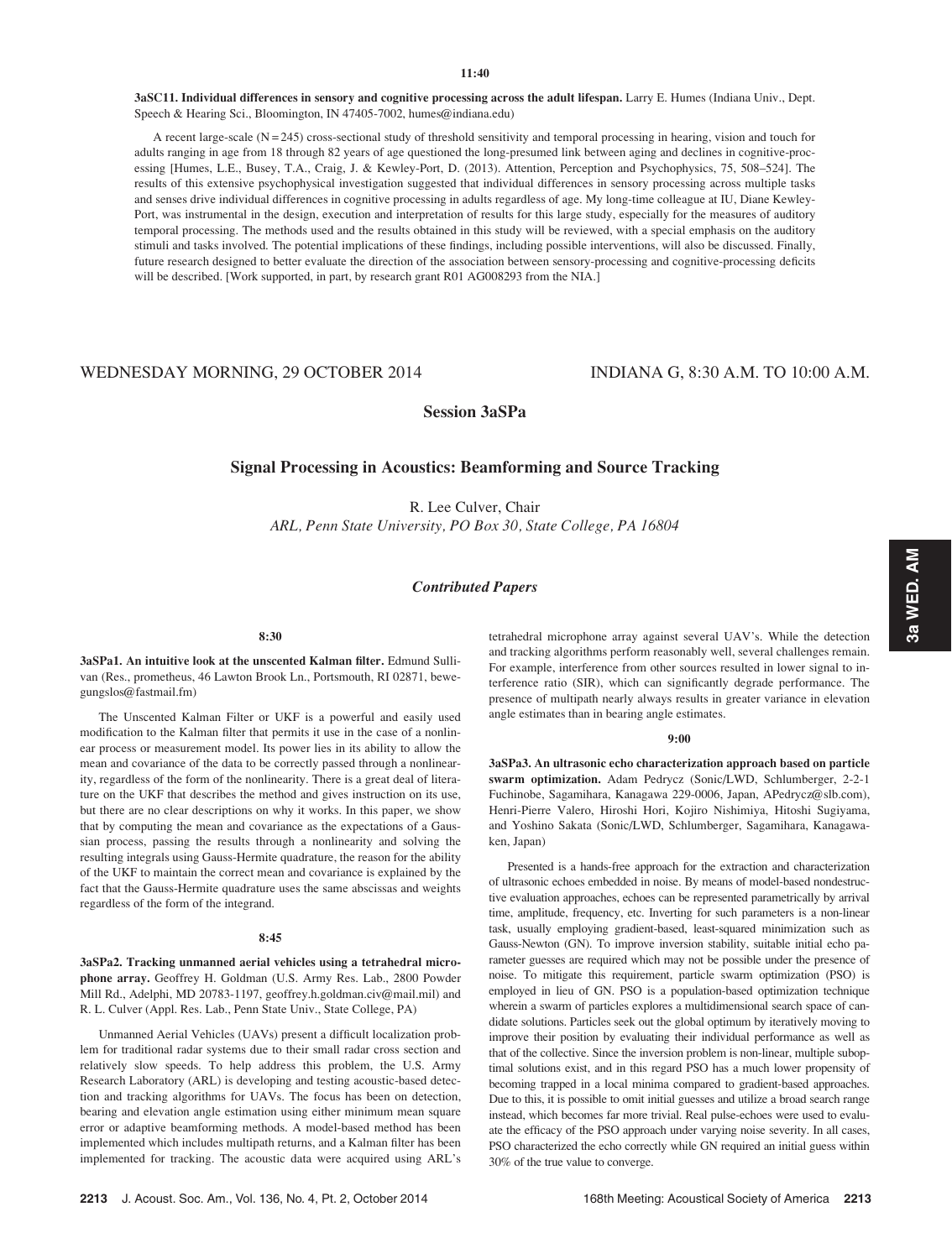3aSPa4. Beamspace compressive spatial spectrum estimation on large aperture acoustic arrays. Geoffrey F. Edelmann, Jeffrey S. Rogers, and Steve L. Means (Acoust., Code 7160, U. S. Naval Res. Lab., 4555 Overlook Ave SW, Code 7162, Washington, DC 20375, edelmann@nrl.navy.mil)

For large aperture sonar arrays, the number of acoustic elements can be quite sizable and thus increase the dimensionality of the l1 minimization required for compressive beamforming. This leads to high computational complexity that scales by the cube of the number of array elements. Furthermore, in many applications, raw sensor outputs are often not available since computation of the beamformer power is a common initial processing step performed to reduce subsequent computational and storage requirements. In this paper, a beamspace algorithm is presented that computes the compressive spatial spectrum from conventional beamformer output power. Results from CALOPS-07 experiment will be presented and shown to significantly reduce the computational load as well as increase robustness when detecting low SNR targets. [This work was supported by ONR.]

# 9:30

3aSPa5. Experimental investigations on coprime microphone arrays for direction-of-arrival estimation. Dane R. Bush, Ning Xiang (Architectural Acoust., Rensselaer Polytechnic Inst., 2609 15th St., Troy, NY 12180, danebush@gmail.com), and Jason E. Summers (Appl. Res. in Acoust. LLC (ARiA), Washington, DC)

Linear microphone arrays are powerful tools for determining the direction of a sound source. Traditionally, uniform linear arrays (ULA) have inter-element spacing of half of the wavelength in question. This produces the narrowest possible beam without introducing grating lobes—a form of aliasing governed by the spatial Nyquist theorem. Grating lobes are often undesirable because they make direction of arrival indistinguishable among their passband angles. Exploiting coprime number theory, however, an array can be arranged sparsely with fewer total elements, exceeding the aforementioned spatial sampling limit separation. Two sparse ULA sub-arrays with coprime number of elements, when nested properly, each produce narrow grating lobes that overlap with one another exactly in just one direction. By combining the sub-array outputs it is possible to retain the shared beam while mostly canceling the other superfluous grating lobes. This work implements two coprime microphone arrays with different lengths and subarray spacings. Experimental beam patterns are shown to correspond with simulated results even at frequencies above and below the array's design frequency. Side lobes in the directional pattern are inversely correlated with bandwidth of analyzed signals.

## 9:45

3aSPa6. Shallow-water waveguide invariant parameter estimation and source ranging using narrowband signals. Andrew Harms (Elec. and Comput. Eng., Duke Univ., 129 Hudson Hall, Durham, NC 27708, andrew. harms@duke.edu), Jonathan Odom (Georgia Tech Res. Inst., Durham, North Carolina), and Jeffrey Krolik (Elec. and Comput. Eng., Duke Univ., Durham, NC)

This paper concerns waveguide invariant parameter estimation using narrowband underwater acoustic signals from multiple sources at known range, or alternatively, the ranges of multiple sources assuming known waveguide invariant parameters. Previously, the waveguide invariant has been applied to estimate the range or bottom properties from intensity striations observed from a single broadband signal. The difficulty in separating striations from multiple broadband sources, however, motivates the use of narrowband components, which generally have higher signal-to-noise ratios and are non-overlapping in frequency. In this paper, intensity fluctuations of narrowband components are shown to be related across frequency by a time-warping (i.e., stretching or contracting) of the intensity profile, assuming constant radial source velocity and the waveguide invariant  $\beta$ . A maximum likelihood estimator for the range with  $\beta$  known or for the invariant parameter  $\beta$  with known source range is derived, as well as Cramer-Rao bounds on estimation accuracy assuming a Gaussian noise model. Simulations demonstrate algorithm performance for constant radial velocity sources in a representative shallow-water ocean waveguide. [Work supported by ONR.]

# WEDNESDAY MORNING, 29 OCTOBER 2014 INDIANA G, 10:15 A.M. TO 12:00 NOON

# Session 3aSPb

# Signal Processing in Acoustics: Spectral Analysis, Source Tracking, and System Identification (Poster Session)

R. Lee Culver, Chair

ARL, Penn State University, PO Box 30, State College, PA 16804

All posters will be on display from 10:15 a.m. to 12:00 noon. To allow contributors an opportunity to see other posters, contributors of odd-numbered papers will be at their posters from 10:15 a.m. to 11:00 a.m. and contributors of even-numbered papers will be at their posters from 11:00 a.m. to 12:00 noon.

## Contributed Papers

3aSPb1. Improvement of the histogram in the degenerate unmixing estimation technique algorithm. Junpei Mukae, Yoshihisa Ishida, and Takahiro Murakami (Dept. of Electronics and Bioinformatics, Meiji Univ., 1-1-1 Higashi-mita, Tama-ku, Kawasaki-shi 214-8571, Japan, ce41094@meiji.ac.jp)

A method of improving the histogram in the degenerate unmixing estimation technique (DUET) algorithm is proposed. The DUET algorithm is one of the methods of blind signal separation (BSS). The BSS framework is to retrieve source signals from mixtures of them without a priori information about the source signals and the mixing process. In the DUET algorithm, the histogram of both the direction-of-arrivals (DOAs) and the distances is formed from the mixtures which are observed using two sensors. And then, signal separation is achieved using time-frequency masking based on the histogram. Consequently, the capability for the DUET algorithm strongly depends on the performance of the histogram. In general, the histogram is degraded by the reverberation or the reflection of the source signals when the DUET algorithm is applied in the real environment. Our approach is to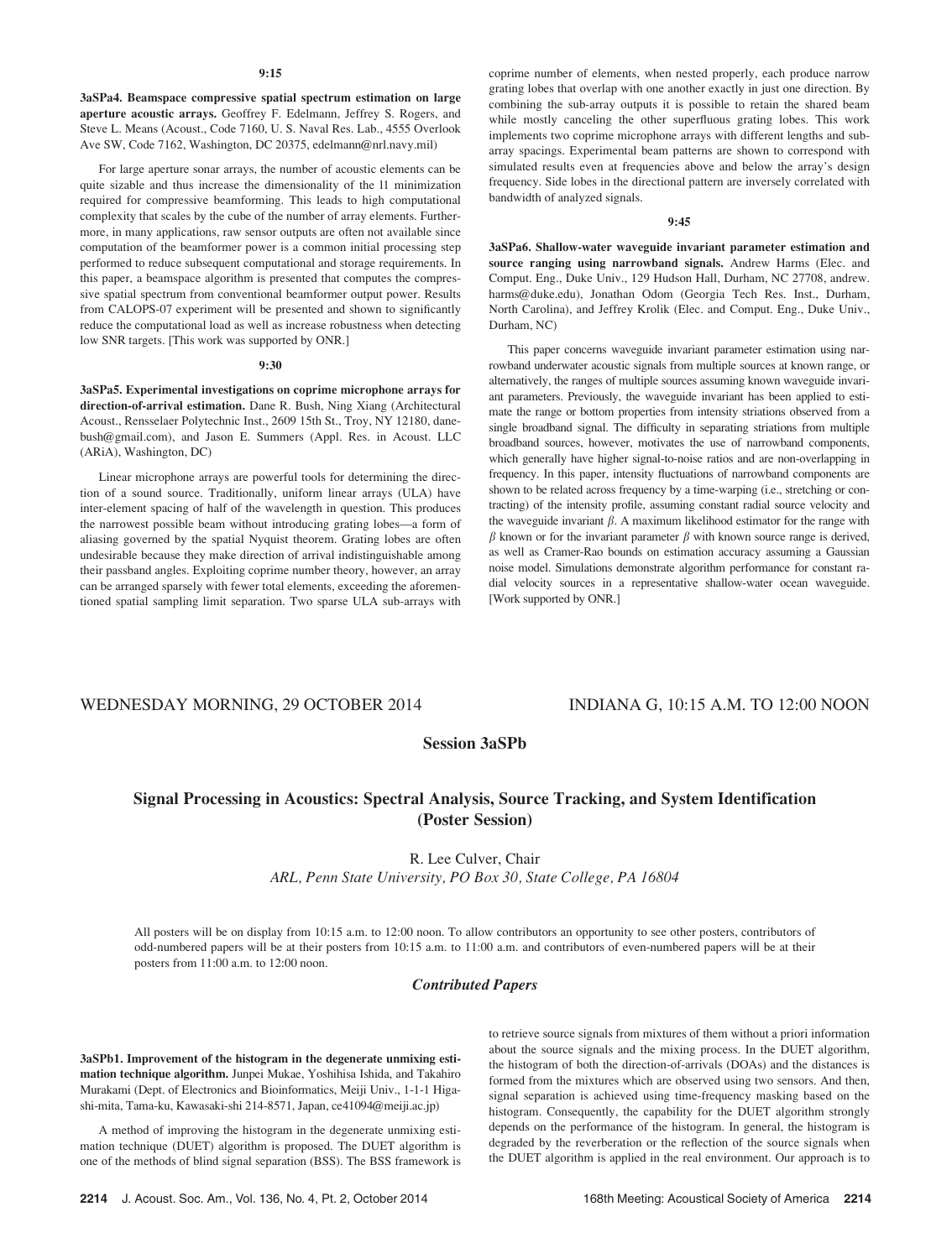improve the histogram of the DUET algorithm. In our method, the phase component of the observed mixture at each frequency bin is modified by those at the neighboring frequency bins. The proposed method gives the sharper histogram in comparison with the conventional approach.

3aSPb2. Start point estimation of a signal in a frame. Anri Ota (Dept. of Electronics and Bioinformatics, Meiji Univ., 1-1-1 Higashi-mita, Tama-ku, Kawasaki-shi 214-8571, Japan, ce41017@meiji.ac.jp), Yoshihisa Ishida, and Takahiro Murakami (Dept. of Electronics and Bioinformatics, Meiji Univ., Kawashiki-shi, Japan)

An algorithm for start-point estimation of a signal from a frame is presented. In many applications of speech signal processing, the signal to be processed is often segmented into several frames, and then the frames are categorized into speech and non-speech frames. Instead, we focus on only the frame in which the speech starts. To simplify the problem, we assume that the speech is modeled by a number of complex sinusoidal signals. When a complex sinusoidal signal that starts in a frame is observed, it can be modeled as multiplication of a complex sinusoidal signal of which the length is infinite and a window function that has finite duration in the time domain. In the frequency domain, the spectrum of the signal of the frame is given by the shifted spectrum of the window function. Sharpness of the spectrum of the window function depends on the start point of the signal. Hence, the start point of the signal is estimated by the sharpness of the observed spectrum. This approach can be extended to the signal that consists of a number of complex sinusoidal signals. Simulation results using artificially generated signals show the validity of our method.

3aSPb3. Examination and development of numerical methods and algorithms designed for the determination of an enclosure's acoustical characteristics via the Schroeder Function. Miles Possing (Acoust., Columbia College Chicago, 1260 N Dearborn, 904, Chicago, IL 60610, miles@possing.com)

A case study was conducted to measure the acoustical properties of a church auditorium. While modeling the project using EASE 2.1, some problems arose when attempting to determine the reverberation time using the Schroder Back Integrated Impulse Function within EASE 2.1. An auxiliary investigation was launched aiming to better understand the Schroeder algorithm in order to produce a potentially improved version in MATLAB. It was then theorized that the use of a single linear regression is not sufficient to understand the nature of the decay, due to the non-linearity of the curve, particularly during the initial decay. Rather, it is hypothesized that the use of numerical methods to find instantaneous rates of change over the entire initial decay along with a Savitsky-Golay Filter could possibly yield much more robust, accurate results when attempting to derive the local reverberation time from reflectogram data.

3aSPb4. A modified direction-of-arrival estimation algorithm for acoustic vector sensors based on Unitary Root-MUSIC. Junyuan Shen, Wei Li, Yuanming Guo, and Yongjue Chen (Electronics and Commun. Eng., Harbin Inst. of Technol., XiLi University Town HIT C#101, Shenzhen, GuangDong GD 755, China, Juny\_Shen@hotmail.com)

A novel method applying for direction-of-arrival(DOA) using acoustic vector sensors(AVS) based on Unitary Root-MUSIC algorithm(URM) is proposed in this paper. AVS array has a characteristic named coherence principle of sound pressure and velocity, which can significantly improve the detection performance of DOA by reducing the influence of white Gaussian noise. We apply this characteristic and the extra velocity information of AVS to construct a modified covariance matrix. In particular, the modified covariance matrix need not extend the dimension in calculation of AVS covariance matrix which means saving the computing time. In addition, we combine the characteristics of modified matrix with URM algorithm to design a new algorithm, which can minimize the impact of environment noise and further reduce computational complexity to a lower order of magnitude. So the proposed method can not only improve the accuracy of DOA detection but also reduce the computational complexity, compared to the classic DOA algorithm. Theory analysis and simulation experiment show that the proposed algorithm for AVS based on URM can significantly improve the DOA resolution in low SNR ratios and few snapshots.

3aSPb5. Multiple pitch estimation using comb filters considering overlap of frequency components. Kyohei Tabata, Ryo Tanaka, Hiroki Tanji, Takahiro Murakami, and Yoshihisa Ishida (Dept. of Electronics and Bioinformatics, Meiji Univ., 1-1-1 Higashimita, Tama-ku, Kawasaki-shi, Kanagawa 214-8571, Japan, ce31063@meiji.ac.jp)

We propose a method of the multiple pitch estimation using the comb filters for transcript. We can know the pitches of a musical sound by detecting the bigger outputs in comb filters connected in parallel. Each comb filter has peak corresponding to each pitch and its harmonic frequencies. The outputs of the comb filters corresponding to input pitch frequencies have bigger frequency components, and show bigger outputs than other comb filter's ones. However, when there is the fundamental frequency of higher tone near harmonics of lower tones, the pitch estimation often fails. Therefore, the estimation is assigned to a wrong note when frequency components are shared. The proposed method estimates the correct pitch by correcting the outputs using the matrix, which is defined as the power ratio of the harmonic frequencies to the fundamental frequency. The effectiveness of our proposed method is confirmed by simulations. The proposed method enables more accurate pitch estimation than other conventional methods.

3aSPb6. Evaluating microphones and microphone placement for signal processing and automatic speech recognition of teacher-student dialog. Michael C. Brady, Sydney D'Mello, Nathan Blanchard (Comput. Sci., Univ. of Notre Dame, Fitzpatrick Hall, South Bend, IN 46616, mbrady8@nd.edu), Andrew Olney (Psych., Univ. of Memphis, Memphis, TN), and Martin Nystrand (Education, English, Univ. of Wisconsin, Madison, WI)

We evaluate a variety of audio recording techniques for a project on the automatic analysis of speech dialog in middle school and high school classrooms. In our scenario, the teacher wears a headset microphone or a lapel microphone. A second microphone is then used to collect speech and related sounds from students in the classroom. Various boundary microphones, omni-directional microphones, and cardioid microphones are tested as this second classroom microphone. A commercial microphone array [Microsoft Xbox Kinect] is also tested. We report on how well digital source-separation techniques work for segregating the teacher and student speech signals from one another based on these various microphones and placements. We also test the recordings using various automatic speech recognition engines for word recognition error rates under different levels of background noise. Preliminary results indicate one boundary microphone, the Crown PZM-30, to be superior for the classroom recordings. This is based on its performance at capturing near and distant student signals for ASR in noisy conditions, as measured by ASR error rates across different ASR engines.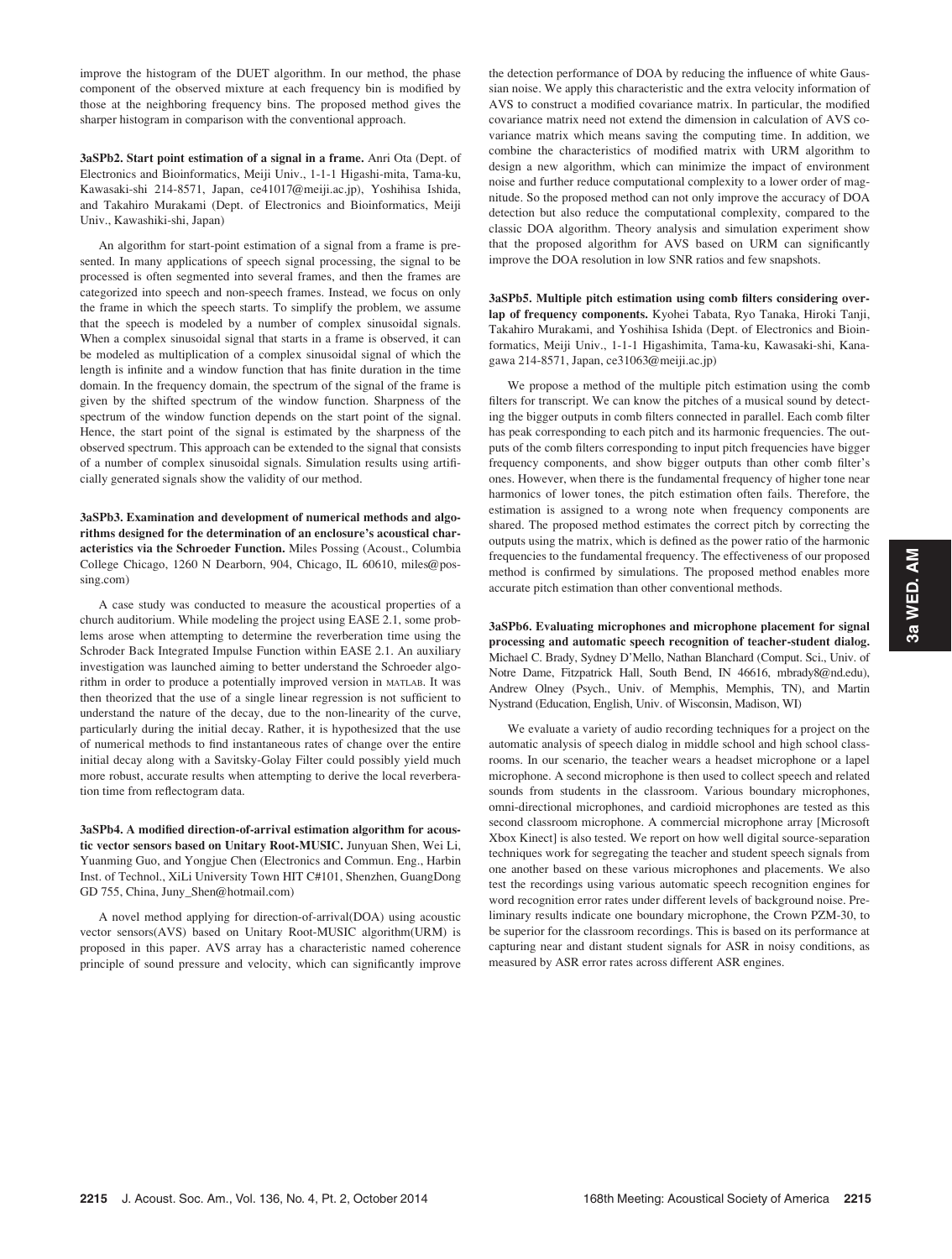# Session 3aUW

# Underwater Acoustics, Acoustical Oceanography, Animal Bioacoustics, and ASA Committee on Standards: Standardization of Measurement, Modeling, and Terminology of Underwater Sound

Susan B. Blaeser, Cochair

Acoustical Society of America Standards Secretariat, 1305 Walt Whitman Road, Suite 300, Melville, NY 11747

Michael A. Ainslie, Cochair Underwater Tech. Dept., TNO, P.O. Box 96864, The Hague 2509JG, Netherlands

George V. Frisk, Cochair Dept. of Ocean Eng., Florida Atlantic Univ., Dania Beach, FL 33004-3023

Chair's Introduction—9:00

# Invited Papers

### 9:05

3aUW1. Strawman outline for a standard on the use of passive acoustic towed arrays for marine mammal monitoring and mitigation. Aaron Thode (SIO, UCSD, 9500 Gilman Dr., MC 0238, La Jolla, CA 92093-0238, athode@ucsd.edu)

There is a perceived need from several U.S. federal agencies and departments to develop consistent standards for how passive acoustic monitoring (PAM) for marine mammals is implemented for mitigation and regulatory monitoring purposes. The use of towed array technology is already being required for geophysical exploration activities in the Atlantic Ocean and the Gulf of Mexico. However, to date no specific standards have been developed or implemented for towed arrays. Here, a strawman outline for a ANSI standard is presented (http://wp.me/P4j34t-a) to cover requirements and recommendations for the following aspects of towed array operations: initial planning (including guidelines for when PAM is not appropriate), hardware, software, and operator training requirements, real-time mitigation and monitoring procedures, and required steps for performance validation. The outline scope, at present, does not cover operational shutdown decision criteria, sound source verification, or defining the required detection range of the system. Instead of specifying details of towed array systems, the current strategy is to focus on the process of defining the required system performance for a given application, and then stepping through how the system hardware, software, and operations should be selected and validated to meet or exceed these requirements. [Work supported by BSEE.]

## 9:30

3aUW2. Towards a standard for the measurement of underwater noise from impact pile driving in shallow water. Peter H. Dahl (Appl. Phys. Lab. and Mech. Eng. Dept., Univ. of Washington, Mech. Eng., 1013 NE 40th St., Seattle, WA 98105, dahl@apl.washington.edu), Pete D. Theobald, and Stephen P. Robinson (National Physical Lab., Children's Respiratory and Critical Care Specialists, PA, Middlesex, United Kingdom)

Measurements of the underwater noise field from impact pile driving are essential to the address environmental regulations in effect in both Europe and North America to protect marine life. For impact pile driving in shallow water there exists a range scale R\*=H/  $tan(\Theta)$  that delineates important features in the propagation of underwater sound from impact pile driving, where  $\Theta$  is the Mach angle of the wavefront radiated into the water from the pile and H is water depth. This angle is about 17o for many steel piles typically used, and thus  $R^*$  is approximately 3H. For range R, such that  $R/R^* \sim 0.5$  depth variation in the noise field is highest, more so with peak pressure than with sound exposure level (SEL); for  $R/R^* > 1$  the field becomes more uniform with depth. This effect of measurement range can thus have implications on environmental monitoring designed to obtain a close-range datum, which is often used with a transmission loss model to infer the noise level at farther range. More consistent results are likely obtained if the measurement range is at least 3H. Ongoing standardization activities for the measurement and reporting of sound levels radiated from impact pile driving will also be discussed.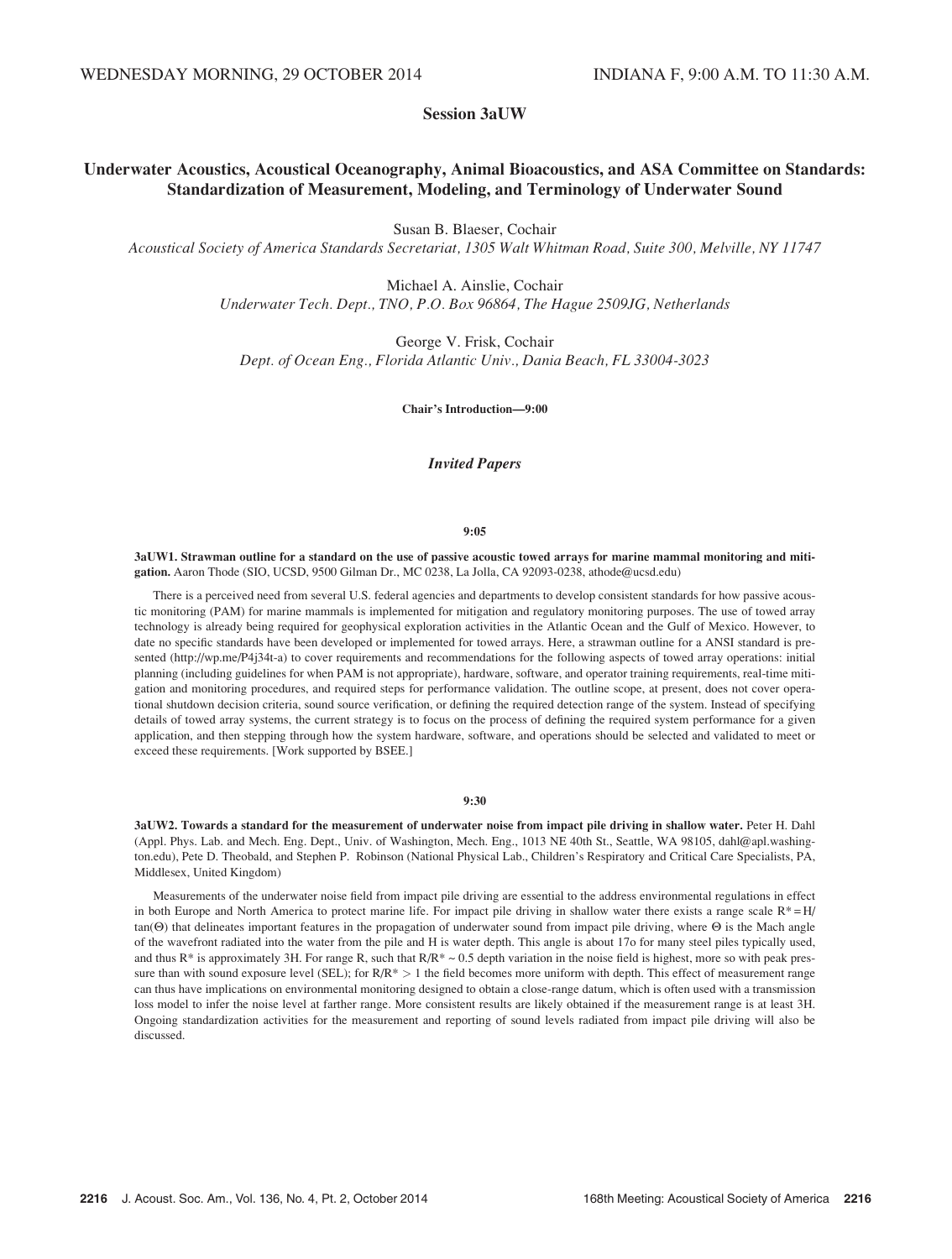3aUW3. Importance of metrics standardization involving the effects of sound on fish. Michele B. Halvorsen (CSA Ocean Sci. Inc, 8502 SW Kansas Hwy, Stuart, FL 34997, mhalvorsen@conshelf.com)

Reporting accurate metrics while employing good measurement practices is a topic that is gaining awareness. Seemingly a simple and expected task, however when reading current and past literature, reporting sound metrics utilized is often not met. It is clear that increased awareness and development of standardization of acoustic metrics is necessary. When reviewing previously published literature on the effects of sound on fish, it is often difficult to fully understand how metrics were calculated leaving the reader to make assumptions. Furthermore, the lack of standardization and definition decreases the amount of data and research studies that could be directly comparable. In a field that has paucity of effects of sound on fish, this situation underscores the importance and need for standardization.

10:20

3aUW4. Developments in standards and calibration methods for hydrophones and electroacoustic transducers for underwater acoustics. Stephen P. Robinson (National Physical Lab., National Physical Lab., Hampton Rd., Teddington TW11 0LW, United Kingdom, stephen.robinson@npl.co.uk), Kenneth G. Foote (Woods Hole Oceanographic Inst., Woods Hole, MA), and Pete D. Theobald (National Physical Lab., Teddington, United Kingdom)

If they are to be meaningful, underwater acoustic measurements must be related to common standards of measurement. In this paper, a description is given of the existing standards for the calibration of hydrophones and electroacoustic transducers for underwater acoustics. The description covers how primary standards are currently realized and disseminated, and how they are validated by international comparisons. A report is also given of the status of recent developments in specification standards, for example within the International Organization for Standardization (ISO) and the International Electrotechnical Commission (IEC). The discussion focuses on the revision of standards for transducer calibration, and the inclusion of extended guidance on uncertainty assessment, and on the criteria for determining the locations of the acoustic near-field and far-field. A description is then provided of recent developments using non-traditional techniques such as optical sensing, which may lead to the next generation of standards. A report is also given of the status of recent developments in and of a number of current initiatives to promote best measurement practice.

# Contributed Papers

### 10:45

3aUW5. All clicks are not created equally: Variations in high-frequency acoustic signal parameters of the Amazon river dolphin (Inia geoffrensis). Marie Trone (Math and Sci., Valencia College, 1800 Denn John Ln., Kissimee, FL 34744, mtronedolphin@yahoo.com), Randall Balestriero (Université de Toulon, La Garde, France), Hervé Glotin (Université de Toulon, Toulon, France), and Bonnett E. David (None, None, Silverdale, WA)

The quality and quantity of acoustical data available to researchers are rapidly increasing with advances in technology. Recording cetaceans with a 500 kHz sampling rate provides a more complete signal representation than traditional sampling at 96 kHz and lower. Such sampling provides a profusion of data concerning various parameters, such as click duration, interclick intervals, frequency, amplitude, and phase. However, there is disagreement in the literature in the use and definitions of these acoustic terms and parameters. In this study, Amazon River dolphins (Inia geoffrensis) were recorded using a 500 kHz sampling rate in the Peruvian Amazon River watershed. Subsequent spectral analyses, including time waveforms, fast Fourier transforms and wavelet scalograms, demonstrate acoustic signals with differing characteristics. These high frequency, broadband signals are compared, and differences are highlighted, despite the fact that currently an unambiguous way to describe these acoustic signals is lacking. The need for standards in cetacean bioacoustics with regard to terminology and collection techniques is emphasized.

## 11:00

3aUW6. Acoustical terminology in the Sonar Modelling Handbook. Andrew Holden (Dstl, Dstl Portsdown West, Fareham PO17 6AD, United Kingdom, apholden@dstl.gov.uk)

The UK Sonar Modelling Handbook (SMH) defines the passive and active Sonar Equations, and their individual terms and units, which are extensively used for sonar performance modelling. The new Underwater Acoustical Terminology ISO standard, which is currently being developed by the ISO working group TC43/SC3/WG2 to standardize terminology will have an impact on the SMH definitions. Work will be presented comparing the current SMH terminology with both the future ISO standard and other well-known definitions to highlight the similarities and differences between each of these.

### 11:15

3aUW7. The definitions of "level," "sound pressure," and "sound pressure level" in the International System of Quantities, and their implications for international standardization in underwater acoustics. Michael A. Ainslie (Acoust. and Sonar, TNO, P.O. Box 96864, The Hague 2509JG, Netherlands, michael.ainslie@tno.nl)

The International System of Quantities (ISQ), incorporating definitions of physical quantities and their units, was completed in 2009 following an extensive collaboration between two major international standards organizations, the International Organization for Standardization (ISO) and the International Electrotechnical Commission (IEC). The ISQ encompasses all SI units as well as selected units outside the SI such as the byte (including both decimal and binary multiples), bel, neper, and decibel. The ISQ, which includes definitions of the terms "level," "sound pressure," and "sound pressure level," is presently being used to underpin an underwater acoustics terminology standard under development by ISO. For this purpose, pertinent ISQ definitions are analyzed and compared with alternative standard definitions, and with conventional use of the same terms. The benefits of combining IEC and ISO definitions into a single standard, solving some longstanding problems, are described. The comparison also reveals some teething problems, such as internal inconsistencies within the ISQ, and discrepancies with everyday use of some of the terms, demonstrating the need for continued collaboration between the major standards bodies. As of 2014, the ISQ is undergoing a major revision, leading to a unique opportunity to resolve these discrepancies.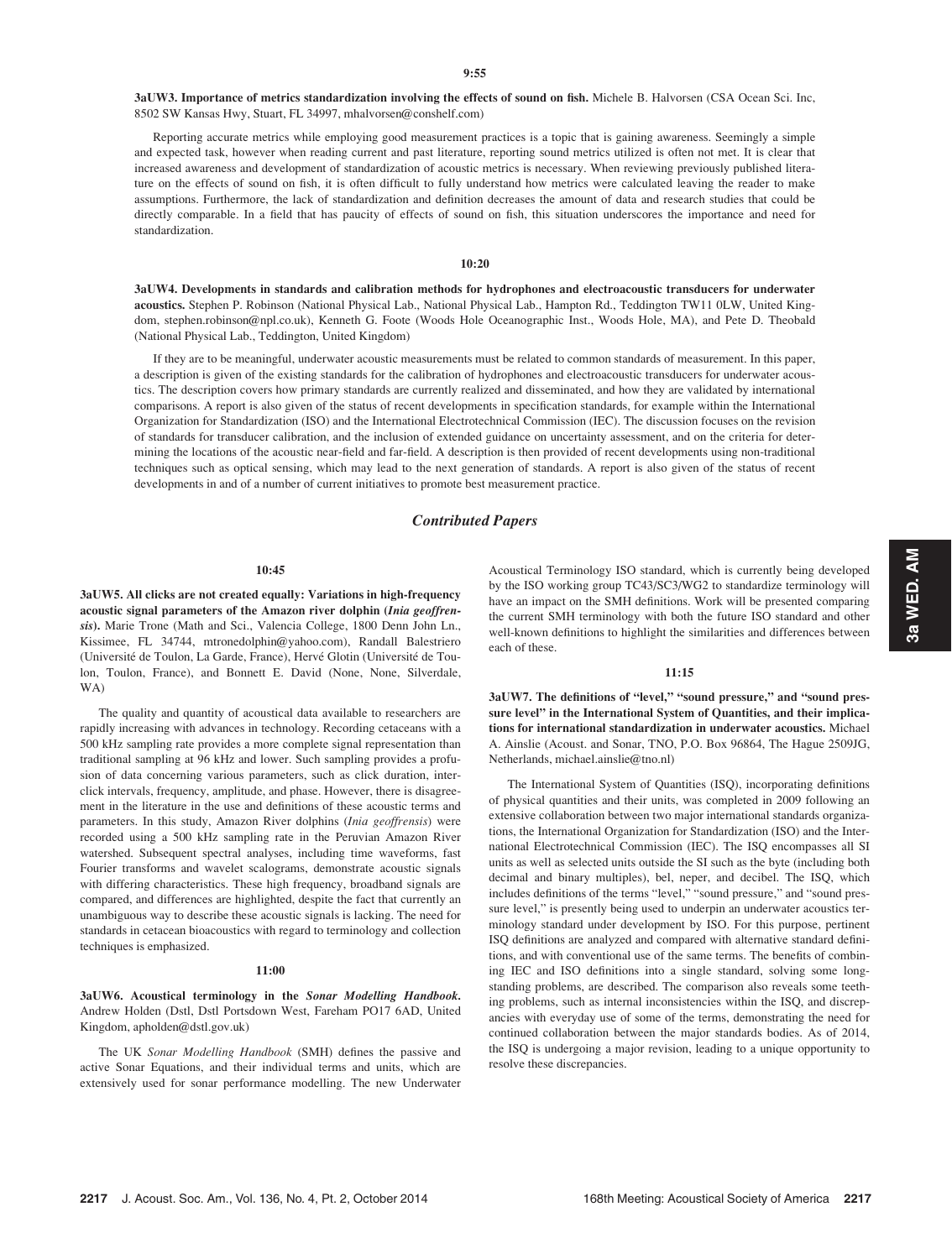# Session 3pAA

# Architectural Acoustics: Architectural Acoustics Medley

Norman H. Philipp, Chair Geiler & Associates, 1840 E. 153rd Circle, Olathe, KS 66062

# Contributed Papers

### 1:00

3pAA1. From the sound up: Reverse-engineering room shapes from sound signatures. Willem Boning and Alban Bassuet (Acoust., ARUP, 77 Water St., New York, NY 10005, willem.boning@arup.com)

Typically, architects and acousticians design rooms for music starting from a model room shape known from past experience to perform well acoustically. We reverse the typical design process by using a model sound signature to generate room shapes. Our method builds off previous research on reconstructing room shapes from recorded impulse responses, but takes an instrumental, design-oriented approach. We demonstrate how an abstract sound signature constructed in a hybrid image source-statistical acoustical simulator can be translated into a room shape with the aid of a parametric design interface. As a proof of concept, we present a study in which we generated a series of room shapes from the same sound signature, analyzed them with commercially available room acoustic software, and found objective parameters for comparable receiver positions between shapes to be within just-noticeable-difference ranges of each other.

# 1:15

3pAA2. Achieving acoustical comfort in restaurants. Paul Battaglia (Architecture, Univ. at Buffalo, 31 Rose Ct Apt. 4, Snyder, NY 14226, plb@buffalo.edu)

The achievement of a proper acoustical ambiance for restaurants has long been described as a problem of controlling noise to allow for speech intelligibility among patrons at the same table. This simplification of the acoustical design problem for restaurants does not entirely result in achieving either a sensation of acoustical comfort or a preferred condition for social activity sought by architects. In order to more fully study the subjective impression of acoustical comfort a large data base from 11 restaurants with 75 patron surveys for each (825 total) was assembled for analysis. The results indicate that a specific narrow range of reverberation time can produce acoustical comfort for restaurant patrons of all ages. Other physical and acoustical conditions of the dining space are shown to have little to no consistent effect on the registration of comfort. The results also indicate that different subjective components of acoustical comfort—quietude, communication, privacy—vary significantly by age group with specific consequences for the acoustical design of restaurants for different clienteles.

### 1:30

3pAA3. 500-seat theater in the city of Qom; Computer simulation vs. acoustics measurements. Hassan Azad (Architecture, Univ. of Florida, 3527 SW, 20th Ave., 1132B, Gainesville, FL 32607, h.azad@ufl.edu)

There is an under construction 500-seat Theater in Qom city in Iran in which I was part of the acoustics design team. We went through a different steps of the acoustics design using Odeon software packages which enabled us to go back and forth in design process and make proper improvement while we were suffering from having limitations on material choice. Fortunately the theater is being built so after a while it would be feasible to do acoustics measurements with the help of Building and Housing Research Center (BHRC) in Iran as well as subjective evaluation during the very first performances. This paper is aimed to juxtapose the results of computer simulation and acoustics measurement and make a comparison in between to see if there are any discrepancies.

### 1:45

3pAA4. Acoustical materials and sustainability analyses. Hassan Azad (Architecture, Univ. of Florida, 3527 SW, 20th Ave., 1132B, Gainesville, FL 32607, h.azad@ufl.edu)

Acoustical materials can perform a variety of functions from absorption and diffusion to the insulation and noise control. They may have similar acoustical performance but very different characteristics in terms of sustainability. It is important to evaluate the environmental effects of materials which exhibit the same acoustical performance in order to wisely choose the best alternative available. This study is intended to introduce and compare the different tools and methods which are commonly used in environmental sustainability analysis of materials including Eco-profile, Eco-indicator, Eco-invent, and also software packages like IMPACT. Also, a specific kind of computer model is proposed in which one can run process of calculation of both acoustics properties and sustainability assessment of a given material through computer aided techniques. The model consists of a simple cubic room with a given set of materials for its elements like walls, floor, ceiling, and windows or doors (if any). The acoustics properties which can be calculated are reverberation time with the help of either Odeon or Catt-Acoustics Software and Air borne/impact sound insulation with the help of recently developed software, SonArchitect. For the sustainability assessment both LCA method and software packages like IMPACT are the main tools.

### 2:00

3pAA5. Influence of the workmanship on the airborne sound insulation properties of light weight building plasterboard steel frame wall systems. Herbert Muellner (Acoust. and Bldg. Phys., Federal Inst. of Technol. TGM Vienna, Wexstrasse 19-23, Vienna A-1200, Austria, herbert.muellner@tgm.ac.at) and Thomas Jakits (Appl. Res. and Development, Saint-Gobain Rigips Austria GesmbH, Vienna, Austria)

Building elements which are built according to the light weight mode of construction, e.g. plasterboard steel frame wall systems show a large variation of air borne sound insulation properties although the elements appear as identical. According to several studies conducted in the recent years, certain aspects of workmanship have significant influence on the air borne sound insulation characteristics of light weight building elements. The method to fasten the planking (e.g., gypsum boards, gypsum fiber boards) as well as the number and position of the screws can lead to considerable variations regarding the sound insulation properties. Above 200 Hz, the sound reduction index R can differ more than 10 dB by the variation of the position of the screws. Applying prefabricated composite panels of adhesive connected plasterboards not only considerably reduces the depth of the dip of the critical frequency caused by the higher damping due to the interlayer but it can also significantly decrease the negative influence of the workmanship on the air borne sound insulation properties of these kinds of light weight walls in comparison to the standard planking of double layer plasterboard systems. The influence of secondary construction details and workmanship will be discussed in the paper.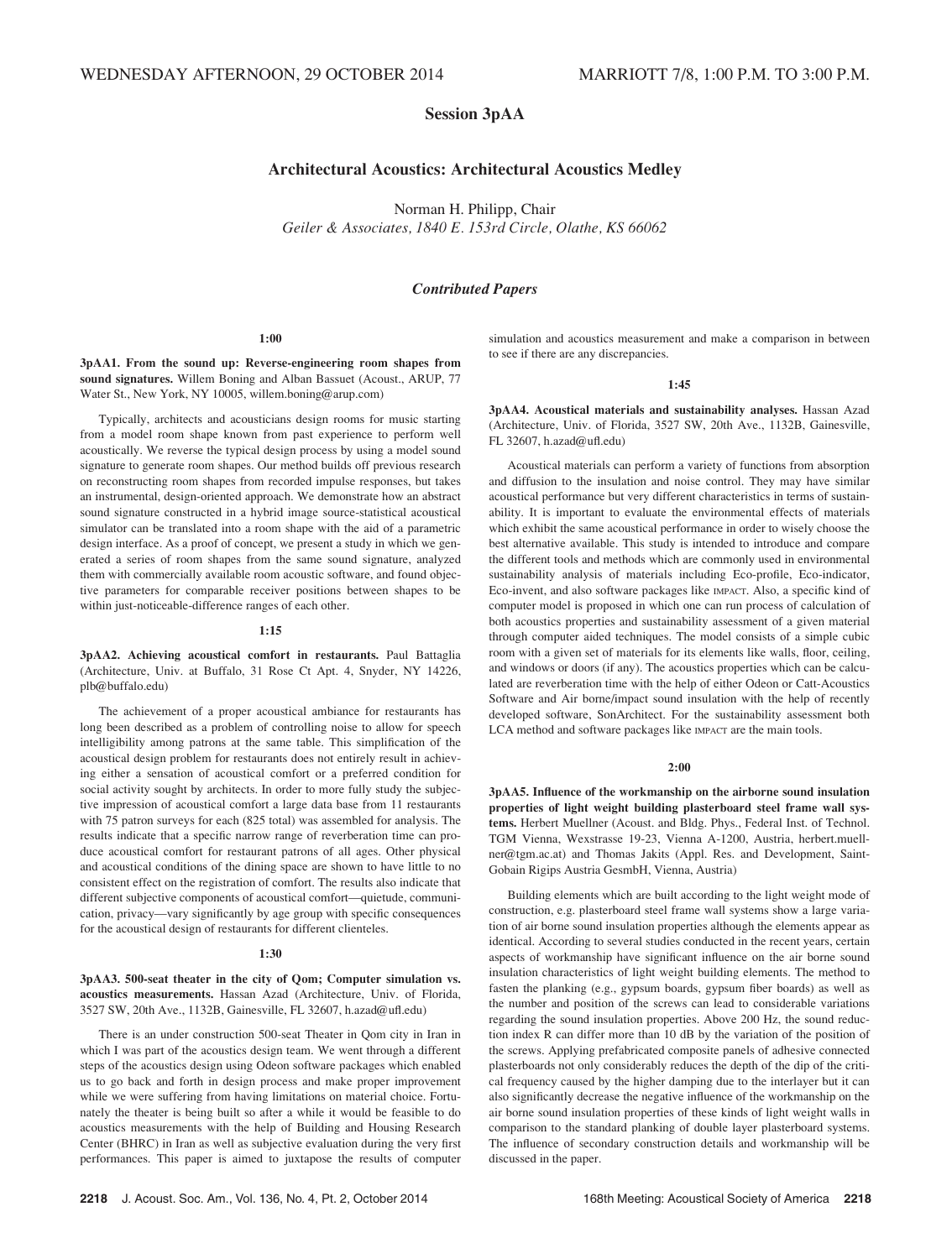### $2.15$

3pAA6. Contribution of floor treatment characteristics to background noise levels in health care facilities, Part 1. Adam L. Paul, David A. Arena, Eoin A. King, Robert Celmer (Acoust. Prog. & Lab, Univ. of Hartford , 200 Bloomfield Ave., West Hartford, CT 06117, celmer@hartford. edu), and John J. LoVerde (Paul S. Veneklasen Res. Foundation, Santa Monica, CA)

Acoustical tests were conducted on five types of commercial-grade flooring to assess their potential contribution to noise generated within health care facilities outside of patient rooms. The floor types include sheet vinyl (with and without a 5 mm rubber backing), virgin rubber (with and without a 5 mm rubber backing), and a rubber-backed commercial grade carpet for comparison. The types of acoustical tests conducted were ISO-3741 compliant sound power level testing (using two source types: a tapping machine to simulate footfalls and a rolling hospital cart), and sound absorption testing as per ASTM-C423. Among the non-carpet samples, the material type that produced the least sound power was determined to be the rubber-backed sheet vinyl. While both 5 mm-backed samples showed a significant difference compared to their un-backed counterparts with both source types, the rubber-backed sheet vinyl performed slightly better than the rubber-backed virgin rubber in the higher frequency bands in both tests. The performance and suitability of these flooring materials in a health care facility compared to commercial carpeting will be discussed. [Work supported by Paul S. Veneklasen Research Foundation.]

### 2:30

3pAA7. Visualization of auditory masking for firefighter alarm detection. Casey Farmer (Dept. of Mech. Eng., Univ. of Texas at Austin, 1208 Enfield Rd., Apt. 203, Austin, TX 78703, caseymfarmer@utexas.edu), Mustafa Z. Abbasi, Preston S. Wilson (Appl. Res. Labs, Dept. of Mech. Eng., Univ. of Texas at Austin, Austin, TX), and Ofodike A. Ezekoye (Dept. of Mech. Eng., Univ. of Texas at Austin, Austin, TX)

An essential piece of firefighter equipment is the Personal Alert Safety System (PASS), which emits an alarm when a firefighter has been inactive for a specified period of time and is used to find and rescue downed firefighters. The National Institute for Occupational Safety and Health (NIOSH) firefighter fatality reports suggest that there have been instances when the PASS alarm is not audible by other firefighters on the scene. This paper seeks to use acoustic models to measure the sound pressure level of various signals throughout a structure. With this information, a visual representation will be created to map where a PASS alarm is audible and where it is masked by noise sources. This paper presents an initial audibility study, including temporal masking and frequency analysis. The results will be compared to auralizations and experimental data. Some other potential applications will be briefly explored.

## 2:45

3pAA8. Investigations on acoustical coupling within single-space monumental structures using a diffusion equation model. Zühre Sü Gül (R&D) / Architecture, MEZZO Studyo / METU, METU Technopolis KOSGEB-TEKMER No112, ODTU Cankaya, Ankara 06800, Turkey, zuhre@mezzostudyo.com), Ning Xiang (Graduate Program in Architectural Acoust., School of Architecture, Rensselaer Polytechnic Inst., Troy, NY), and Mehschool of Architecture, Kensselaer Polytechnic Inst., 1 roy, NY), and Meh-<br>met Čalışkan (Dept. of Mech. Eng., Middle East Tech. Univ. / MEZZO Studyo, Ankara, Turkey)

Sound energy distributions and flows within single-space rooms can be exploited to understand the occurrence of multi-slope decays. In this work, a real-size monumental worship space is selected for investigations of nonexponential sound energy decays. Previous field tests in this single-space venue indicate multi-slope formation within such a large volume and the multiple-dome upper structure layout. In order to illuminate/reveal the probable reasons of non-exponential sound energy decays within such an architectural venue, sound energy distributions and energy flows are investigated. Due to its computational efficiency and advantages in spatial energy density and flow vector analysis, a diffusion equation model (DEM) is applied for modeling sound field of the monumental worship space. Preliminary studies indicate good agreement for overall energy decay time estimations among experimental field and DEM results. The energy flow vector and energy distribution analysis indicate the upper central dome-structure to be the potential energy accumulation/ concentration zone, contributing to the later energy decays.

# WEDNESDAY AFTERNOON, 29 OCTOBER 2014 INDIANA A/B, 1:00 P.M. TO 3:20 P.M.

# Session 3pBA

# Biomedical Acoustics: History of High Intensity Focused Ultrasound

Lawrence A. Crum, Cochair

Applied Physics Laboratory, University of Washington, Center for Industrial and Medical Ultrasound, Seattle, WA 98105

Narendra T. Sanghvi, Cochair

R & D, SonaCare Medical, 4000 Pendleton way, Indianapolis, IN 46226

# Invited Papers

## 1:00

3pBA1. History of high intensity focused ultrasound, Bill and Frank Fry and the Bioacoustics Research Laboratory. William O'Brien and Floyd Dunn (Elec. Eng., Univ. of Illinois, 405 N. Mathews, Urbana, IL 61801, wdo@uiuc.edu)

1946 is a key year in the history of HIFU. That year, sixty-eight years ago, the Bioacoustics Research Laboratory was established at the University of Illinois. Trained in theoretical physics, William J, (Bill) Fry (1918–1968) left his graduate studies at Penn State University to work at the Naval Research Laboratory in Washington, DC on underwater sound during World War II. Bill was hired by the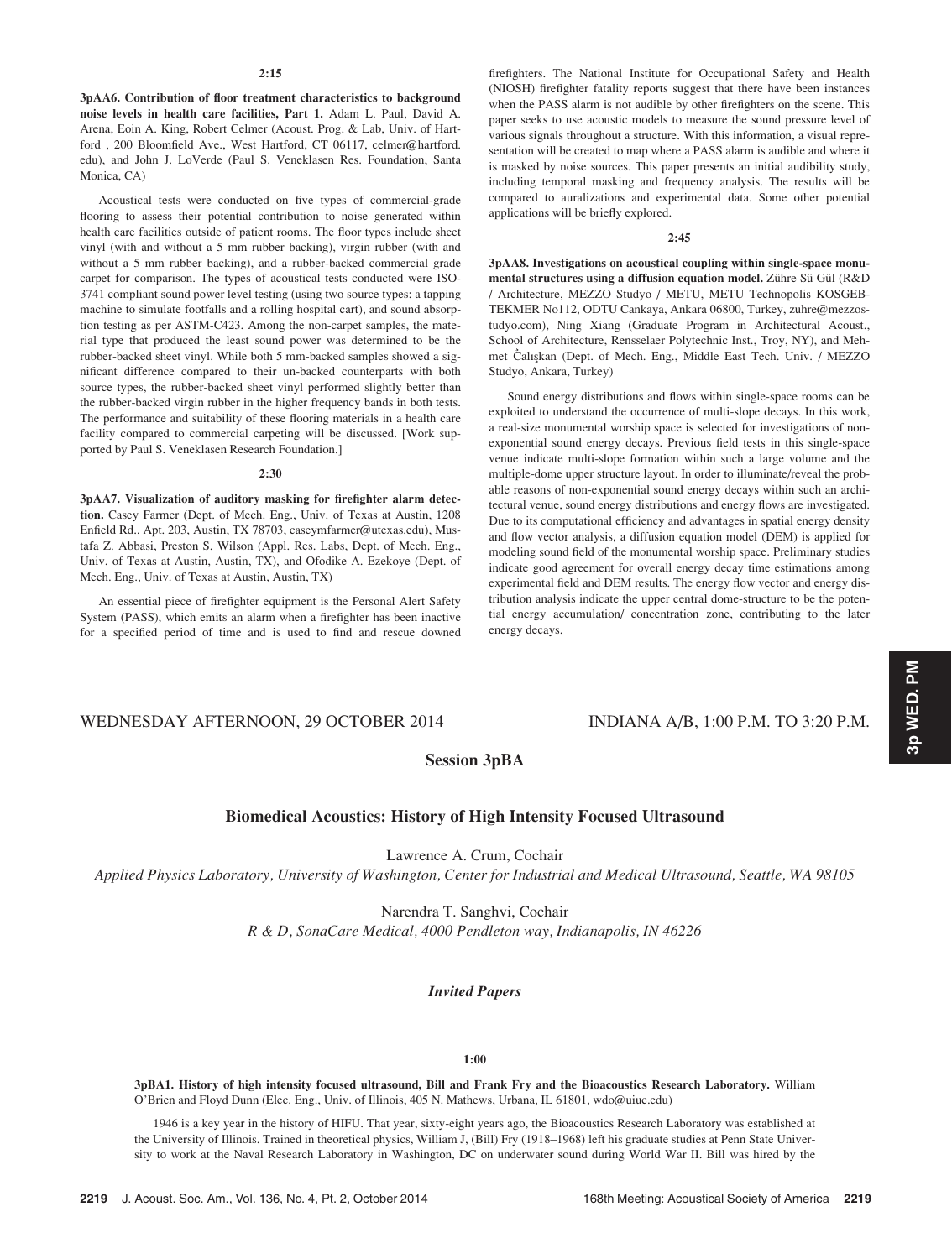University of Illinois in 1946, wanting to continue to conduct research activities of his own choosing in the freer university atmosphere. Like Bill, Francis J. (Frank) Fry (1920–2005) went to Penn State as well as the University of Pittsburgh where he studied electrical engineering. Frank joined Bill at the University of Illinois, also in 1946, having worked at Westinghouse Electric Corporation where his division was a prime contractor on the Manhattan Project. Floyd Dunn also arrived at the University of Illinois in 1946 as an undergraduate student, having served in the European Theater during World War II. The talk will recount some of the significant HIFU contributions that emerged from BRL faculty, staff, and students. [NIH Grant R37EB002641.]

### 1:20

# 3pBA2. Transforming ultrasound basic research in to clinical systems. Narendra T. Sanghvi and Thomas D. Franklin (R & D, Sona-Care Medical, 4000 Pendleton way, Indianapolis, IN 46226, narensanghvi@sonacaremedical.com)

In late 1960s, Robert F. Heimburger, MD, Chief of Neurosurgery at Indiana University School of Medicine, started collaborating with William J. Fry and Francis J. Fry at Interscience Research Institute (IRI) in Champaign, IL. and treated brain cancer patients with HIFU. In 1970, Dr. Heimburger and Indiana University School of Medicine (IUMS) invited IRI to join IUMS and Indianapolis Center For Advanced Research, Inc. (ICFAR). In 1972, a dedicated Fortune Fry Research Laboratory (FFRL) was inaugurated to advance ultrasound research relevant for clinical use. In the '70s, an automated computer controlled, integrated B-mode, image-guided HIFU system ("the candy machine") was developed that successfully treated brain cancer patients at IUMS. HIFU was found to be safe for the destruction of brain tumors. Later a second-generation brain HIFU device was developed to work with CAT or MR images. In 1974, the FFRL developed a first cardiac real-time, 2-D ultrasound scanner. Prof. H. Feigenbaum pioneered this imaging technique and formed "Echocardigraphy Society." In 1978, an automated breast ultrasound system was successfully developed led to form Labsonics, Inc. that proliferated 300 scanners in 4 years. In 1986, the Sonablate system to treat prostate cancer was developed. The Sonablate has been used worldwide.

## 1:40

3pBA3. The development of high intensity focused ultrasound in Europe, what could we have done better? Gail ter Haar (Phys., Inst. of Cancer Res., Phys. Dept., Royal Marsden Hospital, Sutton, Surrey SM2 5PT, United Kingdom, gail.terhaar@icr.ac.uk)

The clinical uptake of HIFU has been disappointingly slow. This despite its promise as a minimally invasive, ultimately conformal technique. It may be instructive to look at the way in which this technique has evolved from its early days with an eye as to whether a different approach might have resulted in its more rapid acceptance. Examples will be drawn from HIFU's development in the United Kingdom.

# 2:00

3pBA4. LabTau's experience in therapeutic ultrasound : From lithotripsy to high intensity focused ultrasound. Jean-Yves Chapelon, Michael Canney, David Melodelima, and Cyril Lafon (U1032, INSERM, 151 Cours Albert Thomas, Lyon 69424, France, jean-yves.chapelon@inserm.fr)

Research on therapeutic ultrasound at LabTau (INSERM Lyon, France) began in the early 1980s with work on shock waves that lead to the development of the first ultrasound-guided lithotripter. In 1989, this research shifted towards new developments in the field of HIFU with applications in urology and oncology. The most significant developments have been obtained in urology with the Ablatherm<sup>TM</sup> project, a transrectal HIFU device for the thermal ablation of the prostate. This technology has since become an effective therapeutic alternative for patients with localized prostate cancer. Since 2000, three generations of the Ablatherm<sup>TM</sup> have been CE marked and commercialized by EDAP-TMS. The latest version, the FocalOne<sup>TM</sup>, allows for the focal treatment of prostate cancer and combines dynamic focusing and fusion of MR images to ultrasound images acquired in real time by the imaging probe integrated in the HIFU transducer. Using toroidal ultrasound transducers, a HIFU device was also recently validated clinically for the treatment of liver metastases. Another novel application that has reached the clinic is for the treatment of glaucoma using a miniature, disposable HIFU device. Today, new approaches are also being investigated for treating cerebral and cardiac diseases.

# 2:20

3pBA5. High intensity therapeutic ultrasound research in the former USSR in the 1950s–1970s. Vera Khokhlova (Dept. of Acoust., Phys. Faculty, Moscow State Univ., 1013 NE 40th St., Seattle, Washington 98105, va.khokhlova@gmail.com), Valentin Burov (Dept. of Acoust., Phys. Faculty, Moscow State Univ., Moscow, Russian Federation), and Leonid Gavrilov (Andreev Acoust. Inst., Moscow, Russian Federation)

A historical overview of therapeutic ultrasound research performed in the former USSR in the 1950s–1970s is presented. In the 1950s, the team of A.K.Burov in Moscow proposed the use of non-thermal, non-cavitational mechanisms of high intensity unfocused ultrasound to induce specific immune responses in treating Brown Pearce tumors in an animal model and melanoma tumors in a number of patients. Later, in the early 1970s, new studies began at the Acoustics Institute in Moscow jointly with several medical institutions. Significant results included first measurements of cavitation thresholds in animal brain tissues in vivo and demonstration of the feasibility to apply high intensity focused ultrasound (HIFU) for local ablation of brain structures through the intact skull. Another direction was ultrasound stimulation of superficial and deep receptors in humans and animals using short HIFU pulses; these studies became the basis for ultrasound stimulation of different neural structures and have found useful clinical applications for diagnostics of skin, neurological, and hearing disorders. Initial studies on the synergism between ultrasound in therapeutic doses combined with consecutive application of ionizing radiation were carried out. Later, hyperthermia research was also performed for brain tissues and for ophthalmology. [Work supported by the grant RSF 14-12-00974.]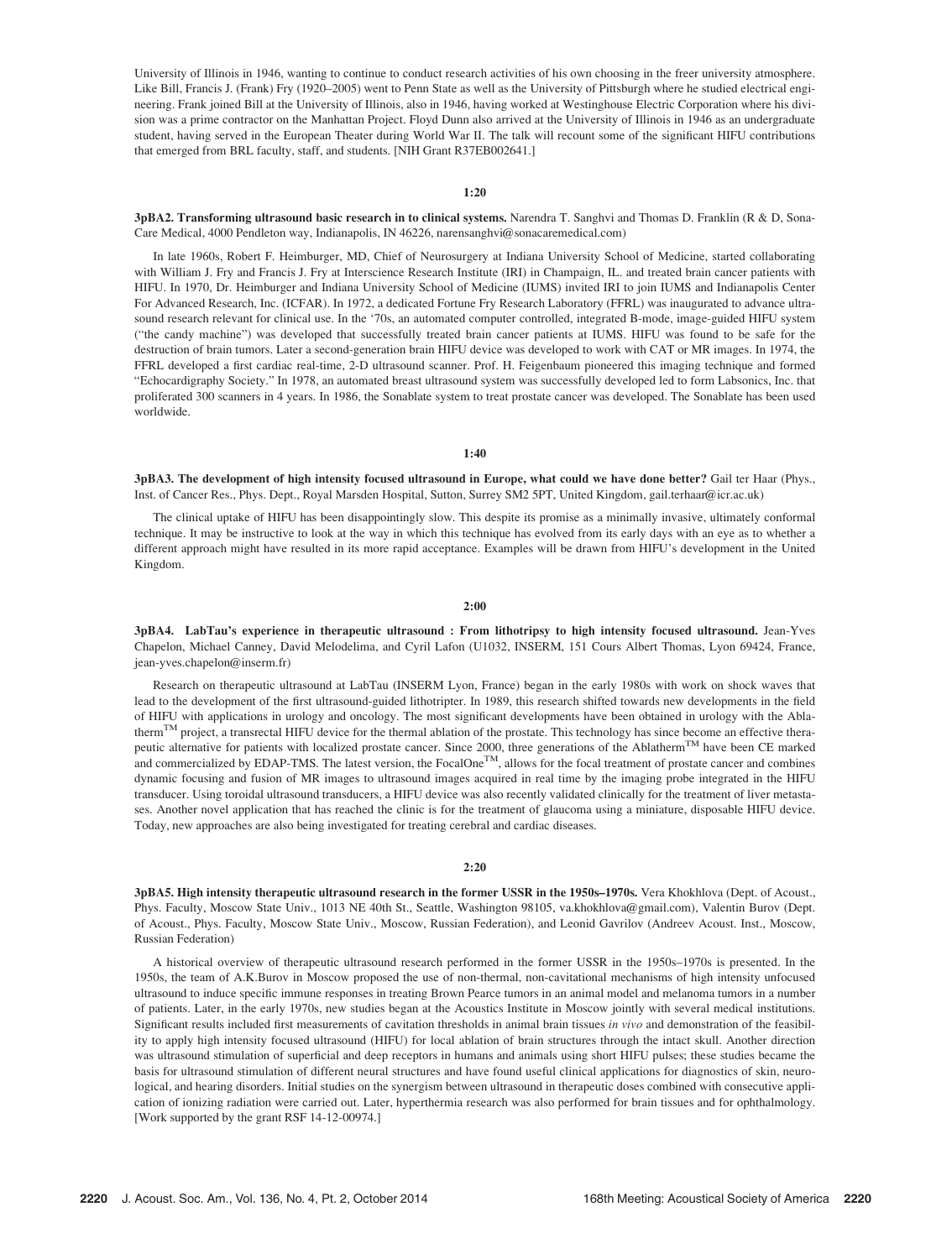3pBA6. The development of MRI-guided focused ultrasound at Brigham & Women's Hospital. Nathan McDannold (Radiology, Brigham and Women, 75 Francis St, Boston, MA MA, njm@bwh.harvard.edu)

The Focused Ultrasound Laboratory was created in the Department of Radiology at Brigham & Women's Hospital in the early 1990's, when Ferenc Jolesz invited Kullervo Hynynen to join him to collaborate with GE Medical Systems to develop MRI-guided Focused Ultrasound surgery. This collaboration between Dr. Hynynen, an experienced researcher of therapeutic ultrasound, Dr. Jolesz, who developed MRI-guided laser ablation, and the engineers at GE and later InSightec, with their decades of experience developing MRI and ultrasound systems, established a program that over two decades produced important contributions to HIFU. In this talk, Nathan McDannold, the current director of the laboratory, will review the achievements made by the team of researchers, which include the development of the first MRI-guided FUS system, the creation of the first MRI-compatible phased arrays, important contributions to the validation and implantation of MR temperature mapping and thermal dosimetry, the development of an MRI-guided transcranial system, and the discovery that ultrasound and microbubbles can temporarily disrupt the blood–brain barrier. This output of this team, which led to clinical systems that have treated tens of thousands of patients at sites around the world, is an excellent example of how academic research can be to the clinic.

## 3:00

3pBA7. What have we learned about shock wave lithotripsy in the past thirty years? Pei Zhong (Mech. Eng. and Mater. Sci., Duke Univ., 101 Sci. Dr., Durham, NC 27708, pzhong@duke.edu)

Shock wave lithotripsy (SWL) has revolutionized the treatment of kidney stone disease since its introduction in the early 1980s. Considering the paucity of knowledge about the bioeffects of shockwaves in various tissues and renal concretions 30 years ago, the success of SWL is a truly remarkable fest on its own. We have learned a lot since then. New technologies have been introduced for shock wave generation, focusing, and measurement, among others. In parallel, new knowledge has been acquired progressively about the mechanisms of stone comminution and tissue injury. Yet there are still outstanding issues that are constantly debated, waiting for resolution. In this talk, the quest for a better understanding of the shockwave interaction with stones and renal tissue in the field of SWL will be reviewed in chronological order. Focus will be on stress waves and cavitation for their distinctly different (for their origin), yet often synergistically combined (in their action), roles in the critical processes of SWL. This historical review will be followed by a discussion of the recent development and future prospects of SWL technologies that may ultimately help to improve the clinical performance and safety of contemporary shock wave lithotripters. [Work supported by NIH through 5R37DK052985-18.]

# WEDNESDAY AFTERNOON, 29 OCTOBER 2014 INDIANA C/D, 2:00 P.M. TO 3:05 P.M.

# Session 3pED

# Education in Acoustics: Acoustics Education Prize Lecture

Uwe J. Hansen, Chair

Chemistry & Physics, Indiana State University, 64 Heritage Dr, Terre Haute, IN 47803-2374

Chair's Introduction—2:00

Invited Paper

2:05

3pED1. Educating mechanical engineers in the art of noise control. Colin Hansen (Mech. Eng., Univ. of Adelaide, 33 Parsons St., Marion, SA 5043, Australia, chansen@bigpond.net.au)

Acoustics and noise control is one of the disciplines where the material that students learn during a well-structured undergraduate course, can be immediately applied to many problems that they may encounter during their employment. However, in order to find optimal solutions to noise control problems, it is vitally important that students have a good fundamental understanding of the physical principles underlying the subject as well as a good understanding of how these principles may be applied in practice. Ideally, they should have access to affordable software and be confident in their ability to interpret and apply the results of any computer-based modelling that they may undertake. Students must fully understand any ethical issues that may arise, such as their obligation to ensure their actions do not contribute to any negative impact on the health and welfare of any communities. How do we ensure that our mechanical engineering graduates develop the understanding and knowledge required to tackle noise control problems that they may encounter after graduation? This presentation attempts to answer this question by discussing the process of educating undergraduate and postgraduate mechanical engineering students at the University of Adelaide, including details of lab classes, example problems, text books and software developed for the dual purpose of educating students and being useful in assisting graduates solve practical noise control problems.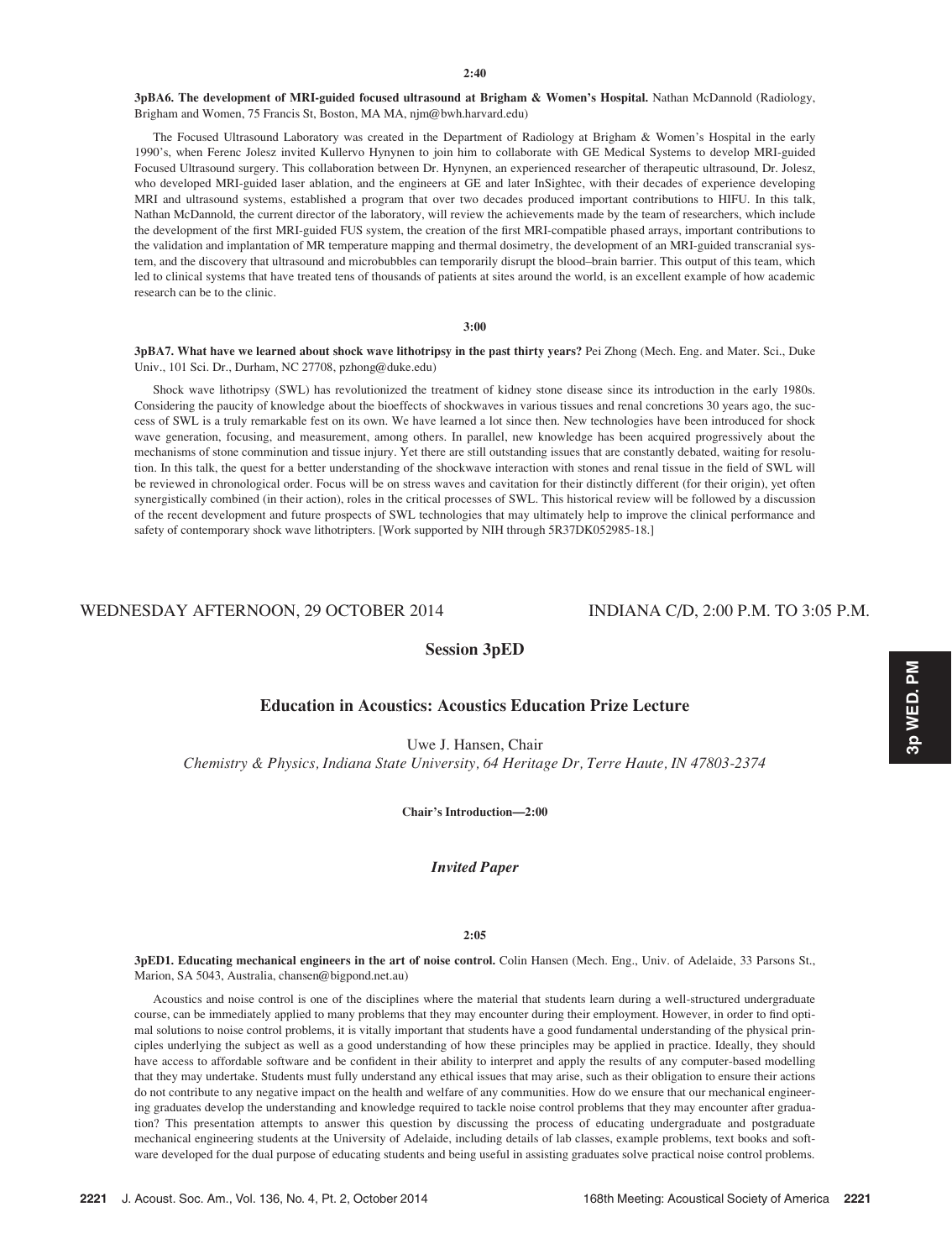# Session 3pID

# Interdisciplinary: Hot Topics in Acoustics

Paul E. Barbone, Chair

Mechanical Engineering, Boston University, 110 Cummington St, Boston, MA 02215

Chair's Introduction—1:00

# Invited Papers

# 1:05

## 3pID1. Online education: From classrooms to outreach, the internet is changing the way we teach and learn. Michael B. Wilson (Phys., North Carolina State Univ., 1649 Highlandon Ct, State College, PA 16801, wilsomb@gmail.com)

The internet is changing the face of education in the world today. More people have access to more information than ever before, and new programs are organizing and providing educational content for free to millions of internet users worldwide. This content ranges from interesting facts and demonstrations that introduce a topic to entire university courses. Some of these programs look familiar and draw from the media and education of the past, building off the groundwork laid by television programs like Watch Mr. Wizard, Bill Nye the Science Guy, and Reading Rainbow, with others more reminiscent of traditional classroom lectures. Some programs, on the other hand, are truly a product of modern internet culture and fan communities. While styles and target audiences vary greatly, the focus is education, clarifying misconceptions, and sparking an interest in learning. Presented will be a survey of current online education, resources, and outreach, as well as the state of acoustics in online education.

### 1:35

3pID2. Advanced methods of signal processing in acoustics. R. Lee Culver (School of Architecture, Rensselaer Polytechnic Inst., State College, Pennsylvania) and Ning Xiang (School of Architecture, Rensselaer Polytechnic Inst., Greene Bldg., 110 8th St., Troy, NY 12180, xiangn@rpi.edu)

Signal processing is applied in virtually all areas of modern acoustics to extract, classify, and/or quantify relevant information from acoustic measurements. Methods range from classical approaches based on Fourier and time-frequency analysis, to array signal processing, feature extraction, computational auditory scene analysis, and Bayesian inference, which incorporates physical models of the acoustic system under investigation together with advanced sampling techniques. This talk highlights new approaches to signal processing recently applied in a broad variety of acoustical problems.

# 2:05

3pID3. Hot topics in fish acoustics (active). Timothy K. Stanton (Dept. Appl. Ocean. Phys. & Eng., Woods Hole Oceanographic Inst., Woods Hole, MA 02543, tstanton@whoi.edu)

It is important to quantify the spatial distribution of fish in their natural environment (ocean, lake, and river) and how the distribution evolves in time for a variety of applications including (1) management of fish stocks to maintain a sustainable source of food and (2) to improve our understanding of the ecosystem (such as how climate change impacts fish) through quantifying predator–prey relationships and other behavior. Active fish acoustics provides an attractive complement to nets given the great distances sound travels in the water and its ability to rapidly survey a large region at high resolution. This method involves studying distributions of fish in the water through analyzing their echoes through various means. While this field has enjoyed development for decades, there remain a number of "hot topics" receiving attention from researchers today. These include: (1) broadband acoustics as an emerging tool for advanced classification of, and discrimination between, species, (2) multi-beam imaging systems used to classify fish schools by size and shape, (3) long-range (km to 10's km) detection of fish, and (4) using transmission loss to classify fish on one-way propagation paths. Recent advances in these and other topics will be presented.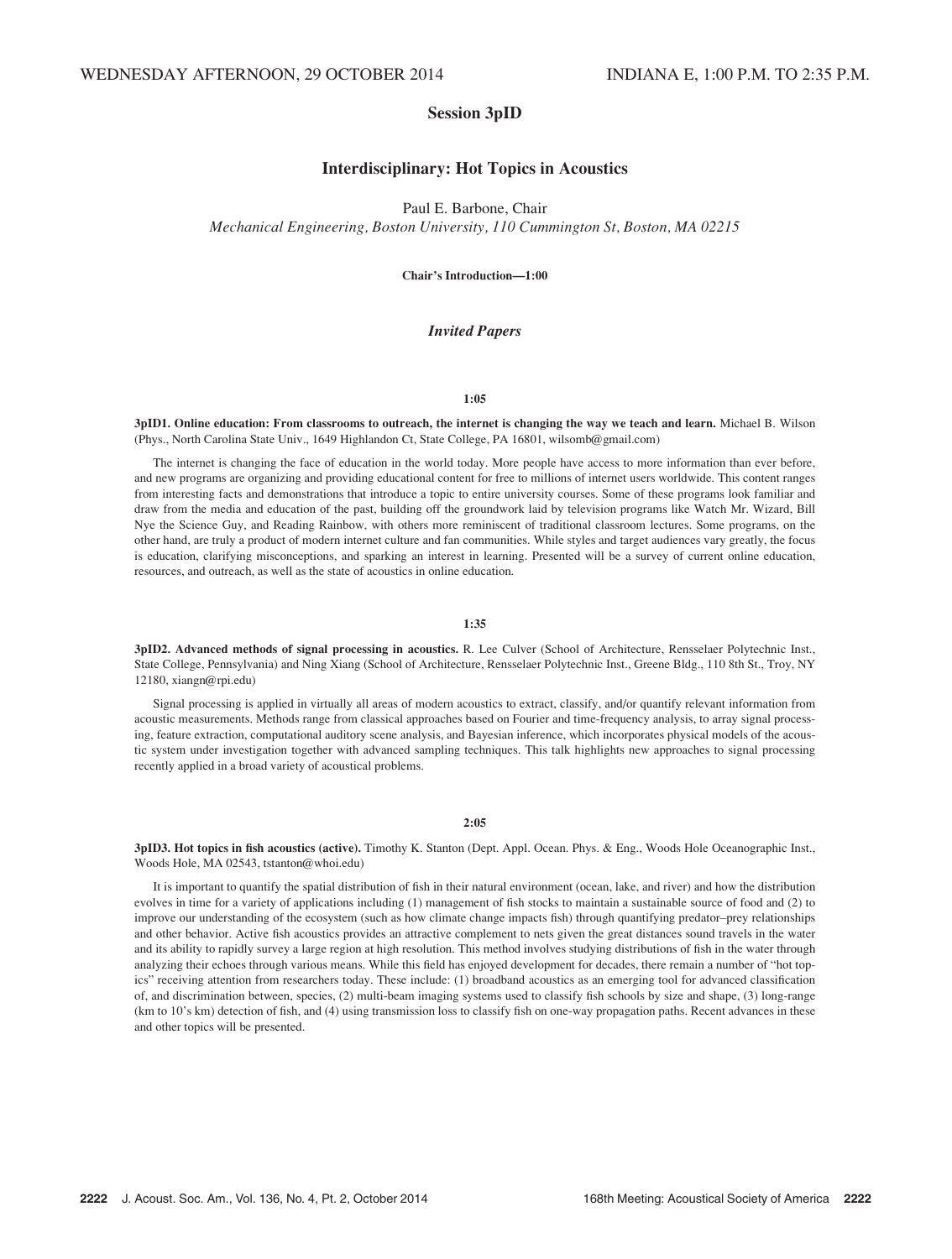# Session 3pNS

# Noise: Sonic Boom and Numerical Methods

Jonathan Rathsam, Cochair NASA Langley Research Center, MS 463, Hampton, VA 23681

Alexandra Loubeau, Cochair NASA Langley Research Center, MS 463, Hampton, VA 23681

# Contributed Papers

# 1:00

3pNS1. Source parameters for the numerical simulation of lightning as a nonlinear acoustic source. Andrew Marshall, Neal Evans, Chris Hackert, and Karl Oelschlaeger (Southwest Res. Inst., 6220 Culebra Rd., San Antonio, TX 78238-5166, andrew.marshall@swri.org)

Researchers have proposed using acoustic data to obtain additional insight into aspects of lightning physics. However, it is unclear how much information is retained in the nonlinear acoustic waveform as it propagates and evolves away from the lightning channel. Prior research in tortuous lightning has used simple N-waves as the initial acoustic emission. It is not clear if more complex properties of the lightning channel physics are also transmitted in the far-field acoustic signal, or if simple N-waves are a sufficient source term to predict far-field propagation. To investigate this, the authors have conducted a numerical study of acoustic emissions from a linear lightning channel. Using a hybrid strong-shock/weak-shock code, the authors compare the propagation of a simple N-wave and emissions from a source derived from simulated strong shock waves from the lightning channel. The implications of these results on the measurement of sound from nearby lightning sources will be discussed.

### 1:15

3pNS2. Nearfield acoustic measurements of triggered lightning using a one-dimensional microphone array. Maher A. Dayeh and Neal Evans (Southwest Res. Inst., Div 18, B77, 6220 Culebra Rd., San Antonio, TX 78238, neal.evans@swri.org)

For the first time, acoustic signatures from rocket-triggered lightning are measured by a 15 m long, one-dimensional microphone array consisting of 16 receivers, situated 79 m from the lightning channel. Measurements were taken at the International Center for Lightning Research and Testing (ICLRT) in Camp Blanding, FL, during the summer of 2014. We describe the experimental setup and report on the first observations obtained to date. We also discuss the implications of these novel measurements on the thunder initiation process and its energy budget during lightning discharges. Challenges of obtaining measurements in these harsh ambient conditions and their countermeasures will also be discussed.

# 1:30

3pNS3. The significance of edge diffraction in sonic boom propagation within urban environments. Jerry W. Rouse (Structural Acoust. Branch, NASA Langley Res. Ctr., 2 North Dryden St., MS 463, Hampton, VA 23681, jerry.w.rouse@nasa.gov)

Advances in aircraft design, computational fluid dynamics, and sonic boom propagation modeling suggest that commercial supersonic aircraft can be designed to produce quiet sonic booms. Driven by these advances the decades-long government ban on overland supersonic commercial air transportation may be lifted. The ban would be replaced with a noise-based certification standard, the development of which requires knowledge of community response to quiet sonic booms. For inner city environments the estimation of community exposure to sonic booms is challenging due to the complex topography created by buildings, the large spatial extent and the required frequency range. Such analyses are currently intractable for traditional wave-based numerical methods such as the Boundary Element Method. Numerical methods based upon geometrical acoustics show promise, however edge diffraction is not inherent in geometrical acoustics and may be significant. This presentation shall discuss an initial investigation into the relative importance of edge diffraction in inner city sound fields caused by sonic booms. Results will provide insight on the degree to which edge diffraction effects are necessary for accurate predictions of inner city community exposure.

### 1:45

3pNS4. Sonic boom noise exposure inside homes. Jacob Klos (Structural Acoust. Branch, NASA Langley Res. Ctr., 2 N. Dryden St., MS 463, Hampton, VA 23681, j.klos@nasa.gov)

Commercial supersonic overland flight is presently banned both nationally and internationally due to the sonic boom noise that is produced in overflown communities. However, within the next decade, NASA and industry may develop and demonstrate advanced supersonic aircraft that significantly mitigate the noise perceived at ground level. To allow commercial operation of such vehicles, bans on commercial supersonic flight must be replaced with a noise-based certification standard. In the development of this standard, variability in the dose-response model needs to be identified. Some of this variability is due to differing sound transmission characteristics of homes both within the same community and among different communities. A tool to predict the outdoor-to-indoor low-frequency noise transmission into homes has been developed at Virginia Polytechnic Institute and State University, which was used in the present study to assess the indoor exposure in two communities representative of the northern and southern United States climate zones. Sensitivity of the indoor noise level to house geometry and material properties will be discussed. Future plans to model the noise exposure variation among communities within the United States will also be discussed.

### $2:00$

3pNS5. Evaluation of the effect of aircraft size on indoor annoyance caused by sonic booms. Alexandra Loubeau (Structural Acoust. Branch, NASA Langley Res. Ctr., MS 463, Hampton, VA 23681, a.loubeau@nasa. gov)

Sonic booms from recently proposed supersonic aircraft designs developed with advanced tools are predicted to be quieter than those from previous designs. The possibility of developing a low-boom flight demonstration vehicle for conducting community response studies has attracted international interest. These studies would provide data to guide development of a preliminary noise certification standard for commercial supersonic aircraft. An affordable approach to conducting these studies suggests the use of a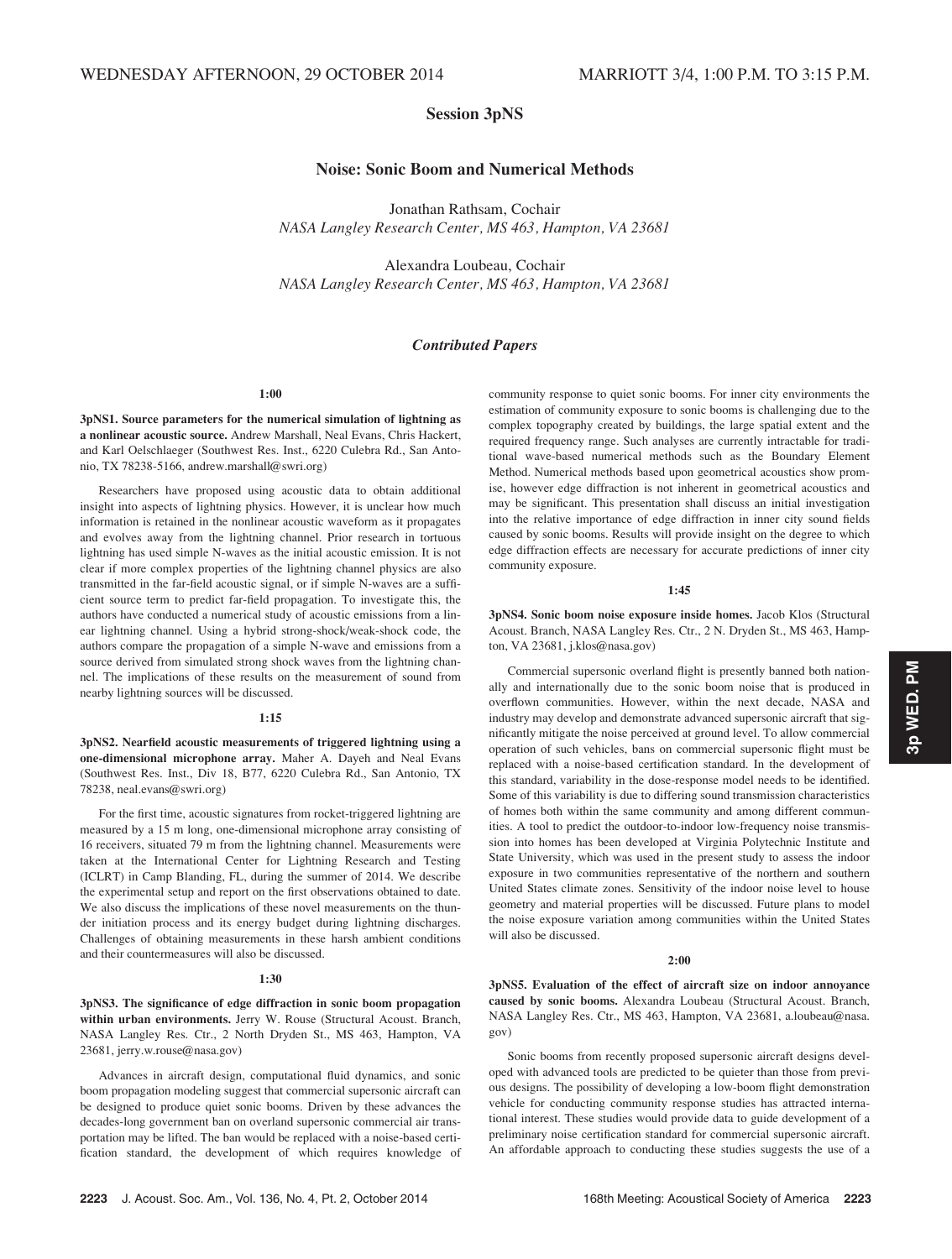sub-scale experimental aircraft. Due to the smaller size and weight of the sub-scale vehicle, the resulting sonic boom is expected to contain spectral characteristics that differ from that of a full-scale vehicle. To determine the relevance of using a sub-scale aircraft for community annoyance studies, a laboratory study was conducted to verify that these spectral differences do not significantly affect human response. Indoor annoyance was evaluated for a variety of sonic booms predicted for several different sizes of vehicles. Previously reported results compared indoor annoyance for the different sizes using the metric Perceived Level (PL) at the exterior of the structure. Updated results include analyses with other candidate noise metrics, nonlinear regression, and specific boom duration effects.

### 2:15

3pNS6. Effects of secondary rattle noises and vibration on indoor annoyance caused by sonic booms. Jonathan Rathsam (NASA Langley Res. Ctr., MS 463, Hampton, VA 23681, jonathan.rathsam@nasa.gov)

For the past 40 years, commercial aircraft have been banned from overland supersonic flight due to the annoyance caused by sonic booms. However, advanced aircraft designs and sonic boom prediction tools suggest that significantly quieter sonic booms may be achievable. Additionally, aircraft noise regulators have indicated a willingness to consider replacing the ban with a noise-based certification standard. The outdoor noise metric used in the certification standard must be strongly correlated with indoor annoyance. However, predicting indoor annoyance is complicated by many factors including variations in outdoor-to-indoor sound transmission and secondary indoor rattle noises. Furthermore, direct contact with vibrating indoor surfaces may also affect annoyance. A laboratory study was recently conducted to investigate candidate noise metrics for the certification standard. Regression analyses were conducted for metrics based on the outdoor and transmitted indoor sonic boom waveforms both with and without rattle noise, and included measured floor vibration. Results indicate that effects of vibration are significant and independent of sound level. Also, the presence or absence of rattle sounds in a transmitted sonic boom signal generally changes the regression coefficients for annoyance models calculated from the outdoor sound field, but may not for models calculated from the indoor sound field.

## 2:30

3pNS7. Artificial viscosity in smoothed particle hydrodynamics simulation of sound interference. Xu Li, Tao Zhang, YongOu Zhang (School of Naval Architecture and Ocean Eng., Huazhong Univ. of Sci. and Technol., Wuhan, Hubei Province 430074, China, lixu199123@gmail.com), Huajiang Ouyang (School of Eng., Univ. of Liverpool, Liverpool, United Kingdom), and GuoQing Liu (School of Naval Architecture and Ocean Eng., Huazhong Univ. of Sci. and Technol., Wuhan, Hubei Province, China)

The artificial viscosity has been widely used in reducing unphysical oscillations in the Smoothed Particle Hydrodynamics (SPH) simulations. However, the effects of artificial viscosity on the SPH simulation of sound interference have not been discussed in existing literatures. This paper analyzes the effects and gives some suggestions on the choice of computational parameters of the artificial viscosity in the sound interference simulation. First, a standard SPH code for simulating sound interference in the time domain is built by solving the linearized acoustic wave equations. Second, the Monaghan type artificial viscosity is used to optimize the SPH simulation. Then the SPH codes with and without the artificial viscosity are both used to simulate the sound interference and the numerical solutions are compared with the theoretical results. Finally, different values of computational parameters of the artificial viscosity are used in the simulation in order to determine the appropriate values. It turns out that the numerical solutions of SPH simulation of sound interference agree well with the theoretical results. The artificial viscosity can improve the accuracy of the sound interference simulation. The appropriate values of computational parameters of the artificial viscosity are recommended in this paper.

### 2:45

3pNS8. Smoothed particle hydrodynamics simulation of sound reflection and transmission. YongOu Zhang (School of Naval Architecture and Ocean Eng., Huazhong Univ. of Sci. and Technol., Wuhan 430074, China, zhangyo1989@gmail.com), Tao Zhang (School of Naval Architecture and Ocean Eng., Huazhong Univ. of Sci. and Technol., Wuhan, Hubei Province, China), Huajiang Ouyang (School of Eng., Univ. of Liverpool, Liverpool, United Kingdom), and TianYun Li (School of Naval Architecture and Ocean Eng., Huazhong Univ. of Sci. and Technol., Wuhan, China)

Mesh-based methods are widely used in acoustic simulations nowadays. However, acoustic problems with complicated domain topologies and multiphase systems are difficult to be described with these methods. On the contrary, Smoothed Particle Hydrodynamics (SPH), as a Lagrangian method, does not have much trouble in solving these problems. The present paper aims to simulate the reflection and transmission of sound waves with the SPH method in time domain. Firstly, the linearized acoustic equations are represented in the SPH form by using the particle approximation. Then, one dimensional sound reflection and transmission are simulated with the SPH method and the solutions are compared with the theoretical results. Finally, the effects of smoothing length and neighboring particle numbers on the computation are discussed. The errors of sound pressure, particle velocity, and change of density show that the SPH method is feasible in simulating the reflection and transmission of sound waves. Meanwhile, the relationship between the characteristic impedance and the reflected waves obtained by the SPH simulation is consistent with the theoretical result.

## 3:00

3pNS9. A high-order Cartesian-grid finite-volume method for aeroacoustics simulations. Mehrdad H. Farahani (Head and Neck Surgery, UCLA, 31-24 Rehab Ctr., UCLA School of Medicine, 1000 Veteran Ave., Los Angeles, CA 90095, mh.farahani@gmail.com), John Mousel (Mech. and Industrial Eng., The Univ. of Iowa, Iowa City, IA), and Sarah Vigmostad (Biomedical Eng., The Univ. of Iowa, Iowa City, IA)

A moving-least-square based finite-volume method is developed to simulate acoustic wave propagation and scattering from complicated solid geometries. This hybrid method solves the linearized perturbed compressible equations as the governing equations of the acoustic field. The solid boundaries are embedded in a uniform Cartesian grid and represented using level set fields. Thus, the current approach avoids unstructured grid generation for the irregular geometries. The desired boundary conditions are imposed sharply on the immersed boundaries using a ghost fluid method. The scope of the implementation of the moving moving-least-square approach in the current solver is threefold: reconstruction of the field variables on cell faces for high-order flux construction, population of the ghost cells based on the desired boundary condition, and filtering the high wave number modes near the immersed boundaries. The computational stencils away from the boundaries are identical; hence, only one moving-least-square shape-function is computed and stored with its underlying grid pattern for all the interior cells. This feature significantly reduces the memory requirement of the acoustic solver compared to similar finite-volume method on irregular unstructured mesh. The acoustic solver is validated against several benchmark problems.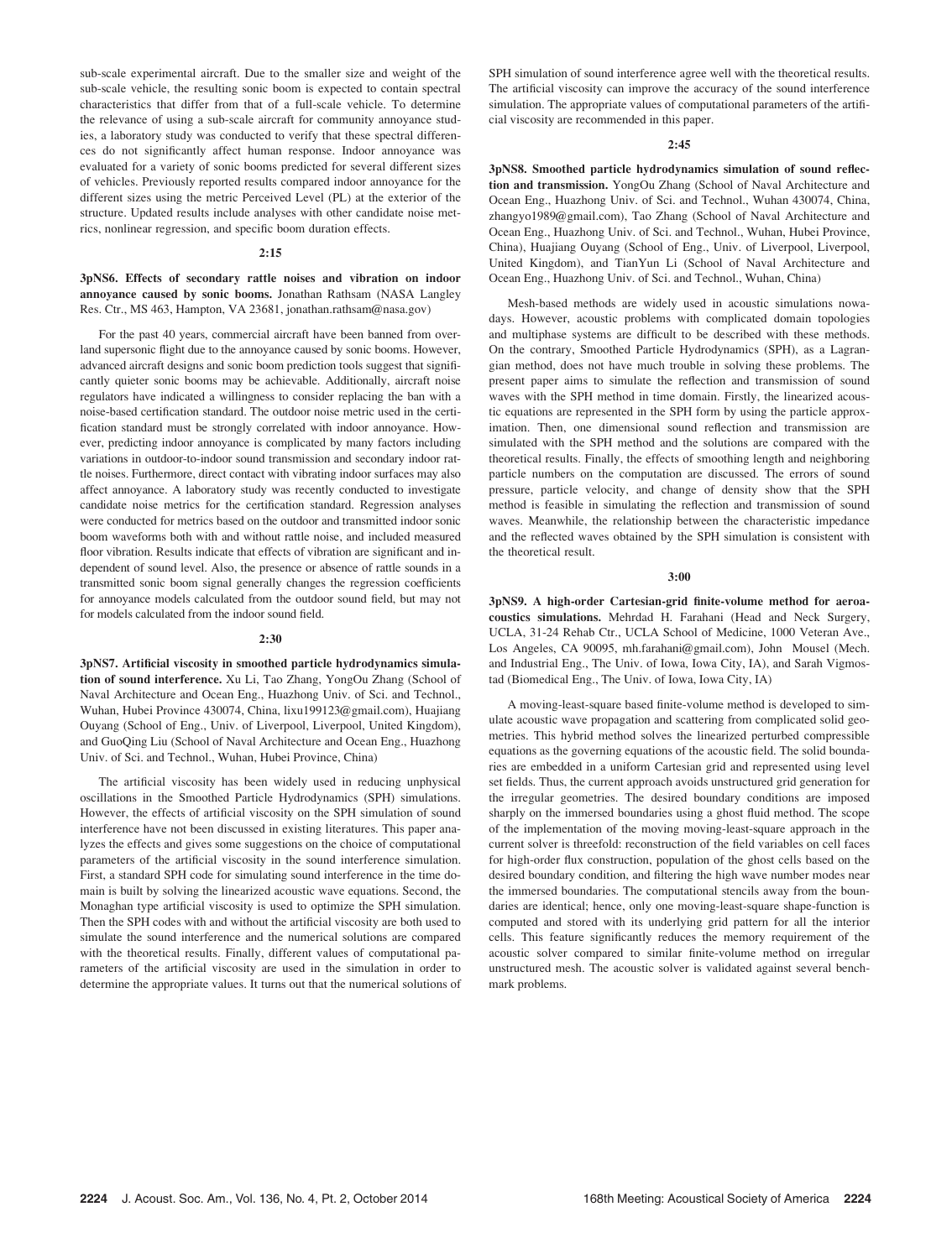# Session 3pUW

# Underwater Acoustics: Shallow Water Reverberation I

Dajun Tang, Chair

Applied Physics Lab., Univ. of Washington, 1013 NE 40th St., Seattle, WA 98105

Chair's Introduction—1:00

# Invited Papers

# 1:05

3pUW1. Overview of reverberation measurements in Target and Reverberation Experiment 2013. Jie Yang, Dajun Tang, Brian T. Hefner, Kevin L. Williams (Appl. Phys. Lab, Univ. of Washington, 1013 NE 40th St., Seattle, WA 98105, jieyang@apl.washington. edu), and John R. Preston (Appl. Res. Lab., Penn State Univ., State College, PA)

The Target and REverberation EXperiment 2013 (TREX13) was carried out off the coast of Panama City, Florida, from 22 April to 16 May, 2013. Two fixed-source/fixed-receiver acoustic systems were used to measure reverberation over time under diverse environmental conditions, allowing study of reverberation level (RL) dependence on bottom composition, sea surface conditions, and water column properties. Beamformed RL data are categorized to facilitate studies emphasizing (1) bottom reverberation; (2) sea surface impact; (3) biological impact; and (4) target echo. This presentation is an overview of RL over the entire experiment, summarizing major observations and providing a road map and suitable data sets for follow-up efforts on model/data comparisons. Emphasis will be placed on the dependence of RL on local geoacoustic properties and sea surface conditions. [Work supported by ONR.]

# 1:25

3pUW2. Non-stationary reverberation observations from the shallow water TREX13 reverberation experiments using the FORA triplet array. John R. Preston (ARL, Pennsylvania State Univ., P. O. Box 30, MS3510, State College, PA 16804, jrp7@arl.psu. edu), Douglas A. Abraham (CausaSci LLC, Ellicott City, MD), and Jie Yang (APL, Univ. of Washington, Seattle, WA)

A large experimental effort called TREX13 was conducted in April-May 2013 off Panama City, Florida. As part of this effort, reverberation and clutter measurements were taken in a fixed-fixed configuration in very shallow water (~20 m) over a 22 day period. Results are presented characterizing reverberation, clutter and noise in the 1800-5000 Hz band. The received data are taken from the triplet subaperture of the Five Octave Research Array (FORA). The array was fixed 2 m off the sea floor and data were passed to a nearby moored ship (the R/V Sharp). An ITC 2015 source transducer was fixed 1.1 m off the seafloor nearby. Pulses comprised of gated CWs and LFMs were used in this study. Matched filtered polar plots of the reverberation and clutter are presented using the FORA triplet beamformer. There are clear indications of biologic scattering. Some of the nearby shipwrecks are clearly visible in the clutter, as are reflections from a DRDC air-filled hose. The noise data show a surprising amount of time-dependent anisotropy. Some statistical characterization of these various components of the reverberation are presented using K-distribution based algorithms to note differences in the estimated shape parameter. Help from the Applied Physics Laboratory at the University of Washington was crucial to this effort. [Work supported by ONR code 322OA.]

# Contributed Paper

## 1:45

3pUW3. Propagation measurement using source tow and moored vertical line arrays during TREX13. William S. Hodgkiss, David Ensberg (Marine Physical Lab, Scripps Inst. of Oceanogr., La Jolla, CA), and Dajun Tang (Appl. Phys. Lab, Univ of Washington, 1013 NE 40th St., Seattle, WA 98105, djtang@apl.washington.edu)

The objective of TREX13 (Target and Reverberation EXperiment 2013) is to investigate shallow water reverberation by concurrently measuring propagation, local backscatter, and reverberation, as well as sufficient environmental parameters needed to achieve unambiguous model/data

comparison. During TREX13 the Marine Physical Laboratory (MPL) conducted propagation and forward scatter measurements. The MPL effort during TREX13 included deploying three, 32-element (0.2 m element spacing), vertical line arrays along the Main Reverberation Track at a bearing of  $\sim$ 128 $\degree$  and ranges  $\sim$ 2.4 km,  $\sim$ 4.2 km, and  $\sim$ 0.5 km from the R/V Sharp, where reverberation measurements were being made. In addition, MPL carried out repeated source tows in the band of 2–9 kHz along the Main Reverberation Track, using tonal and LFM waveforms. The experimental procedure is described and the resulting source-tow data is examined in the context of Transmission Loss and its implications for reverberation.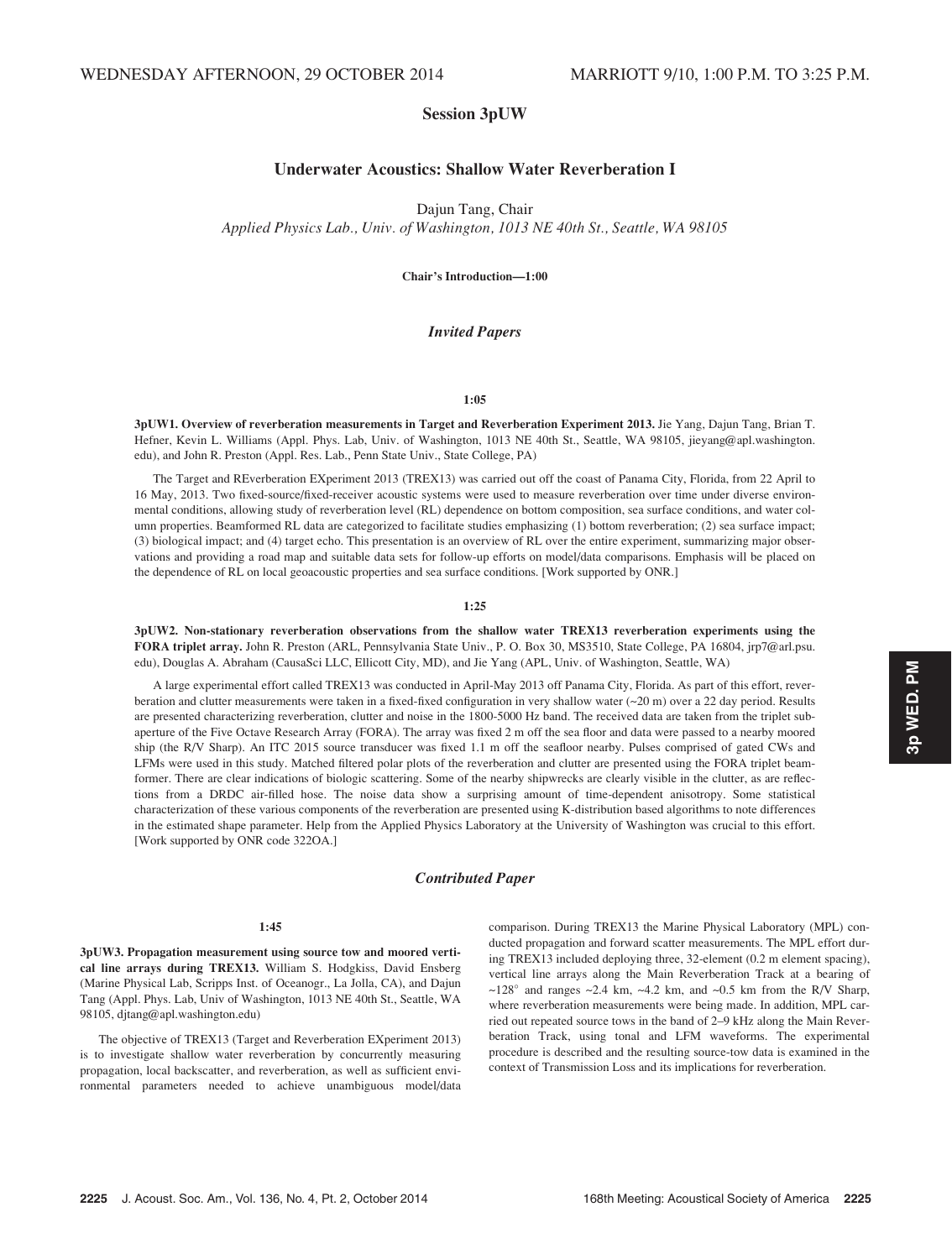# Invited Papers

## 2:00

3pUW4. Comparison of signal coherence for continuous active and pulsed active sonar measurements in littoral waters. Paul C. Hines (Dept. of Elec. and Comput. Eng., Dalhousie Univ., PO Box 15000, Halifax, NS B3H 4R2, Canada, phines50@gmail.com), Stefan M. Murphy (Defence R&D Canada, Dartmouth, NS, Canada), and Keaton T. Hicks (Dept. of Mech. Eng., Dalhousie Univ., Halifax, NS, Canada)

Military sonars must detect, localize, classify, and track submarine threats from distances safely outside their circle of attack. However, conventional pulsed active sonars (PAS) have duty cycles on the order of 1% which means that 99% of the time, the track is out of date. In contrast, continuous active sonars (CAS) have a 100% duty cycle, which enables continuous updates to the track. This should significantly improve tracking performance. However, one would typically want to maintain the same bandwidth for a CAS system as for the PAS system it might replace. This will provide a significant increase in the time-bandwidth product, but may not produce the increase in gain anticipated if there are coherence limitations associated with the acoustic channel. To examine the impact of the acoustic channel on the gain for the two pulse types, an experiment was conducted as part of the Target and Reverberation Experiment (TREX) in May 2013 using a moored active sonar and three passive acoustic targets, moored at ranges from 2 to 6 km away from the sonar. In this paper, preliminary results from the experiment will be presented. [Work supported by the U.S. Office of Naval Research.]

# 2:20

3pUW5. Reverberation and biological clutter in continental shelf waveguides. Ankita D. Jain, Anamaria Ignisca (Mech. Eng., Massachusetts Inst. of Technol., Rm. 5-229, 77 Massachusetts Ave., Cambridge, MA 02139, ankitadj@mit.edu), Mark Andrews, Zheng Gong (Elec. & Comput. Eng., Northeastern Univ., Boston, MA), Dong Hoon Yi (Mech. Eng., Massachusetts Inst. of Technol., Cambridge, MA), Purnima Ratilal (Elec. & Comput. Eng., Northeastern Univ., Boston, MA), and Nicholas C. Makris (Mech. Eng., Massachusetts Inst. of Technol., Cambridge, MA)

Seafloor reverberation in continental shelf waveguides is the primary limiting factor in active sensing of biological clutter in the ocean for noise unlimited scenarios. The detection range of clutter is determined by the ratio of the intensity of scattered returns from clutter versus the seafloor in a resolution cell of an active sensing system. We have developed a Rayleigh-Born volume scattering model for seafloor scattering in an ocean waveguide. The model has been tested with data collected from a number of Ocean Acoustic Waveguide Remote Sensing (OAWRS) experiments in distinct US Northeast coast continental shelf environments, and has shown to provide accurate estimates of seafloor reverberation over wide areas for various source frequencies. We estimate scattered returns from fish clutter by combining ocean-acoustic waveguide propagation modeling that has been calibrated in a variety of continental shelf environments for OAWRS applications with a model for fish target strength. Our modeling of seafloor reverberation and scattered returns from fish clutter is able to explain and elucidate OAWRS measurements along the US Northeast coast.

# Contributed Papers

## 2:40

3pUW6. Transmission loss and reverberation variability during TREX13. Sean Pecknold (DRDC Atlantic Res. Ctr., PO Box 1012, Dartmouth, NS B2Y 3Z7, Canada, sean.pecknold@drdc-rddc.gc.ca), Diana McCammon (McCammon Acoust. Consulting, Waterville, NS, Canada), and Dajun Tang (Ocean Acoust., Appl. Phys. Lab., Univ. of Washington, Seattle, WA)

The ONR-funded Target and Reverberation Experiment 2013 (TREX13) took place in the Northeastern Gulf of Mexico near Panama City, Florida, during April and May of 2013. During this trial, which took place in a shallow water (20 m deep) environment, several sets of one-way and two-way acoustic transmission loss and reverberation data were acquired. Closed form expressions are derived to trace the uncertainty in the inputs to a Gaussian beam propagation model through the model to obtain an estimate of the uncertainty in the output, both for transmission loss and for reverberation. The measured variability of the TREX environment is used to compute an estimate of the expected transmission loss and reverberation variability. These estimates are then compared to the measured acoustic data from the trial.

### 2:55

3pUW7. Transmission loss and direction of arrival observations from a source in shallow water. David R. Dall'Osto (Appl. Phys. Lab., Univ. of Washington, 1013 N 40th St., Seattle, WA 98105, dallosto@apl.washington.edu) and Peter H. Dahl (Appl. Phys. Lab. and Mech. Eng. Dept., Univ. of Washington, Seattle, WA)

Signals generated by the source used in the reverberation studies of the Targets and Reverberation Experiment (TREX) were recorded by a receiving array located 4.7 km downrange. The bathymetry over this range is relatively flat, with water depth 20 m. The receiving system consists of a 7-channel vertical line array, a 4-channel horizontal line array, oriented perpendicular to the propagation direction, and a 4-channel vector sensor (3-component vector and one pressure), with all channels recorded coherently recorded Transmissions were made once every 30 seconds and over a two hour recording period, changes in the frequency content, amplitude and direction were observed. As both the source and receiving array are at a fixed position in the water column, these observations are assumed to be due to changes in the environment. Interpretation of the data is given in terms of the evolving sea-surface conditions, the presence of nearby scatterers such as fish, and reflection/refraction due to the sloping shoreline.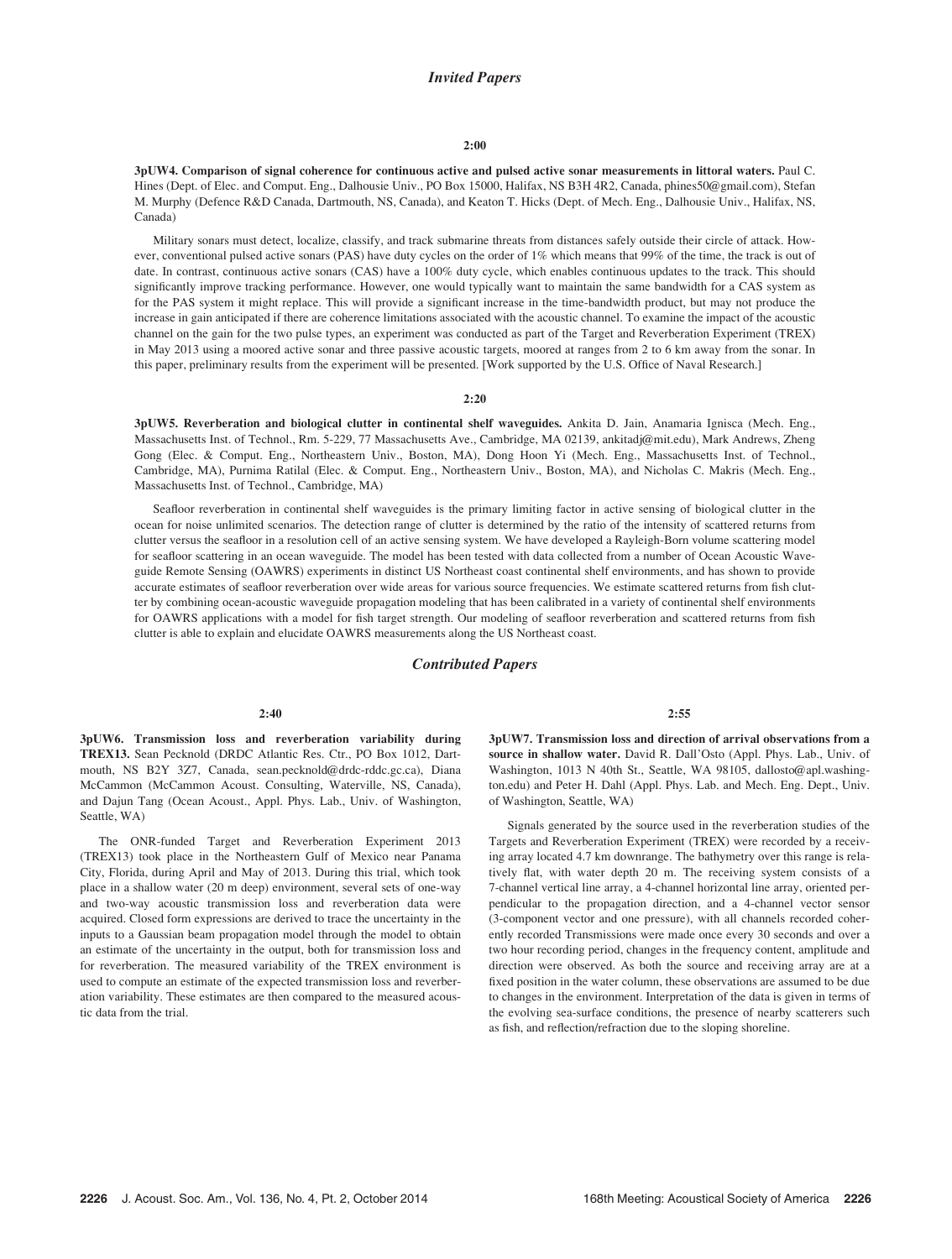3pUW8. Effect of a roughened sea surface on shallow water propagation with emphasis on reactive intensity obtained with a vector sensor. David R. Dall'Osto (Appl. Phys. Lab., Univ. Washington, 1013 N 40th St., Seattle, WA 98105, dallosto@apl.washington.edu) and Peter H. Dahl (Appl. Phys. Lab. and Mechanical Eng. Dept., Univ. of Washington, Seattle, WA)

In this study, sea-surface conditions during the Targets and Reverberation Experiment (TREX) are analyzed. The sea-surface directional spectrum was experimentally measured up to 0.6 Hz with two wave buoys separated by 5 km. The analysis presented here focuses on propagation relating to three canonical sea-surfaces observed during the experiment: calm conditions, and rough conditions with waves either perpendicular or parallel to the primary propagation direction. Acoustic data collected during calm and rough conditions show a significant difference in the amount of out-of-plane scattering. Interference due to this out-of-plane scattering is observed in the component of reactive intensity perpendicular to the propagation direction. These observations are compared with those generated using a model of the sea-surface scattering based on a combination of buoy-measured and modeled directional spectrum. Simulated sea-surfaces are also constructed for this numerical study. A model for wind waves is used to obtain surface wavenumbers greater than those measured by the wave buoys  $(\sim 1.5 \text{ rad/m})$ . Importantly, the spectral peak and it direction are well measured by the buoys and no assumptions on fetch are required, resulting in a more realistic wave spectrum and description of sea-surface conditions for acoustic modeling.